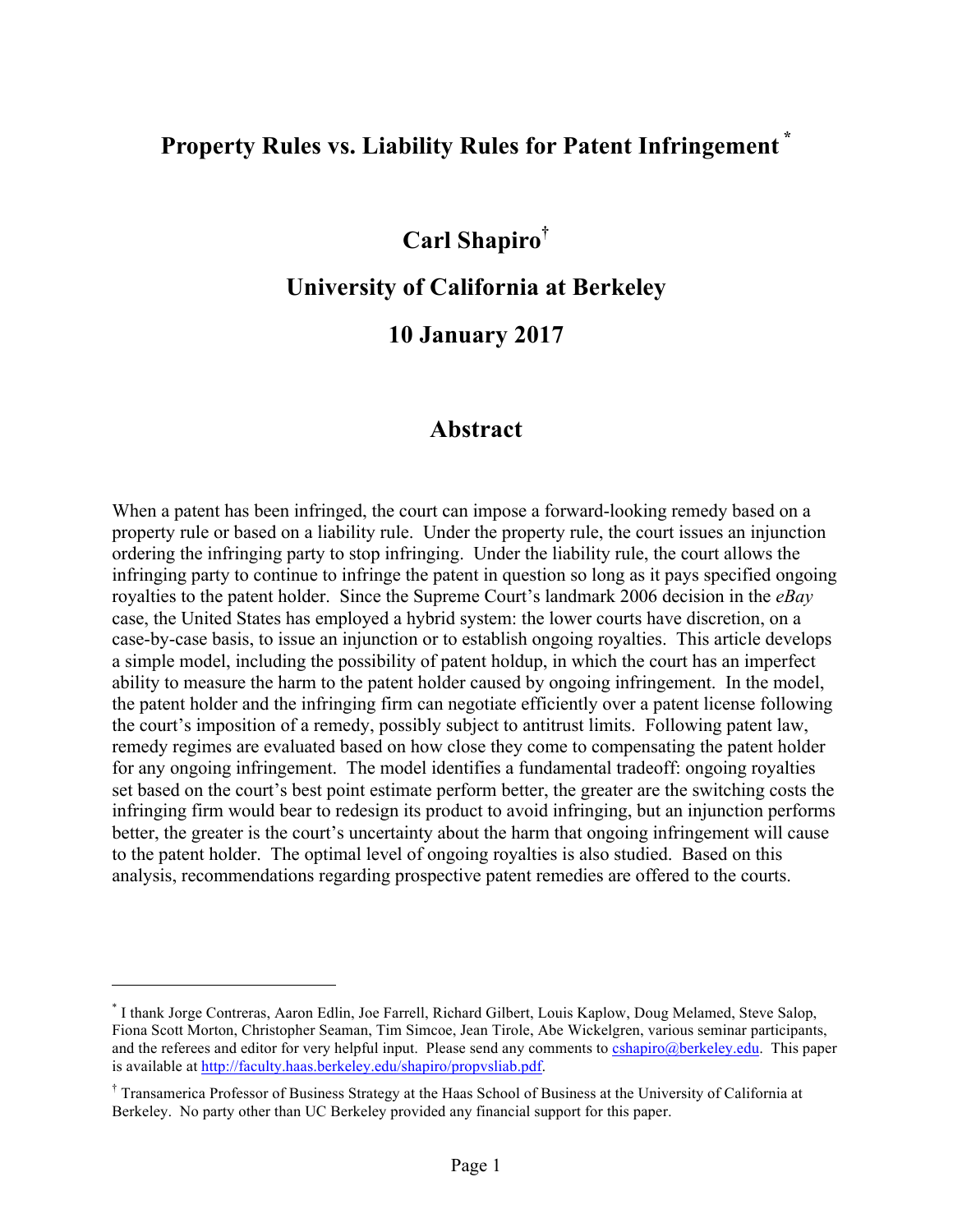### **1. Introduction**

This paper compares the performance of permanent injunctions and ongoing royalties as forward-looking remedies in patent infringement cases. We also study how ongoing royalties should be set when they are used by the courts.

Until about ten years ago, the remedies available in the United States to a patent holder whose patent had been found valid and infringed were clear: the patent holder would be compensated for past infringement by an award of patent damages, and the court would issue an injunction preventing the infringing party from continuing to infringe the patent in question. But the treatment of forward-looking patent remedies changed dramatically as a result of the 2006 decision by the Supreme Court in the *eBay* case. In that case, the Supreme Court stated:

"According to well-established principles of equity, a plaintiff seeking a permanent injunction must satisfy a four-factor test before a court may grant such relief. A plaintiff must demonstrate: (1) that it has suffered an irreparable injury; (2) that remedies available at law, such as monetary damages, are inadequate to compensate for that injury; (3) that, considering the balance of hardships between the plaintiff and defendant, a remedy in equity is warranted; and (4) that the public interest would not be disserved by a permanent injunction."<sup>1</sup>

Justice Kennedy's concurrence in the *eBay* case explicitly recognized that injunctions could greatly over-reward patent holders in situations where the infringing party had made substantial specific investments to develop the infringing product.

"When the patented invention is but a small component of the product the companies seek to produce and the threat of an injunction is employed simply for undue leverage in negotiations, legal damages may well be sufficient to compensate for the infringement and an injunction may not serve the public interest. 2

In the language of transaction-cost economics, injunctions can allow patent holders to engage in holdup based on specific investments made by downstream firms. Shapiro (2010) shows that the danger of patent holdup is especially great in situations where (a) the patented technology covers a feature that adds relatively little value to the infringing product, yet (b) redesigning the product to avoid infringing is costly or time-consuming. The Federal Trade Commission has emphasized that patent holdup can retard innovation and harm consumers. $3<sup>3</sup>$ 

The court's choice between an injunction and ongoing royalties involves a fundamental tradeoff. By imposing an injunction, the court can ensure that the patent holder will not be harmed by ongoing infringement, since no such infringement can occur without the patent holder's agreement. However, if the infringing firm has made investments specific to the patented

<sup>1</sup> *eBay Inc. v. MercExchange, L.L.C.* , 547 U.S. 388 (2006), at 390.

 $^{2}$  *eBay,* 547 U.S. 388 at 396-7 (concurring opinion by Justice Kennedy). More recently, the Federal Circuit has explicitly recognized the danger of patent holdup. "Patent hold-up exists when the holder of a SEP [standardessential patent] demands excessive royalties after companies are locked into using a standard." See *Ericsson Inc. v. D-Link Systems*, 773 F.3d. 1201 (2014), at 1209.

<sup>&</sup>lt;sup>3</sup> "Under some circumstances, however, the threat of an injunction can lead an infringer to pay higher royalties than the patentee could have obtained in a competitive technology market. At the time a manufacturer faces an infringement allegation, switching to an alternative technology may be very expensive if it has sunk costs in production using the patented technology. … Patent hold-up can overcompensate patentees, raise prices to consumers who lose the benefits of competition among technologies, and deter innovation by manufacturers facing the risk of hold-up." Federal Trade Commission (2011), Introduction, p. 5.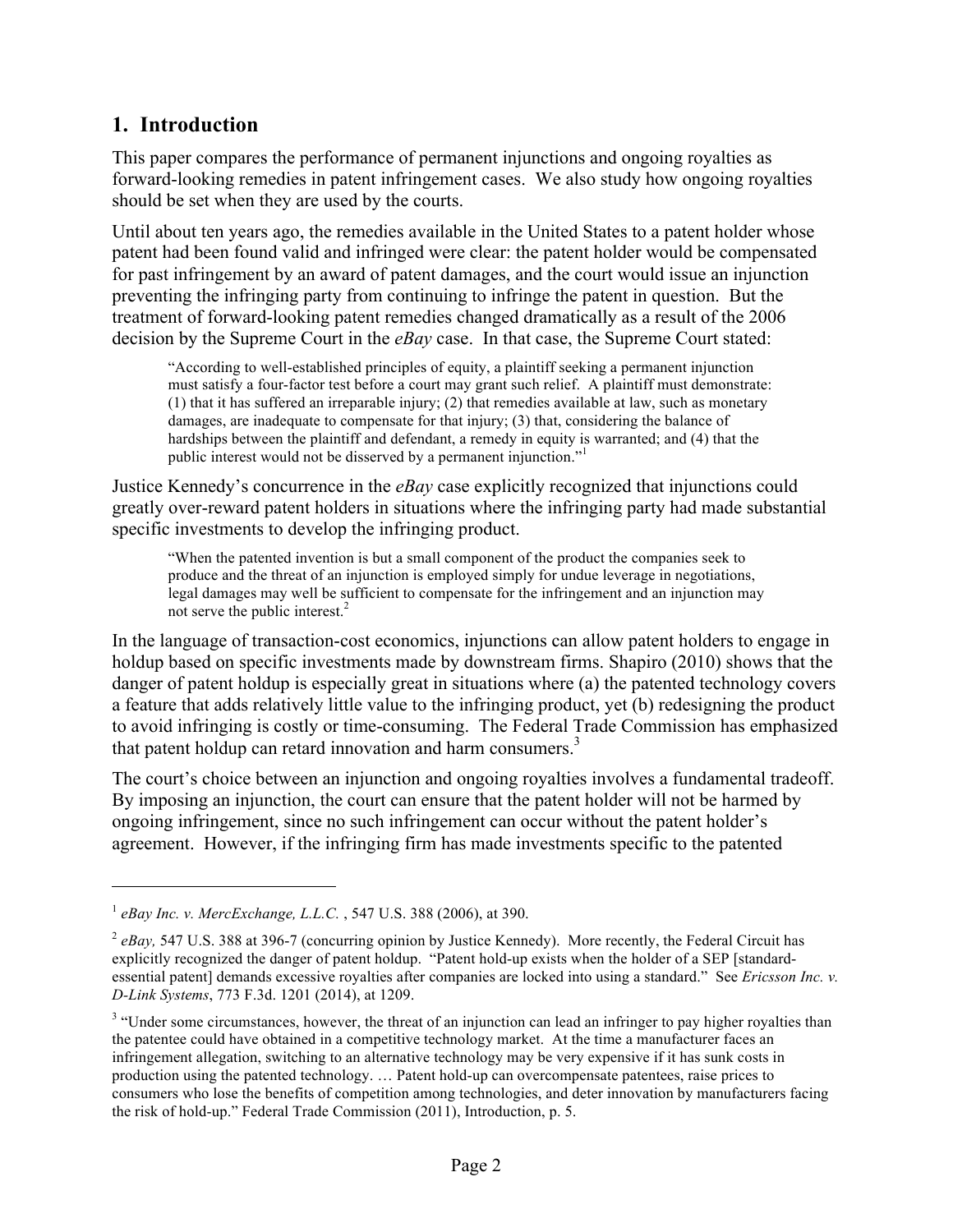technology, an injunction can greatly *over-reward* the patent holder by enabling patent holdup. In contrast, while a remedy based on ongoing royalties can prevent patent holdup, setting the ongoing royalties based on the Court's best point estimate also can *under-reward* the patent holder. The model developed below explores this tradeoff in depth.

There is a long and rich literature on property rules vs. liability rules, beginning with the seminal paper by Calabresi and Melamed (1972). Building on Coase (1960), Calabresi and Melamed construct a framework for studying how different legal rules affect economic efficiency in the presence of transaction costs and apply that framework to pollution control rules and criminal sanctions. The current paper is closest to Kaplow and Shavell (1996a), who build a formal model to compare the performance of property vs. liability rules.

Kaplow and Shavell analyze "the taking of things." They use *ex post* efficiency as their objective function, without regard to how the total value created is split between the two parties, the "owner" and the "taker." In their model, if the parties bargain efficiently, the property and liability rules are equivalent.<sup>4</sup> They therefore focus on situations in which *ex post* bargaining is not efficient.<sup>5</sup> In the current paper, we take a fundamentally different approach. We assume that *ex post* bargaining between the patent holder and the infringing firm is efficient and focus on the *ex ante* incentives created by different remedy regimes. More specifically, following patent law, the objective here is to accurately compensate the patent holder for any infringement. The property and liability rules are very different in this respect, since the property rule generally puts the patent holder in a more favorable position in the *ex post* negotiations over a patent license.

The model developed here is quite distinct from previous economic models relating to patent damages for past infringement. Schankerman and Scotchmer (2001) compare damages based on lost profits with damages based on unjust enrichment. Their analysis focuses on cases where the patent covers a proprietary research tool, so there are gains from trade from *ex ante* licensing. In their model, the courts have perfect information and there is no infringement in equilibrium: patent damages establish the threat point for *ex ante* bargaining. The model here, by contrast, applies to situations in which the courts have imperfect information and *ex ante* licensing often is not feasible. Anton and Yao (2007) study damages based on lost profits in situations where the infringement leads to a duopoly and the infringing firm behaves strategically, so the patent holder's lost profits are endogenous. Their model does not include patent holdup or imperfect information by the court regarding the harm to the patent holder caused by the infringement.

Section 2 provides a brief background on patent remedies law. Section 3 introduces our model. Following patent law, we assume that the court's objective is to compensate the patent holder for any ongoing infringement. Section 4 analyzes the *ex post* bargaining between the patent holder and the infringing firm after the court issues an injunction or establishes ongoing royalties. Section 5 presents our main results. Section 6 presents additional results that apply if the patent

 $4$  Kaplow and Shavell (1996a), p. 764.

<sup>&</sup>lt;sup>5</sup> Kaplow and Shavell consider situations in which the parties cannot bargain with each other (p. 759-763) and situations in which the bargaining is not always successful (p. 764-765). In the latter case, they state (p. 764) that "the problem of failure to conclude mutually beneficial bargains might be either more or less serious under property rule protection than under the liability rule. Thus, it may be that either rule is better (as was true in the case of externalities). Still, we suspect that property rule protection will tend to be superior to the liability rule." They have in mind situations in which the owner generally values the object more than the taker. In contrast, in most patent infringement cases there are gains from trade when the infringing firm uses the patented technology.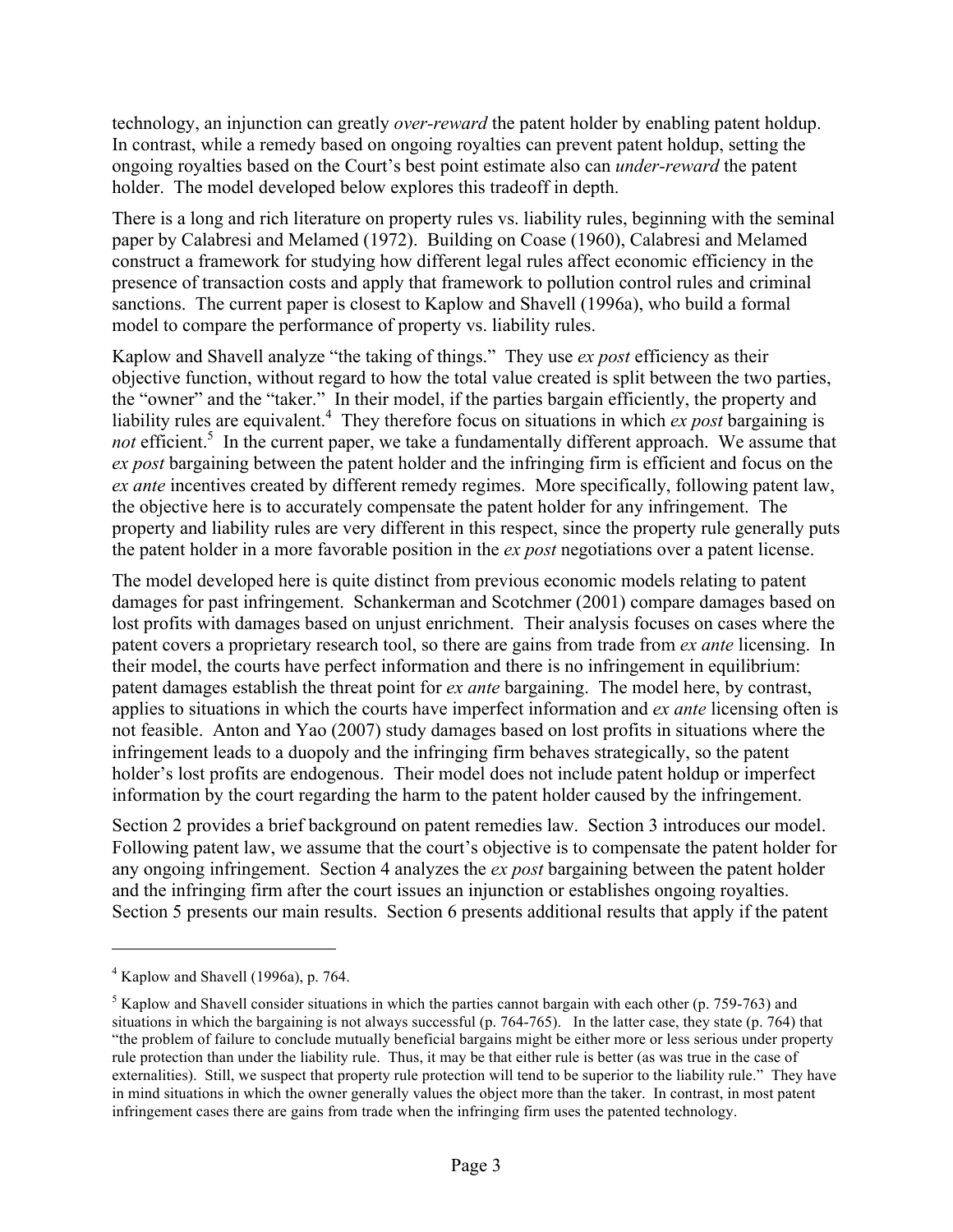holder's compensation takes the form of reasonable royalties. Section 7 discusses the firms' incentives to innovate and to engage in *ex ante* licensing. Section 8 discusses the implications of our results for courts choosing a prospective remedy for patent infringement. Section 9 discusses two creative and possibly superior prospective remedy regimes.

# **2. Patent Remedies: Brief Legal Background**

This section provides some background information regarding patent remedies law.<sup>6</sup>

# *A. Compensating the Patent Holder for Any Infringement*

Patent infringement cases typically arise when a patent holder sues another firm for selling products that use the patented technology. If the court finds the patent to be valid and infringed, the patent holder is entitled to compensatory damages. The Patent Act states:

"Upon finding for the claimant the court shall award the claimant damages adequate to compensate for the infringement, but in no event less than a reasonable royalty for the use made of the invention by the infringer, together with interest and costs as fixed by the court."<sup>7</sup>

If the patent holder competes against the infringing firm, damages are typically calculated based on the patent holder's *lost profits*. If not, they are usually based on *reasonable royalties*. 8 Reasonable royalties are the royalties that would result from a "hypothetical negotiation" between the patent holder and the infringing firm taking place before the infringement started.<sup>9</sup> From 2006 to 2015, damages based on reasonable royalties were awarded in 79% of the patent infringement cases involving damages, while damages based on lost profits were awarded in 39% of these cases.<sup>10</sup> The median damages award during 2011-2015 was \$9.2 million.<sup>11</sup>

As indicated by the Supreme Court in the *eBay* case, the goal of the prospective remedy, much like the goal of damages for past infringement, is to compensate the patent holder for any infringement.12 The Federal Circuit Court of Appeals has followed this approach since *eBay*.

The analysis in this article follows patent law and takes as given that the basic goal of the patent remedy regime is to compensate the patent holder for any infringement that takes place. Given this goal, patent remedies are evaluated based on how close them come to properly compensating patent owners for infringement on an *ex ante* basis. Under-compensation is undesirable because it undermines the central goal of the patent system, which is to reward innovators who receive patents. Over-compensation also is undesirable because it increases the deadweight losses

 $6$  For extensive treatments, see Cotter (2013) and Cotter and Golden (2015).

<sup>7</sup> 35 U.S. Code §284.

<sup>8</sup> See, for example, Cotter (2013) and Contreras and Gilbert (2015).

<sup>9</sup> See, for example *Rite-Hite Corp. v. Kelley Co*., 56 F.3d 1538 (1995) (Federal Circuit).

<sup>&</sup>lt;sup>10</sup> See PWC (2016), Figure 7, p.6. 18% of the cases involved both lost profits and reasonable royalties.

 $11$  See PWC (2016), Figure 5b, p.4. This figure excludes summary and default judgments. The median award to non-practicing entities was \$13.3 million, while the median award to practicing entities was \$4.9 million. See Figure 12, p.10.

<sup>12</sup> See also *Paice v. Toyota* 504 F. 3d 1293 (2007) at 1315.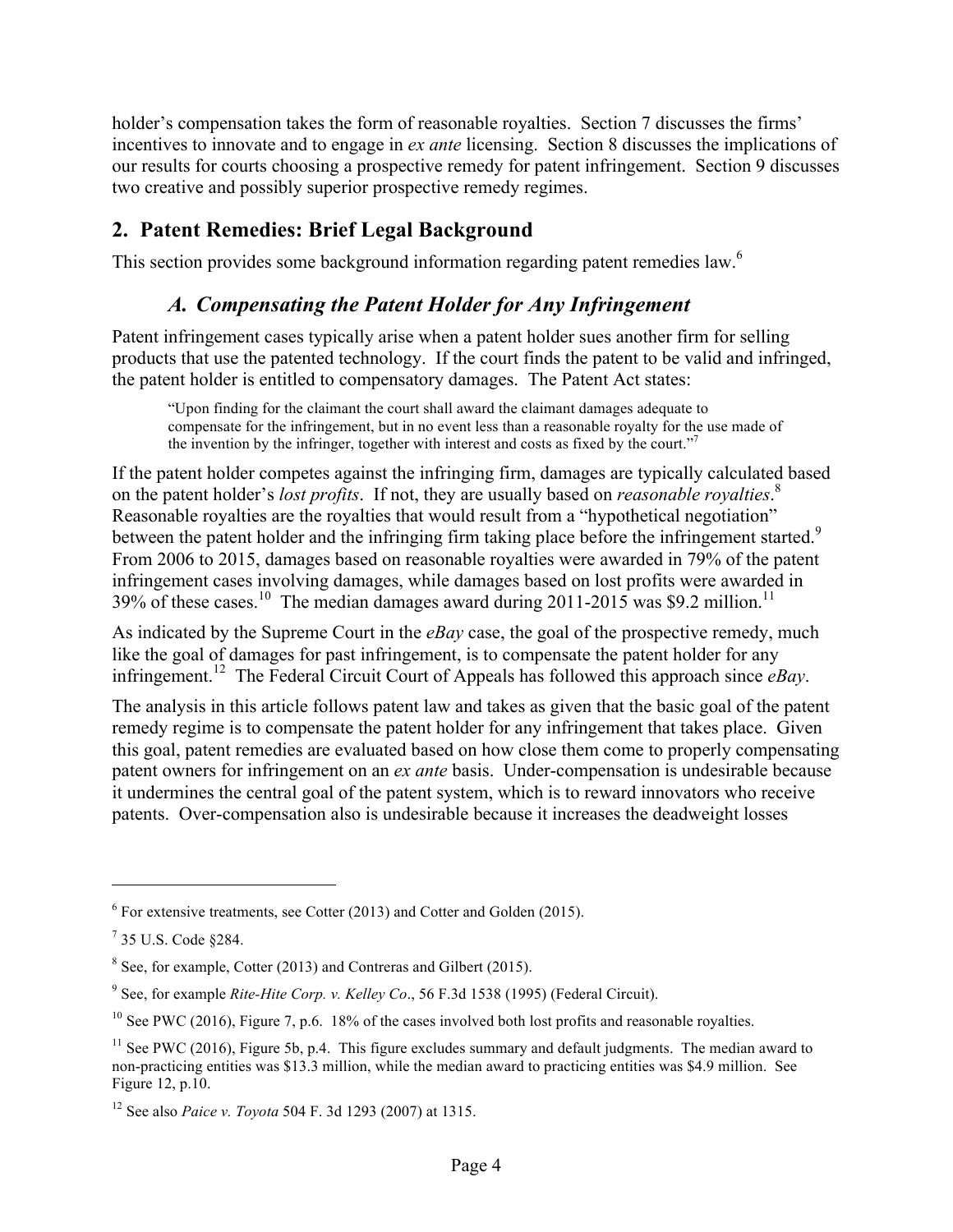associated with the patent system and discourages innovations that are complementary to patented inventions.

The analysis in this article does *not* attempt to determine the optimal prospective remedy for patent infringement based on a compete welfare analysis, for three reasons. First, our aim here is to be quite practical and to generate useful guidance for the courts. The courts are obliged to follow the Supreme Court's guidance in the *eBay* case and award either an injunction or ongoing royalties with the goal of properly compensating the patent owner for infringement. Second, we know that the optimal remedy based on a complete welfare analysis depends critically on (1) the elasticity of supply of inventions with respect to the size of the remedy, (2) the magnitude of the spillovers associated with these inventions, (3) the elasticity of supply of new products that may later be judged to infringe some patent with respect to the size of the remedy, (4) the magnitude of the spillovers associated with those new products. None of these variables is amenable to empirical estimation, either in general or in specific cases, so it is hard to see how the results coming out of such a welfare analysis would be of practical use to the courts. Third, when considering innovation incentives, one must view the patent system as a whole, including patent length and many other aspects of the system, such as the presumption of validity afforded to patent holders when they sue for infringement. Remedies for patent infringement are a part of that overall system, and within that system remedies are intended to compensate the patent holder for infringement, no more and no less.<sup>13</sup> Section 7 explains the relationship between the analysis here and a complete welfare analysis of prospective patent remedies.

Even without a formal model of firms' R&D decisions, it is clear that the current legal treatment of patent remedies, which is based on fully compensating patent holders for any infringement, by design preserves the basic incentive to innovate that underlies the patent system.

# *B. Enhanced Damages to Deter Infringement*

This article focuses on remedies in situations where the court has found that the defendant has infringed a valid patent. One's attitude toward such situations is naturally colored by the conduct that led up to the court's finding of infringement. Compare these two distinct fact patterns:

- "Guilty" Infringement: the defendant copied the patented technology from the patent holder rather than seeking a patent license, or after being denied a license.
- "Innocent" Infringement: the defendant developed its product independently, unaware of the patent, and the patented technology covers one feature of the defendant's product.

In cases of "guilty" infringement, the courts can award enhanced damages. Enhanced damages can be up to three times as large as the compensatory damages. Enhanced damages are intended to deter "willful infringement." According to the Supreme Court: "Consistent with nearly two centuries of enhanced damages under patent law, however, such punishment should generally be reserved for egregious cases typified by willful misconduct."<sup>14</sup> The current article studies compensatory damages and does not address enhanced damages.

Lee and Melamed (2016) explain that most infringement in the high-tech sector would be very difficult and even inefficient to avoid due to the large number of patents that can read on a single

 $<sup>13</sup>$  Enhanced damages are the exception to this statement. They are discussed immediately below.</sup>

<sup>14</sup> See *Halo Electronics v. Pulse Electronics*, 136 S. Ct. 1923 (2016) at 1934.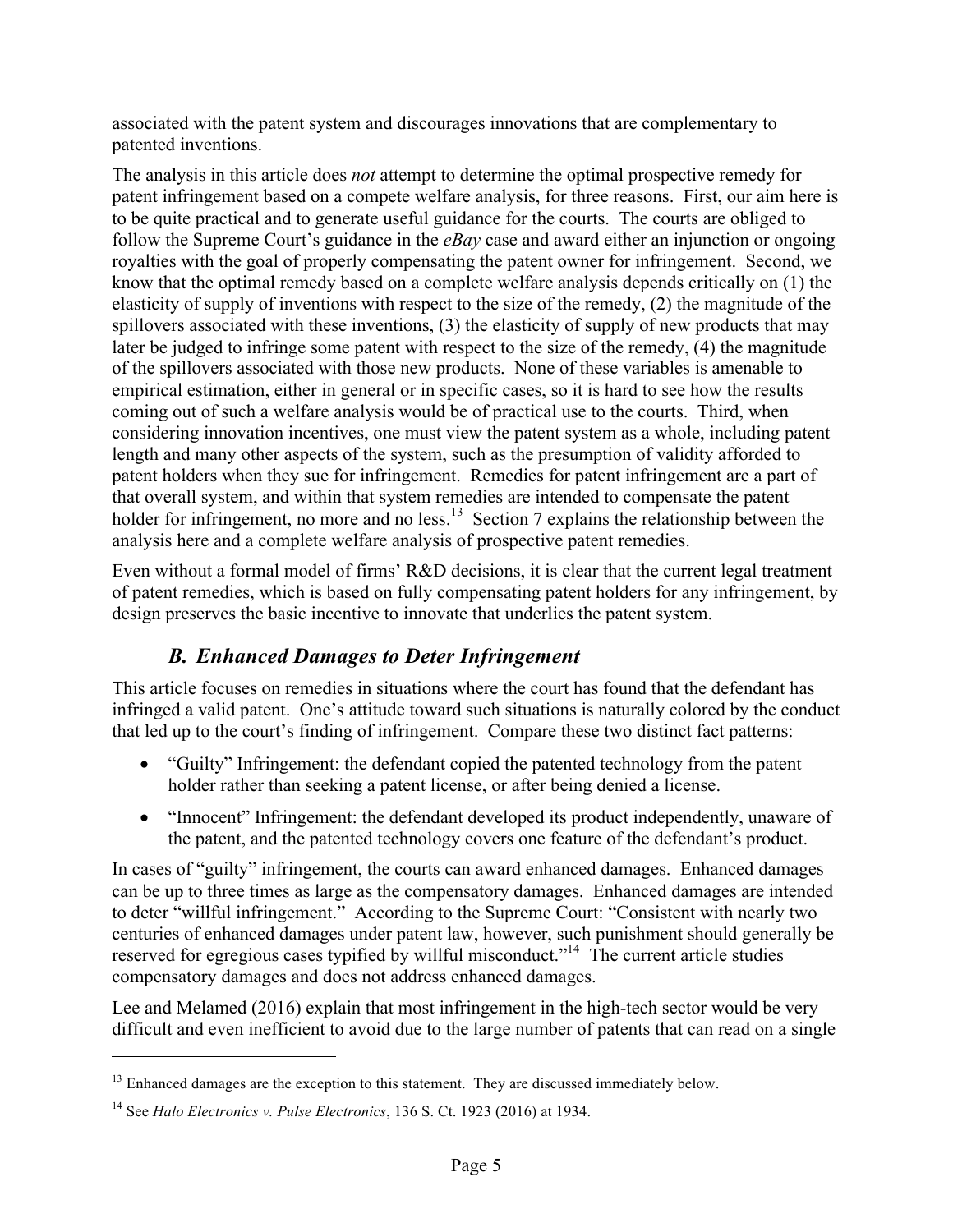product, the vague boundaries of those patents, and the fact that many patents are found invalid when tested in court.<sup>15</sup> RPX has estimated that more than  $250,000$  active patents are relevant to today's smartphones.<sup>16</sup> Cotropia and Lemley (2009) show that only a small share of patent cases involving copying. The model developed in this article is primarily intended to apply to "innocent" infringement, to which enhanced damages do not apply.<sup>17</sup> Such "innocent" infringement is common in the high-tech sector.

Even without enhanced damages, current U.S. patent law provides a strong incentive for a firm developing a new product to avoid infringing an existing patent, either by designing around the patent or obtaining a patent license, according to the general principle in law and economics that damages paid by a liable party should equal the harm caused by that party.<sup>18</sup> See Section 7.A for a further discussion of the incentives of the patent holder and the downstream firm to negotiate a patent license before any infringement takes place.

# *C. Injunctions vs. Ongoing Royalties Since* **eBay**

 $\overline{a}$ 

In the ten years since the Supreme Court's decision in the *eBay* case, the Federal Circuit has developed a body of law guiding the lower courts regarding the decision to grant an injunction or award ongoing royalties. As a starting point, the Federal Circuit has stated that the patent holder must satisfy all four *eBay* factors to qualify for an injunction.<sup>19</sup> However, Cotter (2013, p. 102) observes that "the four-factor test purports to distinguish two factors, irreparable harm and no adequate remedy at law, that are functionally identical." Likewise, Gergen, et. al. (2012) point out that irreparable harm and the inadequacy of monetary damages are very difficult to distinguish, and the FTC (2011, p. 228) reports that "courts and commentators often analyze the first two *eBay* factors as one."

Regarding irreparable harm and the adequacy of monetary damages, the courts tend to focus on whether they can accurately assess the harm that is involved. When the future harm is based on loss of market share or reputation and good will, the Federal Circuit typically considers that harm to be very difficult to measure accurately and thus "irreparable."<sup>20</sup> Seaman (2016, Figure 4)

<sup>18</sup> For a recent, succinct demonstration of this principle see Polinsky and Shavell (2014), who show how to modify this general principle to account for litigation costs. Additional compensation is desirable if liability is difficult for the injured party to detect; enhanced damages serve a deterrence function in such cases.

<sup>&</sup>lt;sup>15</sup> Lee and Melamed (2016, p. 46) state "we call an infringer 'innocent' if it could not cost-efficiently have negotiated a license ex ante." See also Shapiro (2000), FTC (2011). Menell and Meurer (2013) discuss the problem of "notice failure" and "the distinctive pathology of notice externalities" in the development of intangible resources.

<sup>&</sup>lt;sup>16</sup> RPX S-1 Form 2011, at p. 59. Patent owners themselves object to a requirement that they disclose all of their patents that are essential to a proposed standard on the ground that identifying these patents is highly burdensome.

 $17$  Enhanced damages are a separate instrument that provides incentives for firms developing new products to search for patents that they might infringe and clear their products in advance.

<sup>&</sup>lt;sup>19</sup> "Not all patentees will be able to show injury, and even those who do must still satisfy the other three factors." *i4i v. Microsoft* 598 F. 3d 831 at 862 (2010).

<sup>&</sup>lt;sup>20</sup> In *i4i v. Microsoft* 598 F. 3d 831 at 862, the Federal Circuit states: "In this case, a small company was practicing its patent, only to suffer a loss of market share, brand recognition, and customer goodwill as the result of the defendant's infringing acts. Such losses may frequently defy attempts at valuation, particularly when the infringing acts significantly change the relevant market, as occurred here. The district court found that Microsoft captured 80% of the custom XML market with its infringing Word products, forcing i4i to change its business strategy. The loss associated with these effects is particularly difficult to quantify. Difficulty in estimating monetary damages is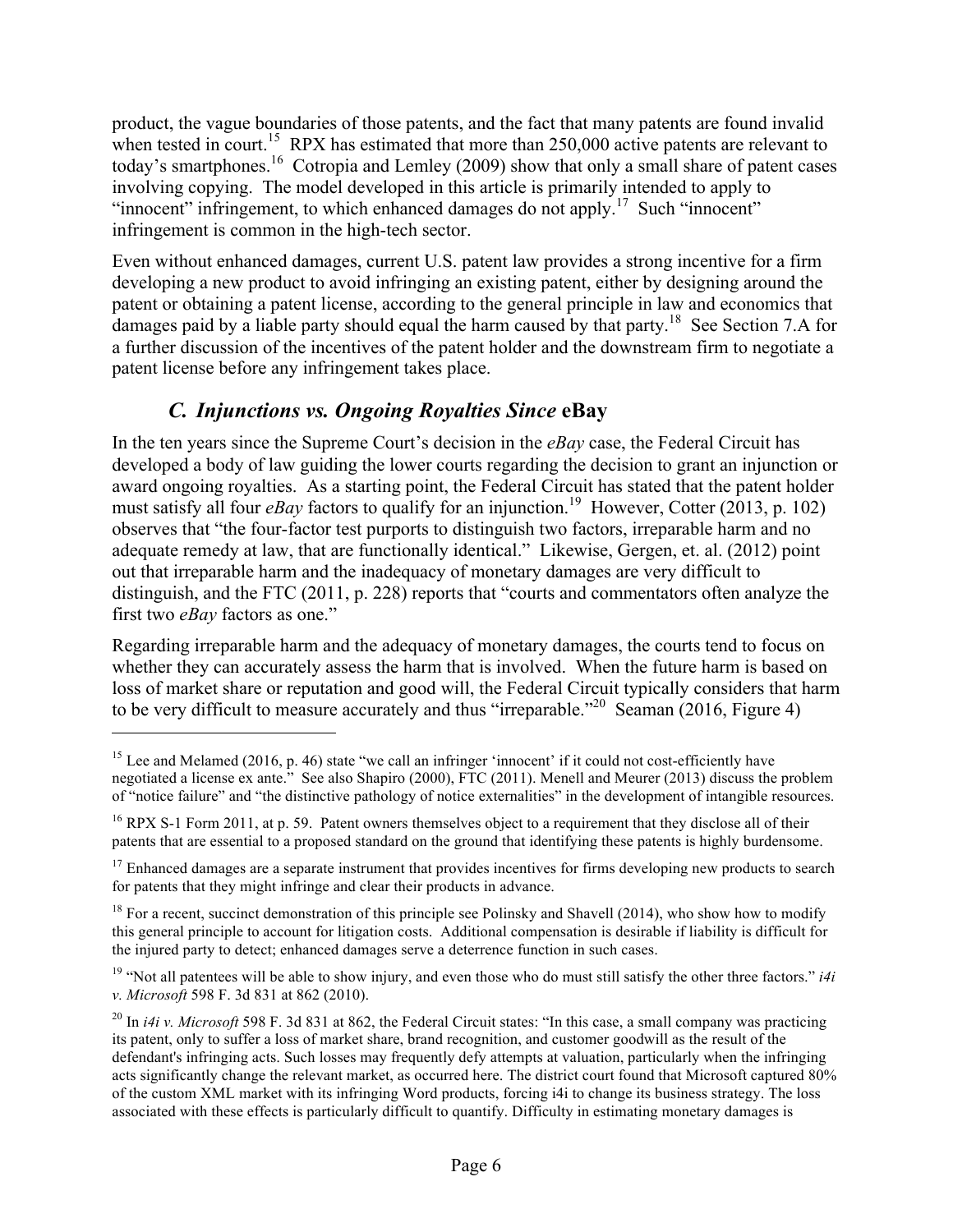reports that patent holders' requests for permanent injunctions from 2006 to 2013 were granted in 84% of the cases where the patent holder and the infringing firm were competitors. In contrast, when the harm comes in the form of lost licensing revenues, the Federal Circuit is far more likely to view monetary damages as adequate.<sup>21</sup> Seaman (2016, Figure 4) reports that patent holders' requests for permanent injunctions were granted in only 21% of the cases the patent holder and the infringing firm were *not* competitors.

The Federal Circuit has not explicitly embraced the view that high switching costs, and thus the prospect of patent holdup, can provide the basis for denying an injunction based on the balancing of harms. As noted above, the Federal Circuit recognizes the danger of patent holdup, but they also have made this statement regarding the *eBay* test:

"The district court's analysis properly ignored the expenses Microsoft incurred in creating the infringing products. See Acumed, 551 F.3d at 1330. Similarly irrelevant are the consequences to Microsoft of its infringement, such as the cost of redesigning the infringing products. Id. As we explained in Broadcom, neither commercial success, nor sunk development costs, shield an infringer from injunctive relief. Microsoft is not entitled to continue infringing simply because it successfully exploited its infringement."<sup>22</sup>

This approach to prospective remedies is highly problematic given the *eBay* decision and is not supported by the analysis provided here.

# **3. Model of the Prospective Remedy for Patent Infringement**

Our model has three participants: the Court, the patent holder *P*, and the downstream firm *D.* In the patent infringement case before the Court, the patent holder *P* is the plaintiff and the downstream firm *D* is the defendant. We model the situation arising after the Court has ruled that *D*'s product infringes *P*'s patent. The question addressed is what *prospective* remedy the Court will impose. In the game we study, the Court establishes a remedy, based on the evidence presented to the Court, then *D* and *P* have the opportunity to negotiate a patent license.

# *A. Benefits and Costs of Downstream Firm Using Patented Technology*

The state of nature is captured by three non-negative variables,  $(\alpha, \beta, \gamma)$ .

 $\overline{a}$ 

The variable  $\alpha$  represents the loss of profits that *P* will suffer if *D* continues to use *P*'s patented technology rather than design around it. In cases where *P* and *D* compete directly,  $\alpha$  reflects *P*'s lost profits because *D*'s infringing product is better, or lower-cost, than a non-infringing version. The variable  $\alpha$  establishes the minimum amount that *P* would accept from *D* for a patent license.

evidence that remedies at law are inadequate." However, even when the patent holder and the infringing firm are direct competitors, the Federal Circuit has held that the qualifying irreparable harm must have a "causal nexus" with the patent infringement. See *Apple v. Samsung* 735 F.3d 1352 at 1360 (2013).

<sup>21</sup> In *ActiveVideo v. Verizon* 694 F. 3d 1312 at 1337 (2012) the Federal Circuit stated: "In light of the record evidence including ActiveVideo's past licensing of this technology and its pursuit of Verizon as a licensee, no fact finder could reasonably conclude that ActiveVideo would be irreparably harmed by the payment of a royalty (a licensing fee)."

 $^{22}$  *i4i v. Microsoft* 598 F. 3d 831 at 863 (2010). It is very difficult to reconcile this statement with Justice Kennedy's concurrence in the *eBay* case.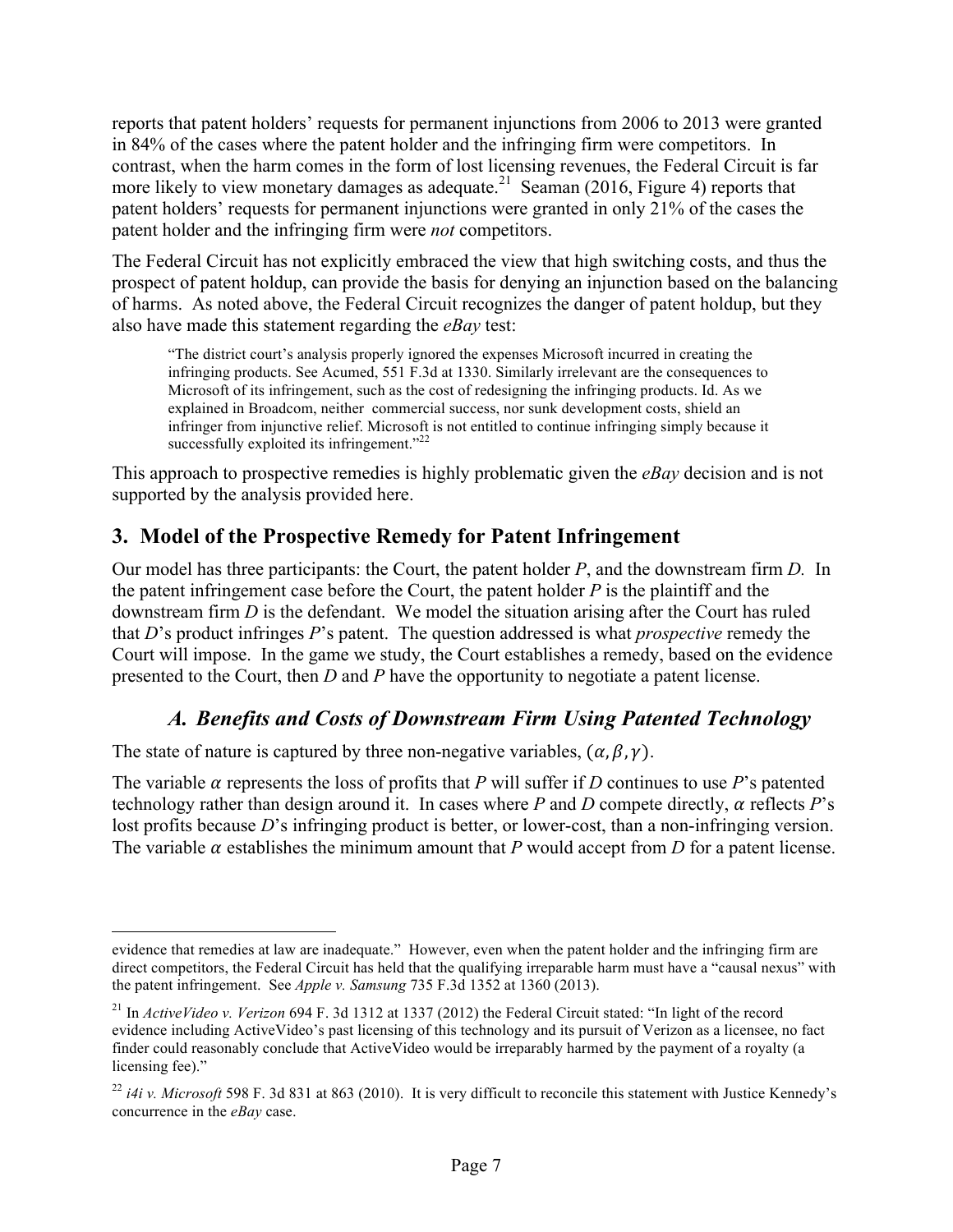The variable  $\omega = \beta + \gamma$  represents the cost that *D* would have to incur to redesign its product to avoid infringing P's patent.<sup>23</sup> Here  $\omega$  establishes the maximum amount that *D* would pay for a patent license from *P*. The redesign cost  $\omega = \beta + \gamma$  includes the fixed costs of redesign, any profit margins that *D* must forego while forced to withdraw its product from the market until the redesigned product is ready for sale, and any decline in profits that *D* experiences because its non-infringing product is more costly to produce or less attractive to customers.

The redesign cost  $\omega$  is comprised of two components:  $\beta$  represents the cost that *D* would have had to incur to *initially* design its product to avoid infringing *P*'s patent. The variable  $\beta$  thus establishes the maximum amount that *D* would have paid for a patent license from *P* at the time when *D* initially designed its product. The variable  $\gamma$  represents any *additional* costs that *D* must bear because the redesign takes place later, after the Court has ruled that *D*'s product infringes *P*'s patent. For example, in the case where Toyota was found to infringe Paice's patent on drive trains for electric vehicles,  $^{24}$   $\beta$  measures the cost saving to Toyota of using Paice's technology rather than the next-best alternative when Toyota first developed the Prius, and  $\nu$  measures the additional costs that Toyota would incur if later forced to redesign the existing Prius line to avoid infringing. Importantly, these switching costs  $\gamma$  can be large even if the *ex ante* value of the patented technology,  $\beta$ , is small. See Lemley and Shapiro (2007) and Lee and Melamed (2016).

In state of nature  $(\alpha, \beta, \gamma)$ , if *D* redesigns its product to avoid using *P*'s patented technology, then the payoffs for  $[P, D]$  are equal to  $[\alpha, 0]$ <sup>25</sup> Alternatively, if *D* uses *P*'s patented technology and pays royalties *R* to *P*, then their payoffs are equal to  $[R, \beta + \gamma - R]$ . Note that *D*'s use of the patented technology leads to higher joint profits for *P* and *D* if and only if  $\beta + \gamma > \alpha$ .

This way of treating the firms' payoffs is very general. It includes these three fact patterns:

#### **1. Downstream Firm Serves a New Market**

The downstream firm does not compete against the patent holder or any of its licensees, but instead purely serves a new market. In this case,  $\alpha = 0$ .

### **2. Downstream Firm Competes Against the Patent Holder's Licensees**

The downstream firm competes against licensees who pay royalties to the patent holder, and using the patented technology rather than designing around makes *D* a stronger competitor. In this case,  $\alpha$  represents the royalty income lost by *P* as a result of the downstream firm being a stronger competitor due to its use of the patented technology.

#### **3. Downstream Firm Competes Against the Patent Holder**

The downstream firm competes against the patent holder, and using the patented technology rather than designing around makes *D* is a stronger competitor. In this case,

<sup>&</sup>lt;sup>23</sup> We assume that redesigning is better for *D* than exit. In some cases, notably those involving standard-essential patents, the downstream might exit rather than redesign, because a non-compliant product may not be commercially viable. In that case, *D*'s *ex post* willingness to pay for a patent license is  $\beta + \pi$ , where  $\pi < \gamma$  is the profit *D* would have earned by initially designing its product to avoid using the patented technology. The analysis below can handle this situation by replacing  $\gamma$  with  $\pi$ .

<sup>24</sup> *Paice LLC. V. Toyota Motor Corp*., 504 F. 3d 1293 (2007).

<sup>25</sup> We have normalized at zero *D*'s payoff from redesigning its product to avoid infringing, and *P*'s payoff if *D* uses *P*'s patented technology free of charge.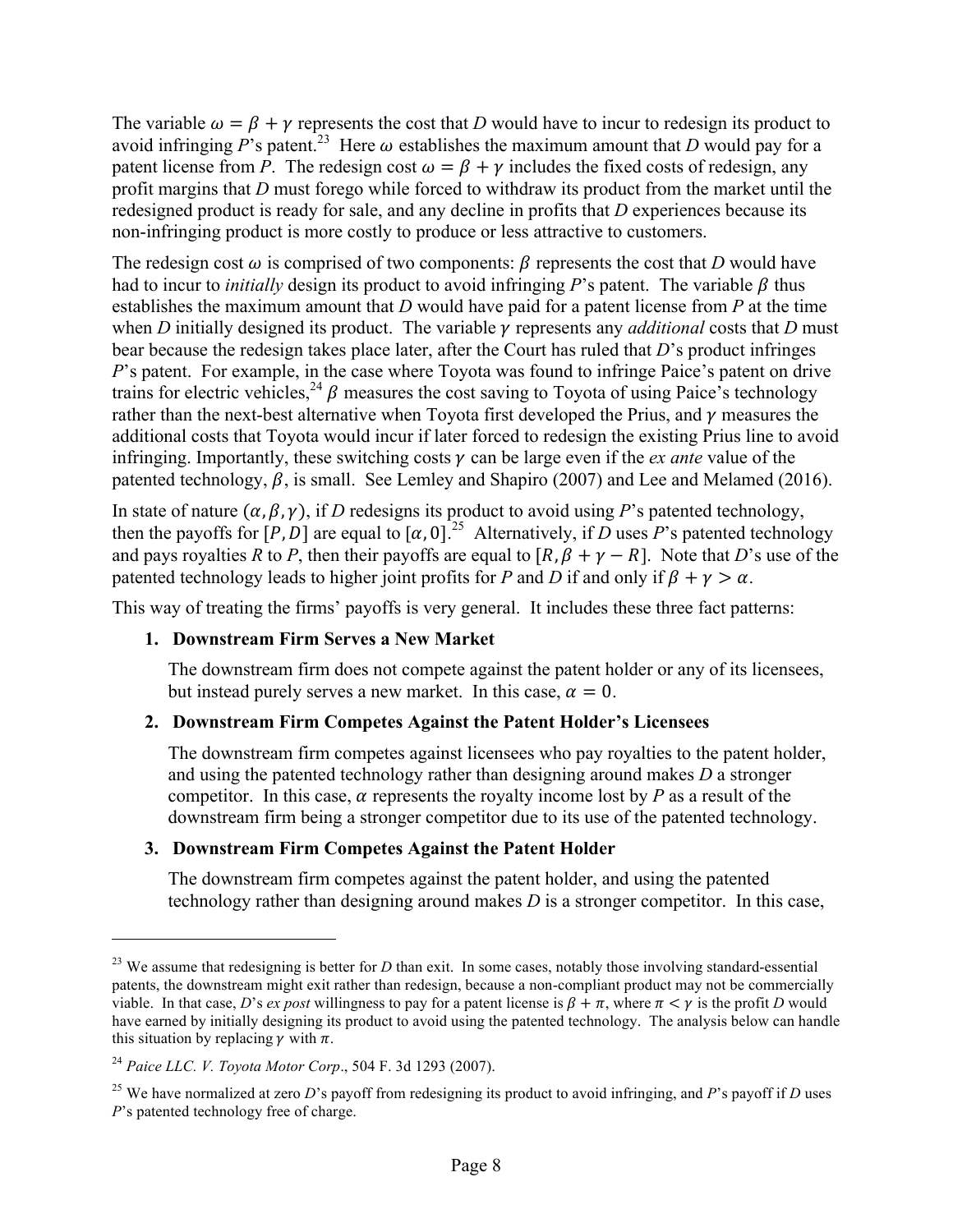$\alpha$  represents the patent holder's lost profits that result from the downstream firm being a stronger competitor due to  $D$ 's use of the patented technology.<sup>26</sup>

# *B. Information Available to the Court and Choice of Remedy Regime*

The Court moves first, establishing the prospective remedy regime.

The Court does not observe the state of nature,  $(\alpha, \beta, \gamma)$ . Evidence has been presented to the Court by *P* and *D* regarding  $(\alpha, \beta, \gamma)$ . Combining that evidence with its prior beliefs, the Court forms a posterior distribution on  $(\alpha, \beta, \gamma)$ , with density  $f(\alpha, \beta, \gamma)$  with bounded support. Whenever we refer to the minimum or maximum of a function of  $(\alpha, \beta, \gamma)$ , we are mean the minimum or maximum of that function taken over the support of  $f(\alpha, \beta, \gamma)$ . We denote by  $q(\alpha, \beta)$  the density of  $(\alpha, \beta)$  after integrating out y.

We denote the mean of  $f(\alpha, \beta, \gamma)$  by  $(a, b, c)$ . We refer to  $(a, b, c)$  as the Court's *best estimate* of the relevant costs and benefits associated with *D's* use of *P*'s patented technology. In practice, the courts typically award patent *damages* (for prior infringement) based on their best estimate of the *ex ante* benefits and costs associated with *D*'s use of *P*'s patented technology, which is  $(a, b)$  in our model. One of the key questions we address here is whether the Court's *prospective* remedy should be based just on the mean  $(a, b, c)$  or alternatively should also account for the Court's uncertainty about  $(\alpha, \beta, \gamma)$ , and if so how.

We study three prospective remedy regimes: (1) **Injunction Regime**: the Court prohibits *D* from continuing to use *P*'s patented technology without a license from *P*; (2) **Optimal Royalties Regime:** the Court gives *D* to right to continue to infringe *P*'s patent if *D* pays a royalties  $r^*$ , the optimal royalties given the Court's objective of properly compensating the patent holder and given the Court's posterior distribution  $f(\alpha, \beta, \gamma)$ ; and (3) **Simple Royalties Regime**: the Court gives *D* to right to continue to infringe *P*'s patent if *D* pays the "simple royalties," i.e., the royalties that would maximize the Court's objective of properly compensating the patent holder if the state of nature were known to be  $(a, b, c)$ .

The Optimal Royalties Regime differs from the Simple Royalties Regime because the optimal royalties  $r^*$  can be set based on any and all of the evidence presented to the Court, which is encoded in the Court's posterior distribution  $f(\alpha, \beta, \gamma)$ , while the simples royalties are based only on the Court's best estimate of the relevant costs and benefits, i.e.,  $(a, b, c)$ .

The Injunctions Regime and the Simple Royalties Regime are meant to reflect actual legal practice in the United States. As discussed above, since the *eBay* case, courts either issue injunctions or establish ongoing royalties.<sup>27</sup> The Simple Royalties Regime models the court as establishing ongoing royalties based on its best estimate of the relevant benefits and costs of infringement. In cases involving reasonable royalties, the simple royalties are the same as the reasonable royalties that the court has already determined for the purpose of awarding damages for prior infringement. Studying the Optimal Remedies Regime allows us identify the

<sup>&</sup>lt;sup>26</sup> Even if *P* and *D* are direct competitors,  $\alpha = 0$  if the version of *D*'s product that practices *P*'s technology provides no stronger competition to *P* than does the version of *D's* product designed to avoid using *P*'s technology. In terms of patent law,  $\alpha = 0$  if there is no "casual nexus" between *D*'s infringement and *P*'s lost profits.

 $27$  Courts sometimes use a hybrid regime, under which the infringing firm can continue to sell its infringing product for some period of time, paying royalties established by the court, after which an injunction will apply. This hybrid regime is discussed below in Section 9.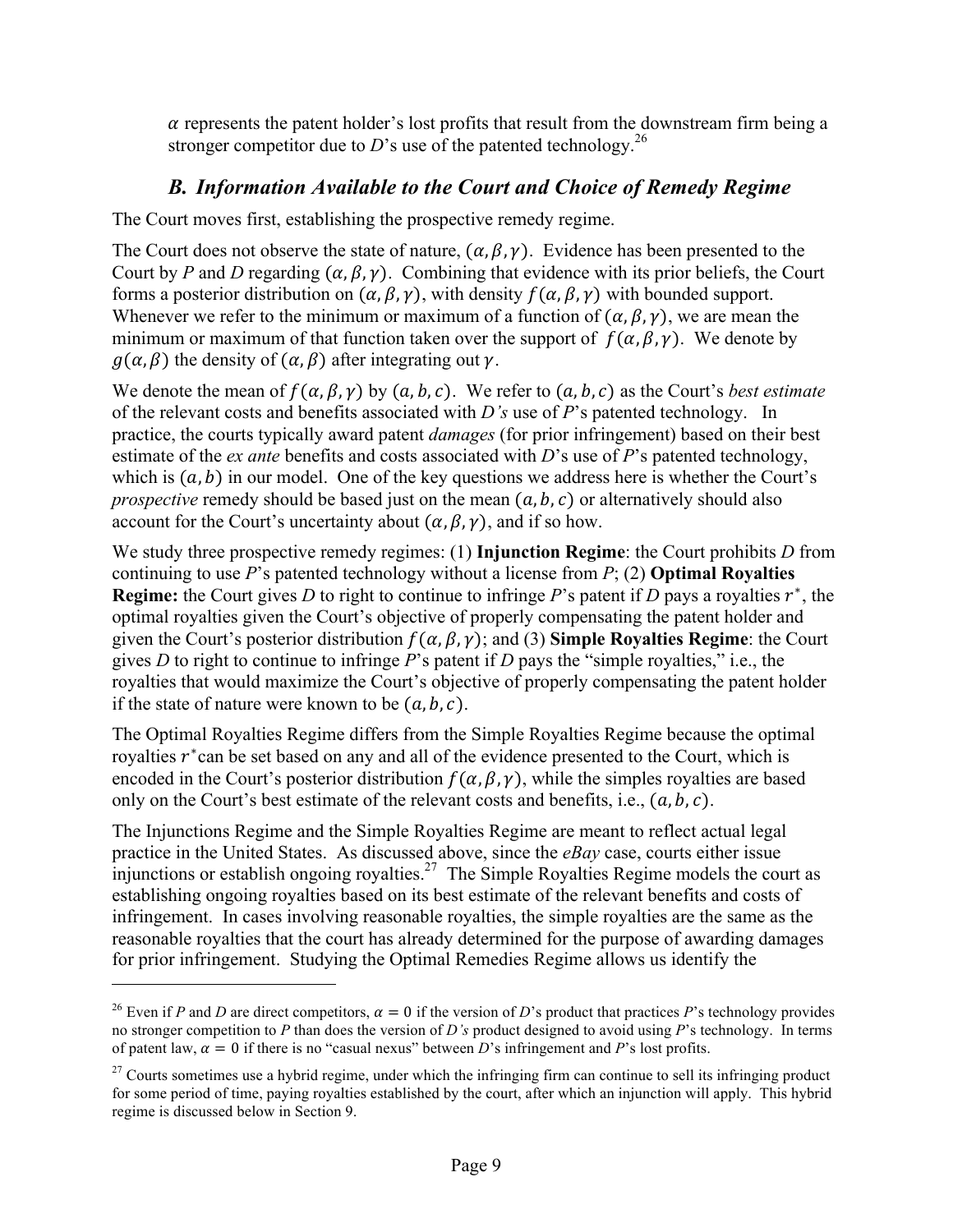circumstances in which the court can do better by establishing an ongoing royalty rate different from the one the court has used to award patent damages.

By setting the ongoing royalties high enough that the downstream firm will never be willing to pay them,  $r > \max [\beta + \gamma]$ , the Court can replicate the Injunction Regime. Therefore, the Optimal Royalty Regime subsumes the Injunction Regime as a special case. This implies that the Optimal Royalty Regime must perform at least as well as the Injunction Regime. Recognizing this fact, our analysis focuses on two related questions. First, we study the ratio of the optimal royalties  $r^*$  to the simple royalties. This ratio is directly relevant for a court that is setting ongoing royalties. Second, we compare the Injunction Regime with the Simple Royalties Regime. This comparison is directly relevant for a court choosing between issuing an injunction and setting ongoing royalties at the same rate that the court used to award patent damages.

### *C. Bargaining Between Patent Holder and Downstream Firm*

After the Court establishes the remedy regime, the patent holder and the downstream firm have the opportunity to bargain over a patent license. We assume that both *P* and *D* observe the true state of nature,  $(\alpha, \beta, \gamma)$ . Whenever the patent holder and the downstream firm bargain and there are positive gains from trade available, we assume they are able to achieve those gains and that the patent holder captures a share  $\theta$  of the gains from trade, where  $0 < \theta < 1$ .

We make two assumption regarding the bargaining between *P* and *D* after the Court has established ongoing royalties. First, we assume that the ongoing royalties serve as an outside option that places an upper bound on what the downstream firm will pay for a patent license, but do not otherwise influence the bargaining outcome. Second, we assume that the patent holder is permitted to pay the downstream firm *not* to use the patented technology. We discuss both of these assumptions below when we analyze the bargaining stage of the game.

With efficient bargaining between *P* and *D* (and no antitrust limits), the remedy regime imposed by the Court has no effect on whether *D* ends up using the patented technology. Still, by influencing the threat points, the remedy regime does affect how the joint profits are split between *P* and *D*. The Court cares about this split, because the Court is seeking to fully compensate, but not over-compensate, the patent holder for any ongoing infringement.<sup>28</sup>

### *D. The Court's Objective*

 $\overline{a}$ 

The Court's objective is to compensate the patent holder as accurately as possible for any future infringement by *D*. Following patent law, the desired level of compensation is equal to the greater of (a) *P*'s lost profits, and (b) reasonable royalties. *P*'s lost profits are equal to  $\alpha$ . Under patent law, the reasonable royalties are defined to be the royalties to which *P* and *D* would have agreed in a hypothetical negotiation taking place prior to *D*'s infringement. At that time, *D*  would have been willing to pay up to  $\beta$  for a license, and P would have been willing to accept as little as  $\alpha$ . The concept of reasonable royalties only makes sense if there would have been gains from trade at that time, i.e., if  $\beta > \alpha$ . If  $\beta > \alpha$ , the hypothetical *ex ante* negotiation would result

<sup>28</sup> Bebchuck (2001) takes a somewhat similar *ex ante* approach to the choice between property vs. liability rules in the context of controlling externalities.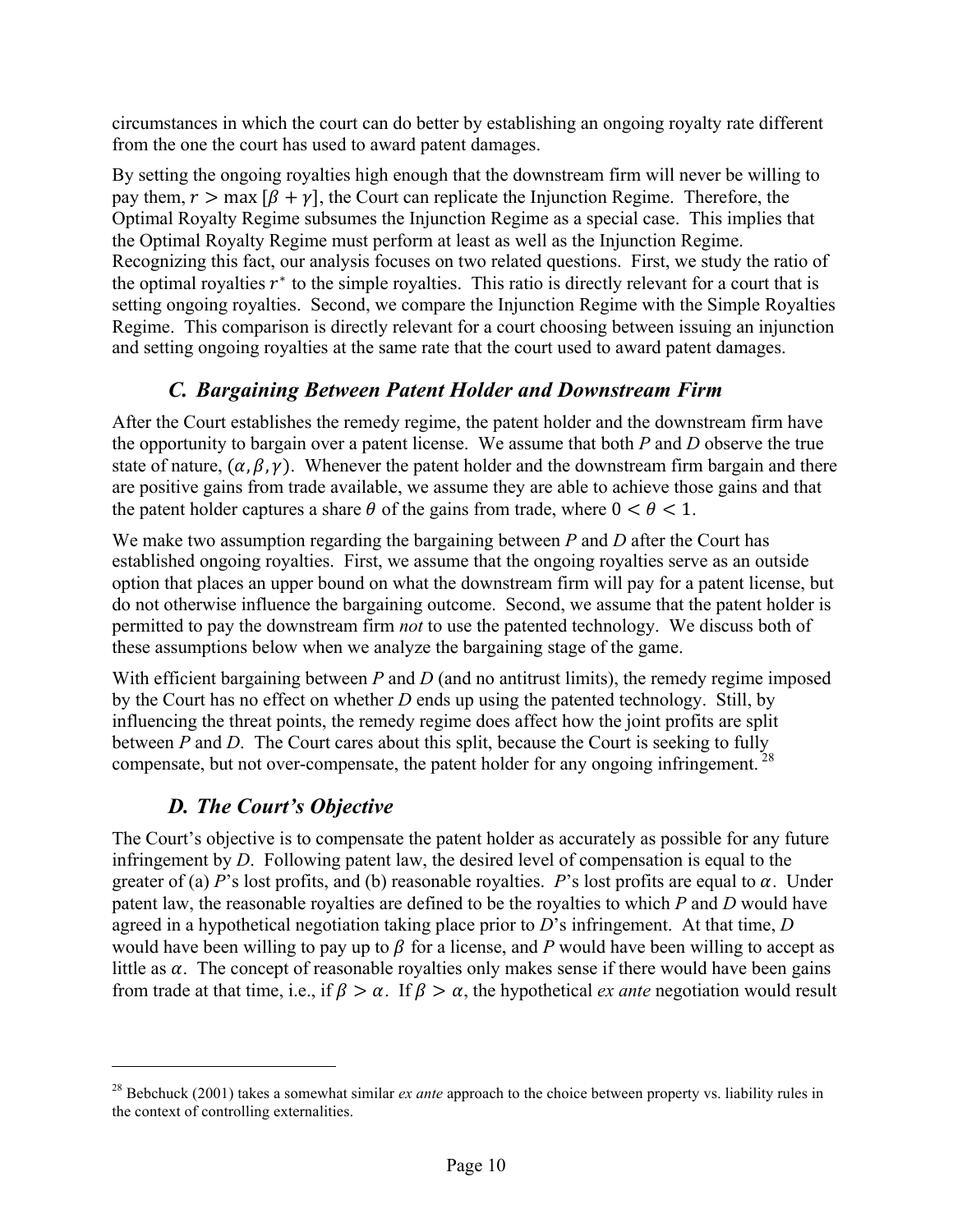in the downstream firm paying royalties of  $\alpha + \theta(\beta - \alpha)$  to the patent holder. In situations where  $\beta > \alpha$ , we refer to  $\alpha + \theta(\beta - \alpha)$  as the "reasonable royalties."

Putting the two pieces together, in state of nature  $(\alpha, \beta, \gamma)$ , the greater of lost profits and reasonable royalties is equal to  $r(\alpha, \beta) \equiv \max[\alpha, \alpha + \theta(\beta - \alpha)]$ . From the Court's perspective, this is the patent holder's desired or benchmark payoff in state of nature  $(\alpha, \beta, \gamma)$ .<sup>29</sup> The "simple" rovalties" that define the Simple Rovalties Regime are  $r(a, b) = \max[a, a + \theta(b - a)]$ . Using the Court's posterior distribution, the patent holder's *expected* benchmark payoff is given by

$$
\overline{\Pi} = \iint r(\alpha, \beta) g(\alpha, \beta) d\alpha d\beta = a + \theta \iint_{\beta > \alpha} (\beta - \alpha) g(\alpha, \beta) d\alpha d\beta
$$

For convenience, we write this as  $\overline{\Pi} = a + \theta * \Delta$ , where  $\Delta$  also can be expressed as  $\Delta = Prob[\beta > \alpha] * E[\beta - \alpha | \beta > \alpha].$ 

Suppose that a given remedy regime provides a payoff to the patent holder of  $H(\alpha, \beta, \gamma)$  in state of nature  $(\alpha, \beta, \gamma)$ , with expected payoff  $\overline{H}$ . The Court's objective is to minimize the absolute value of the difference between the patent holder's expected payoff and the patent holder's expected benchmark payoff,  $Z \equiv |\overline{H} - \overline{\Pi}|$ . This approach is driven by and firmly rooted in patent law's goal of fully compensating, but not over-compensating, patent holders for any ongoing infringement of their patents.

### **4. Negotiations Between the Patent Owner and Downstream Firm**

As usual, we solve the game starting with the final stage. In this Section, we analyze the *ex post* negotiations between *P* and *D* after the Court imposes a remedy. The nature of these negotiations depends upon the *ex post* state of nature,  $(\alpha, \beta, \gamma)$ . We divide states of nature  $(\alpha, \beta, \gamma)$  into three categories, which are displayed in Figure 1 below:

- **Licensing**: There were *ex ante* gains from trade from the downstream firm using the patented technology, so the notion of "reasonable royalties" applies. This happens if  $\beta > \alpha$ . The *ex ante* gains from trade are  $\beta - \alpha$ . In Licensing states of nature, the *ex post* gains from trade are  $\beta + \gamma - \alpha$ , which is greater than  $\gamma$ .
- **Lock-In**: There are *ex post* gains from trade, but there were no *ex ante* gains from trade. This happens if  $\beta + \gamma > \alpha > \beta$ . In Lock-In states of nature, the *ex post* gains from trade are  $\beta + \gamma - \alpha$ , which is positive but less than  $\gamma$ .
- **Redesign**: There are no *ex post* gains from trade, meaning that *ex post* joint profits are higher if *D* redesigns its product than if *D* uses the patented technology. Redesign states of nature occur if  $\beta + \gamma < \alpha$ .

<sup>&</sup>lt;sup>29</sup> The Court's objective depends on the bargaining parameter  $\theta$ . This reflects the fact that patent law defines the "reasonable royalties" with reference to a hypothetical negotiation, thereby accepting such market outcomes as the proper or normative reward for patent holders. If a given patent holder has been able to negotiate high royalty rates in licenses with other users of its technology, the courts use those rates as benchmarks for reasonable royalties.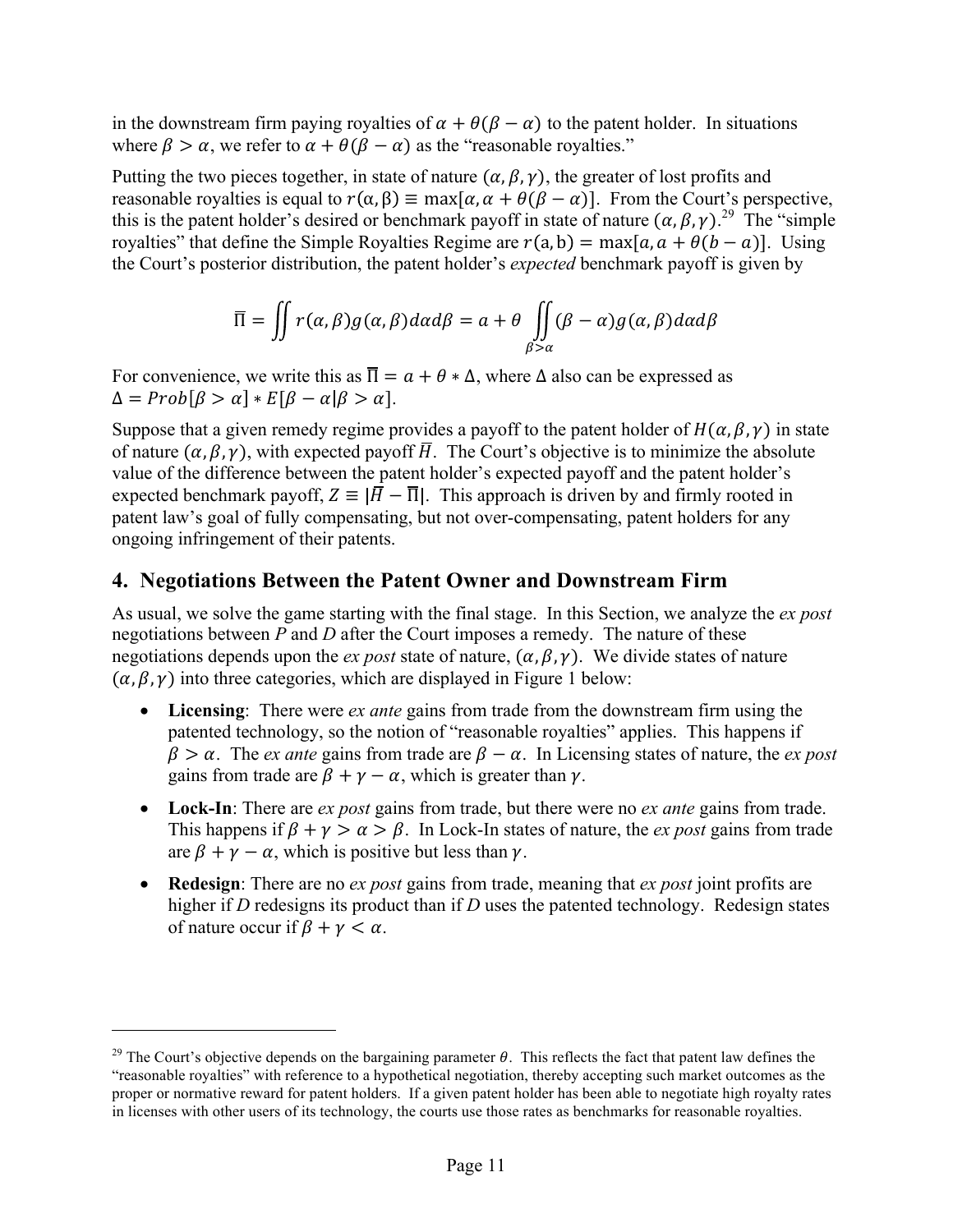

### *A. Bargaining After an Injunction Has Been Imposed*

If the Court imposes an injunction, and negotiations break down, the downstream firm will redesign its product to avoid infringing. In Redesign states of nature, there are no *ex post* gains from trade, *D* redesigns its product, and the firms' payoffs are  $[\alpha, 0]$ . Note that the patent holder's payoff of  $\alpha$  is equal to its benchmark payoff in Redesign states of nature.

In Licensing and Lock-In states of nature, the *ex post* gains from trade are  $\beta + \gamma - \alpha$ . Under our assumption of efficient bargaining, the parties sign a license to achieve these gains from trade, with the patent holder capturing a share  $\theta$  of the gains from trade. Therefore, *P*'s payoff in these states of nature is  $\alpha + \theta(\beta - \alpha) + \theta\gamma$ . The term  $\theta\gamma$  reflects *P*'s ability to opportunistically capture a share of *D*'s switching costs. In Licensing states of nature, an injunction, by enabling *P* to engage in patent holdup, over-rewards the patent holder by  $\theta \gamma$ . In Lock-In states of nature, *P*'s benchmark payoff is  $\alpha$ , so an injunction over-rewards the patent holder by  $\theta(\beta + \gamma - \alpha)$ , which is positive but less than  $\theta \gamma$ .<sup>30</sup>

### *B. Bargaining After Ongoing Royalties Have Been Established*

Suppose that the Court has set the ongoing royalties at  $r$ . This means that the downstream firm has the unilateral right (option) to continue to sell its infringing product so long as it pays  $r$  to the

<sup>&</sup>lt;sup>30</sup> The patent holder captures a share of *D*'s switching costs,  $\theta \gamma > 0$ , but *P* also bears a share of the *ex ante* inefficiency caused by the infringement,  $\theta(\beta - \alpha) < 0$ .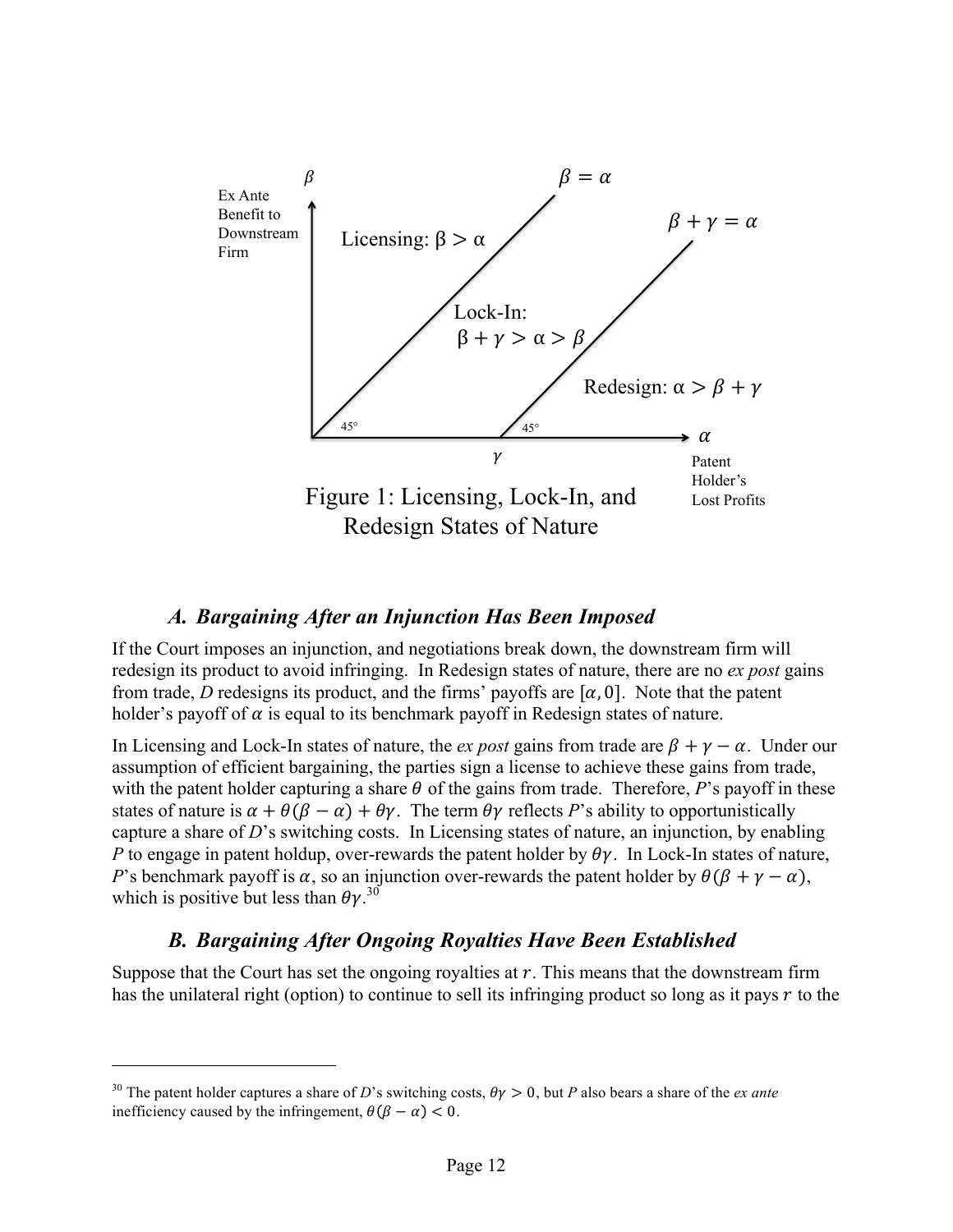patent holder. Here we take *r* as given and study the bargaining between *P* and *D*. Below, in Section 5, we discuss how the Court sets *r*.

### **1. Licensing and Lock-In States of Nature**

In Licensing and Lock-In states of nature, *ex post* joint profits are higher if the downstream firm includes the patented feature in its product, so this will be the negotiated outcome. But the royalty payment from *D* to *P* depends on the ongoing royalties *r* established by the Court.

If *r* is more than the downstream firm is willing to pay to use the technology, i.e., if  $r > \beta + \gamma$ , then the option of using the infringing technology and paying *r* is of no value to *D*. Therefore, ongoing royalties set at  $r > \beta + \gamma$  are *ex post* equivalent to an injunction. So, if  $r > \beta + \gamma$ , the analysis above tells us that *P* and *D* will agree to royalties of  $\alpha + \theta(\beta - \alpha) + \theta\gamma$ .

If *r* is less than the royalties that the two parties would negotiate in the face of an injunction, i.e., if  $r < \alpha + \theta(\beta - \alpha) + \theta\gamma$ , then the downstream firm will simply pay the court-established rate r and continue to sell its infringing product. In this case, by awarding ongoing royalties, the Court crowds out private negotiations.

The remaining possibility is that *r* is greater than the royalties that the two parties would negotiate in the face of an injunction, but less than the downstream firm's willingness to pay for a license, i.e.,  $\alpha + \theta(\beta - \alpha) + \theta\gamma < r < \beta + \gamma$ . In this situation, we treat *r* as an outside option that places an upper bound on what *D* will pay but does not otherwise influence the bargaining outcome. See Binmore, Shaked and Sutton (1989). This implies that *P* and *D* will negotiate royalties of  $\alpha + \theta(\beta - \alpha) + \theta\gamma$  when r falls in this range. Under this view of bargaining, the downstream firm that has been granted an option to use the patented technology at rate *r* cannot end up worse off than it would be without that option, i.e., facing an injunction. Our approach is consistent with the observation that patent holders commonly seek injunctions and infringers routinely resist patent holders' requests for injunctions.

Figure 2 shows the patent holder's payoff in Licensing and Lock-In states of nature as a function of the court-awarded royalties *r*. Figure 2 also displays the patent holder's benchmark payoff of  $r(\alpha, \beta)$  and the patent holder's payoff under an injunction,  $\alpha + \theta(\beta - \alpha) + \theta\gamma$ .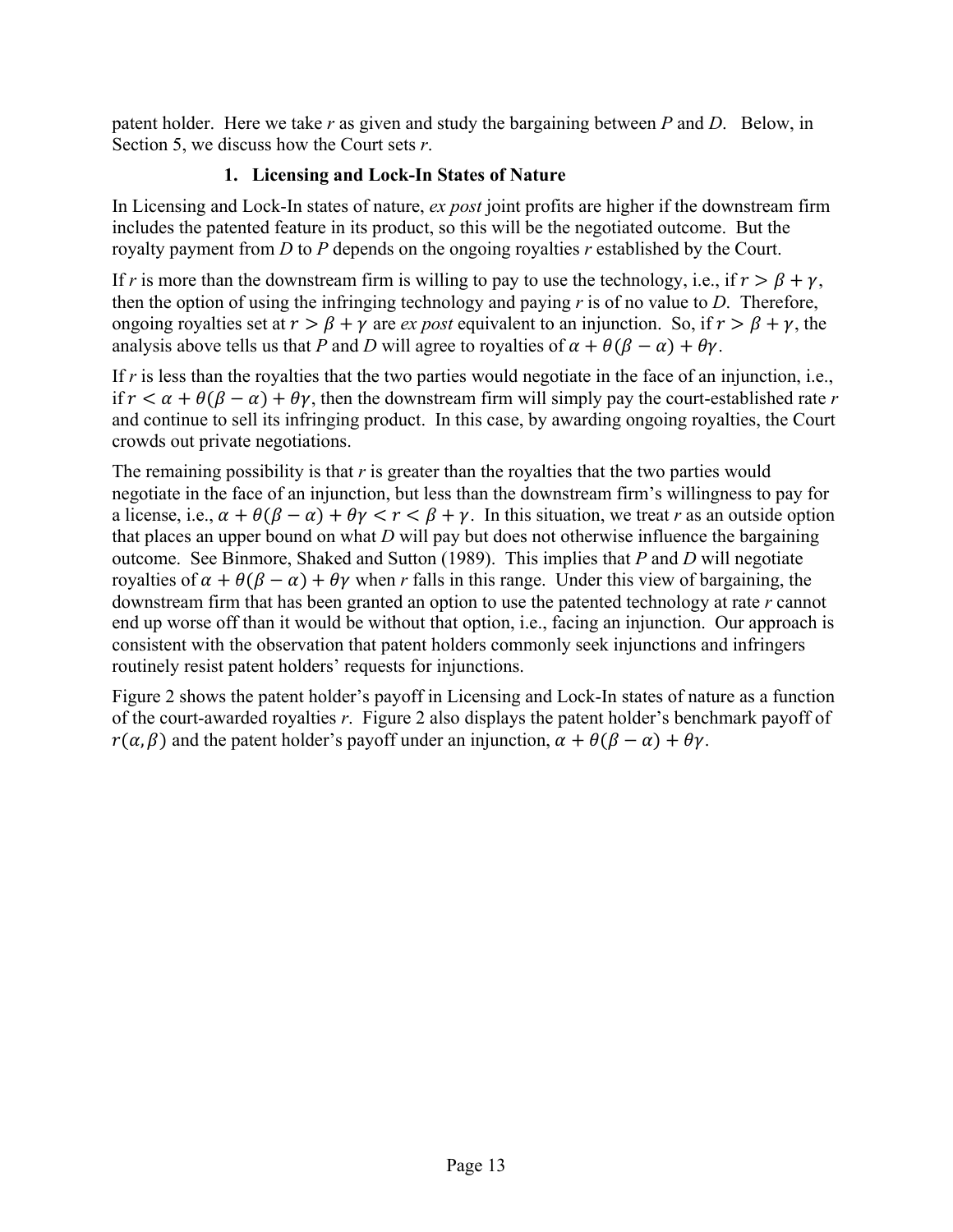

### **2. Redesign States of Nature**

In Redesign states of nature,  $\alpha > \beta + \gamma$  so the downstream firm's use of the patented technology lowers *ex post* joint profits. What happens in these states of nature after the Court sets the ongoing royalties at *r*? If  $r > \beta + \gamma$ , so *D* is unwilling to pay the royalties set by the Court, the ongoing royalty regime is equivalent to an injunction and the outcome is straightforward: *D* redesigns its product and the patent holder receives its benchmark payoff of  $\alpha$ .

If  $r < \beta + \gamma$ , so *D* is willing to pay the ongoing royalties set by the Court, the situation is a bit trickier. Efficient bargaining in this situation implies that *P* will pay *D* to get *D* to agree *not* to exercise its option to pay *r* to use the patented technology.

That type of "reverse payment" from *P* to *D* to induce *D* to be a weaker rival could be seen as an antitrust violation, because this fact pattern bears some resemblance to reverse payments made *prior* to the determination of patent validity and infringement, which can violate antitrust law.<sup>31</sup> However, in the current setting the payment from *P* to *D* can only serve to correct for the Court's error in under-estimating the harm to the patent holder caused by ongoing infringement, so the analysis is quite distinct and the case for antitrust limits here is far weaker.

<sup>31</sup> See *Federal Trade Commission v. Actavis*, 133 S. Ct. 2223 (2013).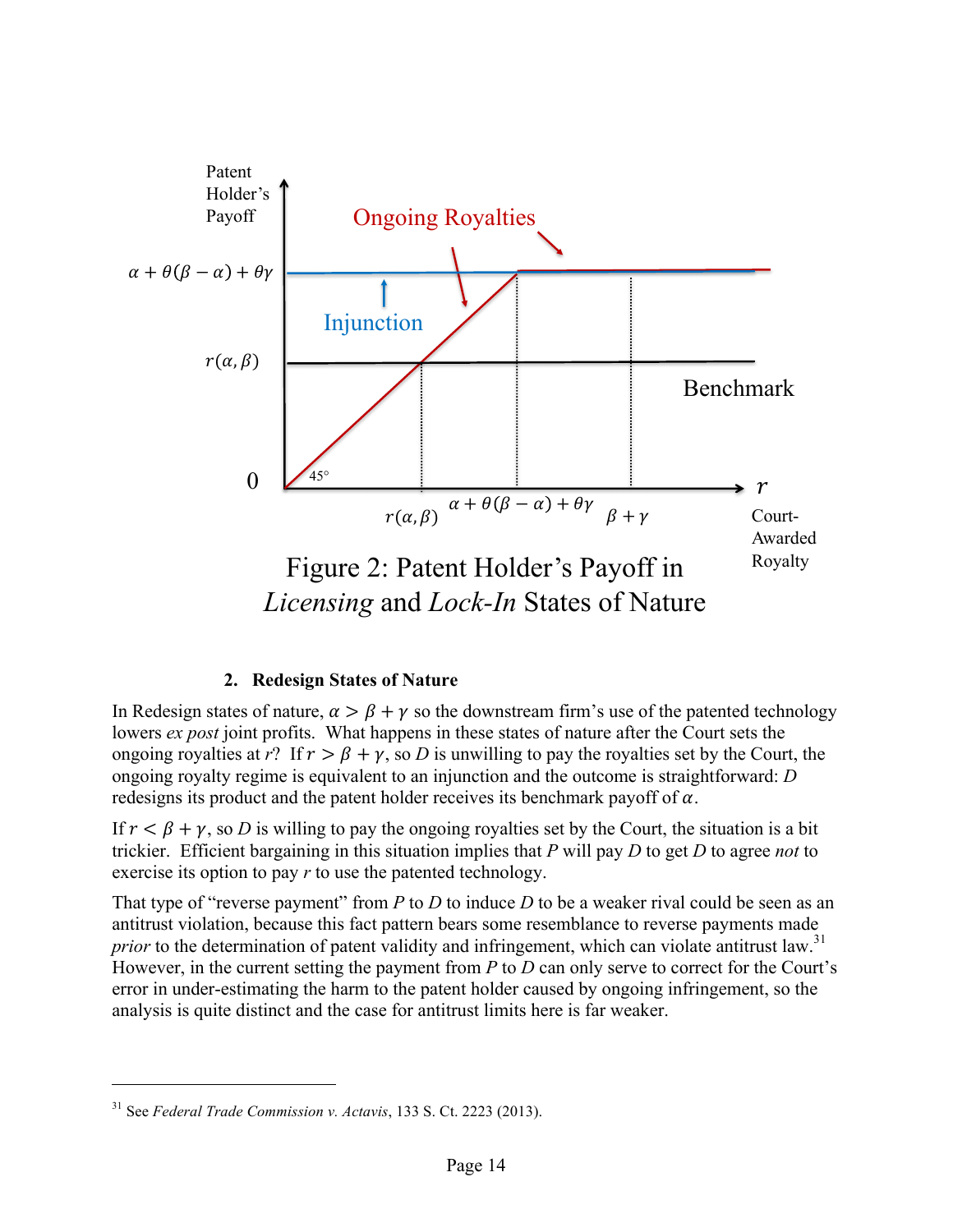If  $r < \beta + \gamma$  and *P* is *permitted* to pay *D* to stop *D* from using *P*'s patented technology, then that will be the outcome. The two firms will split the gains from trade, which are  $\alpha - (\beta + \gamma)$ . *P*'s payoff will then be  $r + \theta(\alpha - (\beta + \gamma))$ . See Figure 3.<sup>32</sup> Alternatively, if  $r < \beta + \gamma$  and P is *prohibited* from paying *D* to stop *D* from using *P*'s patented technology, then the downstream firm will use the patented technology and pay *r* in these states of nature. That outcome gives the patent holder a payoff of *r*. This alternative payoff also is shown in Figure 3.

With or without antitrust limits, if  $r < \beta + \gamma < \alpha$ , the patent holder is not fully compensated for *D*'s ongoing infringement. Imposing antitrust limits on reverse payments lowers *P*'s payoff by  $\theta(\alpha - (\beta + \gamma))$  in these states of nature, moving *P*'s payoff farther away from its benchmark level of  $\alpha$ . All of the propositions reported below hold whether or not the patent holder is allowed to pay the downstream firm to refrain from using the patented technology. We report simulation results with and without these antitrust limits. When they matter in our simulations, these antitrust limits reduce the performance of the ongoing royalties regime.



### **5. General Results**

 $\overline{a}$ 

In this Section we present our results regarding the three remedy regimes that we are evaluating. All proofs are in the Appendix.

<sup>&</sup>lt;sup>32</sup> The discontinuity in the patent holder's payoff at  $r = \beta + \gamma$  results from the fact that *P* must split the gains from trade with *D* if  $r < \beta + \gamma$ , because *D* will use the patented technology and pay  $r < \beta + \gamma$  if bargaining breaks down, but not if  $r > \beta + \gamma$ , because *D* will not pay more than  $\beta + \gamma$  to use the patented technology.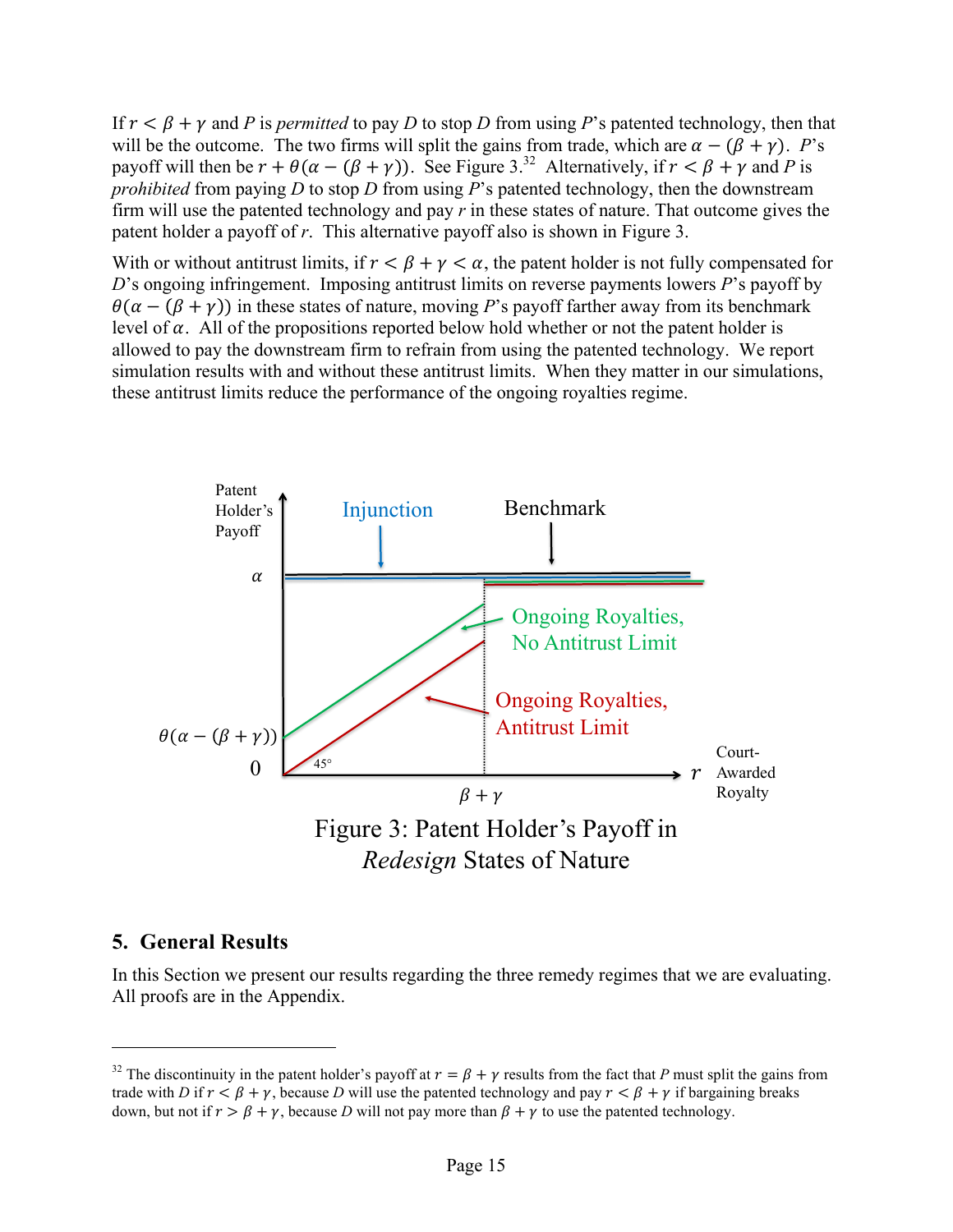# *A. Injunction Regime*

The Injunction Regime has the major advantage of not requiring the court to estimate either the harm to the patent holder that will be caused by ongoing infringement or the benefits of the patented technology to the downstream firm. The Injunction Regime performs perfectly in the absence of patent holdup.

### **Proposition 1: If the switching costs are known to be zero, then the Injunction Regime perfectly matches the benchmark payoff to the patent holder in each state of nature.**

Proposition 1 tells us that the only rationale for using ongoing royalties in our model is to prevent the patent holder from using the bargaining power associated with an injunction to engage in patent holdup, i.e., to extract excessive royalties from the downstream firm based on its switching costs.

Proposition 2 describes the magnitude of patent hold-up in the Injunction Regime in the Licensing, Lock-In, and Redesign states of nature.

### **Proposition 2: The Injunction Regime: (a) over-rewards the patent holder in Licensing states** of nature by  $\theta \gamma$ ; (b) over-rewards the patent holder in Lock-In states of nature by  $\theta(\beta + \gamma - \alpha) < \theta\gamma$ ; and (c) rewards the patent holder at its benchmark level in all **Redesign states of nature.**

Since the Injunction Regime over-rewards the patent holder in every Licensing and Lock-In state of nature, and properly rewards the patent holder in every Redesign state of nature, the Injunction Regime over-rewards the patent holder in expectation if the Licensing or Lock-In states of nature occur with positive probability.

If the Court is certain that there were *ex ante* gains from trade, i.e., if  $Prob[\beta \ge \alpha] = 1$ , then only Licensing states of nature arise, and Proposition 2 tells us that the patent holder's expected reward under the Injunction Regime will exceed the benchmark level by  $\theta c$ . This expected overreward is unrelated to the magnitudes of  $\alpha$  and  $\beta$  and can thus be arbitrarily large relative to the patent holder's benchmark reward,  $a + \theta(b - a)$ .

On the other hand, if the Court is certain that there are no *ex post* gains from trade between *P* and *D*, i.e., if  $Prob[\alpha \ge \beta + \gamma] = 1$ , then only Redesign states of nature arise and the Injunction Regime performs perfectly. This might be the case, for example, if the patent holder would have a monopoly if not for *D*'s infringing product, and if the Court is certain that the duopoly profits plus the downstream firm's switching costs are less than the monopoly profits.

# *B. Optimal Royalties Regime*

Our next proposition establishes that the Court can provide the patent holder with the benchmark expected payoff  $\overline{\Pi}$  using the Optimal Royalties Regime:

### **Proposition 3: The Optimal Royalties Regime gives the patent holder an expected payoff equal to the benchmark level.**

Proposition 4 compares the optimal royalties to those set under the Simple Royalties Regime:

**Proposition 4: If the Court is certain there are** *ex post* **gains from trade, then the optimal royalties are at least as large as the royalties in the Simple Royalties Regime,**  $r^* \ge r(a, b)$ **.**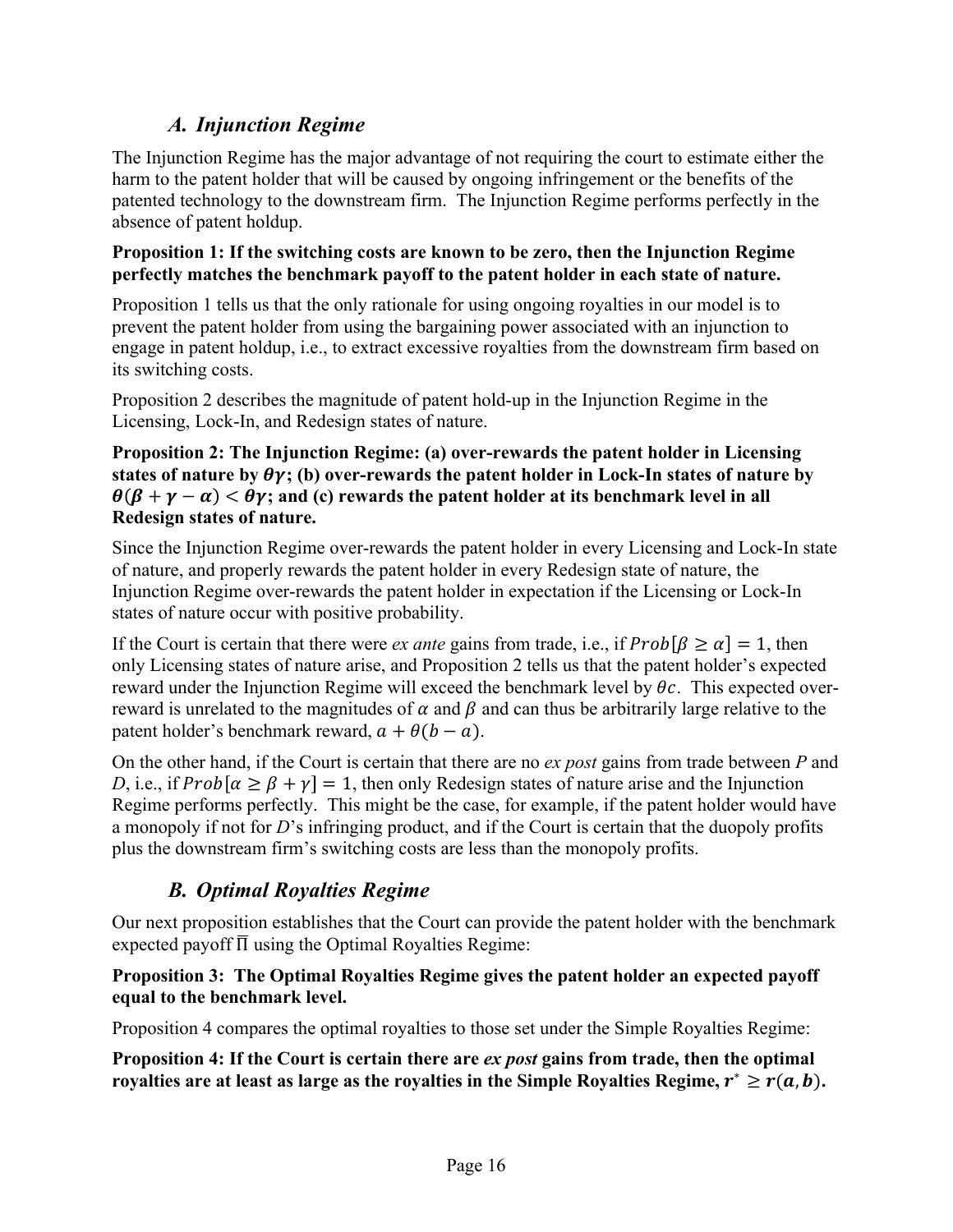To see why the optimal royalties are at least as large as the simple royalties, consider a situation in which the Court is certain there were *ex ante* gains from trade, so  $b > a$ . The simple royalties are then given by  $r(a, b) = a + \theta(b - a)$ . Setting  $r = a + \theta(b - a)$  may appear to be the optimal choice for the Court, because the patent holder's benchmark expected return,  $\overline{\Pi}$  is equal to  $a + \theta(b - a)$ . And the patent holder would indeed get exactly this benchmark return if the downstream firm were to pay that the amount set by the Court in every state of nature. However, that need not be the case. When the Court sets the royalties, the Court is giving the downstream firm the *option* to use the patented technology by paying those royalties, but in some states of nature the downstream firm may be able to negotiate lower royalties. If that happens with positive probability in response to  $r = a + \theta(b - a)$ , then the Court must elevate the royalties above the level of the simple royalties to give the patent holder is benchmark expected return.

Proposition 5 provides conditions under which no such elevation is necessary, so the optimal royalties are *equal* to the simple royalties:

### **Proposition 5: If the Court is certain there were** *ex ante* **gains from trade and if**   $\min[\alpha + \theta(\beta + \gamma - \alpha)] \ge a + \theta(b - a)$ , then the Optimal Royalties Regime coincides with **the Simple Royalties Regime, so**  $r^* = a + \theta(b - a)$ **.**

If the inequality in Proposition 5 is satisfied, the Simple Royalties Regime gives the benchmark expected return to the patent holder, even though the Court observes the true state of nature imperfectly. That inequality is satisfied if  $\theta * min[y] > a + \theta(b - a) - min[\alpha + \theta(\beta - \alpha)].$ Proposition 5 tells us that the Simple Royalties Regime gives the patent holder the benchmark expected payoff if the Court is certain that (a) there were *ex ante* gains from trade, and (b) the amount the patent holder might extract based on patent holdup if granted an injunction is larger than maximum amount by which the Court may be over-estimating the reasonable royalties.

Proposition 5 gives conditions under which  $r^*/r(a, b) = 1$ . In general, the ratio  $r^*/r(a, b)$  is larger, the greater is the Court's uncertainty about the true state of nature, and the smaller are *D*'s switching costs. Below, we report results regarding the ratio  $r^*/r(a, b)$  in certain specific cases.

The Appendix calculates the ratio  $r^*/r(a, b)$  assuming that  $(a, \beta)$  is normally distributed,  $\gamma$  is known, and  $\theta = 0.5^{33}$  If  $\gamma = \sigma$ , the standard deviation with which the Court estimates  $\alpha$  and  $\beta$ , and if  $a = b$ , meaning that the average harm to the patent holder from infringement equals the average benefit to the downstream firm, then the ratio of the optimal royalty rate to the simple royalty rate  $r^*/r(a, b)$  is 1.05. Higher switching costs cause  $r^*/r(a, b)$  to be slightly lower: if  $\gamma = 2\sigma$ , then  $r^*/r(a, b) = 1.03$ . Likewise, if  $\gamma = 0.5\sigma$ , then  $r^*/r(a, b) = 1.08$ . These results are virtually unchanged as one varies the ratio  $a/b$ . So, at least for normal distributions, for a wide range of parameters the optimal royalty rate  $r^*$  is not far above the simple royalty rate  $r(a, b)$ . The Appendix also reports simulation results using the Pareto Distribution, which has a fatter tail than the normal distribution and thus may better reflect the observed skewness in the

<sup>&</sup>lt;sup>33</sup> All examples and simulations using the normal distribution involve parameters such that the probability of negative values is tiny. One could obtain nearly identical results using truncated normal distributions that exclude negative values and have bounded support.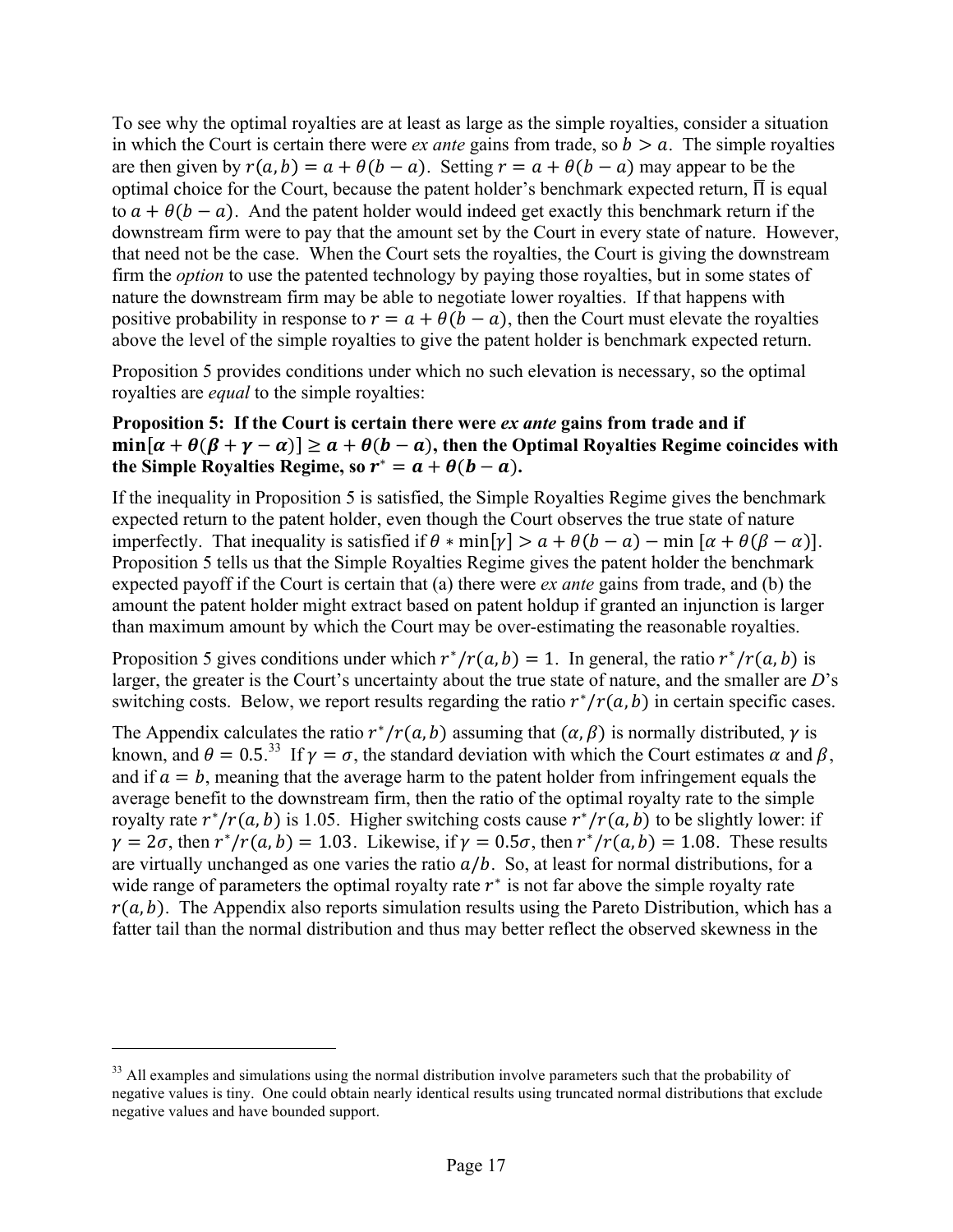returns to patents.<sup>34</sup> If the switching cost is equal to the standard deviation with which the Court estimates  $\alpha$  and  $\beta$ , we get  $r^*/r(a, b) = 1.11$ , vs.  $r^*/r(a, b) = 1.05$  with the normal distribution.

# *C. Simple Royalties Regime*

 $\overline{a}$ 

The Simple Royalties Regime performs perfectly if the Court observes  $(\alpha, \beta)$  without error. The Court simply sets the ongoing royalties at  $r(\alpha, \beta)$  in state of nature  $(\alpha, \beta)$ . More generally, the Simple Royalties Regime performs nearly perfectly if  $g(\alpha, \beta)$  is distributed very tightly around its mean  $(a, b)$ . In that case, the royalties set under the Simple Royalties Regime,  $r(a, b)$  will be very close to the optimal royalties in state of nature  $(\alpha, \beta, \gamma)$ , which are  $r(\alpha, \beta)$ .

Assuming that the Court's ability to observe  $(\alpha, \beta)$  is imperfect, we can identify some general conditions under which the Simple Royalties Regime under-rewards the patent holder:

### **Proposition 6: If the Court is certain there are** *ex post* **gains from trade, but uncertain there were** *ex ante* **gains from trade, then the Simple Royalties Regime strictly under-rewards the patent holder.**

When the conditions of Proposition 6 are not met, the Simple Royalties Regime can over-reward the patent holder. This can only occur if the Court is uncertain about whether there are *ex post* gains from trade. The following example shows how this can occur.

**Example**: Suppose that  $\alpha$  takes on two values,  $A > 0$  with probability p, and 0 with probability  $1 - p$ . The expected value of  $\alpha$  is thus given by  $a = pA$ . There is no uncertainty about  $\beta$  or  $\gamma$ ;  $\beta = b$  and  $\gamma = c$  for sure. Assume that  $pA > b + c$ . This implies that  $A > b + c$ , so the state of nature in which *P* finds infringement costly is a Redesign state of nature. The benchmark return to the patent holder is *A* in the state of nature in which  $\alpha = A$ , and  $\theta b$  in the state of nature in which  $\alpha = 0$ . Therefore, the benchmark expected return to the patent holder is  $pA + (1 - p)\theta b$ . Under the Simple Royalties Regime,  $r = pA$ . Since  $pA > b + c$ , *D* is never willing to pay the courtestablished rate to use *P*'s patented technology. Therefore, the Simply Royalty Regime is equivalent to the Injunction Regime. In the state of nature in which  $\alpha = A$ , the patent holder receives its benchmark payoff of *A*. In the state of nature in which  $\alpha = 0$ , the patent holder captures its share of the gains from trade,  $b + c$ , earning profits equal to  $\theta(b + c)$ . The expected payoff to the patent holder under the Simply Royalty Regime exceeds the benchmark payoff by  $(1 - p)\theta c$ . In this example, the Simple Royalties Regime, just like the Injunction Regime, over-rewards the patent holder by  $\theta_c$  in states of nature where *P* and *D* have *ex post* gains from trade.

### *D. Comparing the Injunction Regime and the Simple Royalties Regime*

As noted above, the Injunction Regime performs perfectly in the absence of switching costs. This tells us that the Injunction Regime will be superior to the Simple Royalties regime is switching costs are sufficiently small.

<sup>&</sup>lt;sup>34</sup> The relevant distribution here is the distribution of errors with which the Court estimates the value of the patented technology to the patent holder and the downstream firm. Skewness in overall value does not necessarily imply skewness in the Court's errors, but it would if the evidence presented to the Court contained little information about the value of the invention in question.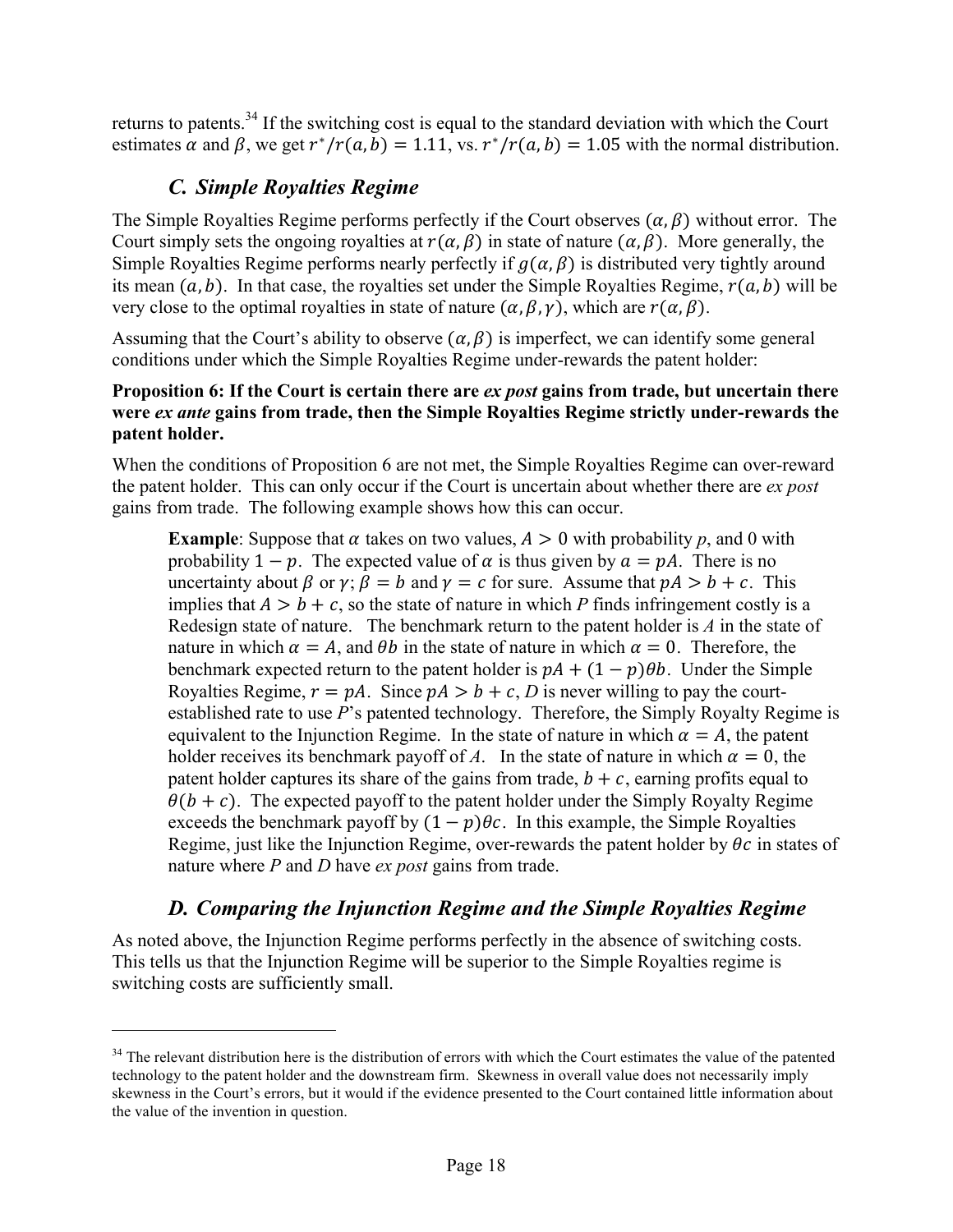As noted above, the Simple Royalties Regime performs perfectly if the Court observes the state of nature without error. This tells us that the Simple Royalties Regime will be superior to the Injunction Regime if the Court observes the state of nature with sufficient accuracy.

Proposition 7 goes beyond these polar cases by providing conditions under which the Simple Royalties Regime performs better than the Injunction Regime:

**Proposition 7: The Simple Royalties Regime performs better than the Injunction Regime if the switching costs are large in the sense that (a)**  $Prob[\gamma > |\beta - \alpha|] = 1$ **, and (b)**  $\theta * min[\gamma] > r(a, b) - min[\alpha + \theta(\beta - \alpha)].$ 

Proposition 7 shows that the Simple Royalties Regime performs better than the Injunction Regime if the switching cost are sufficiently large. The first condition in Proposition 7 requires that the switching costs be larger than the impact that *D*'s use of the patented technology has on the firms' *ex ante* joint profits. The second condition in Proposition 7 is satisfied if the minimum amount that the patent holder could extract based on patent holdup, if granted an injunction, is larger than amount by which the Court might be over-estimating the payment required to properly compensate the patent holder.

The simulations reported in the Appendix, which assume that  $(\alpha, \beta)$  is normally distributed,  $\gamma$  is known, and  $\theta = 0.5$ , show that when  $a = b$  the Simple Royalties Regime performs better than the Injunction Regime if and only if the switching costs are (roughly) greater than the standard deviation with which the Court estimates  $\alpha$  and  $\beta$ .

### **6. Cases Involving Reasonable Royalties and Not Lost Profits**

As reported above, in 61% of patent infringement cases from 2006 to 2015, the patent damages were based only on reasonable royalties, not on lost profits. In our model, these cases correspond to situations in which the Court knows that there were *ex ante* gains from trade, i.e.,  $\beta > \alpha$ . We now look at two types of cases in this category.

### *A. Downstream Firm Serves a New Market*

 $\overline{a}$ 

First, we explore situations in which the downstream firm serves a new market, so it does not compete against the patent or its licensees. In this situation,  $\alpha = 0^{35}$  This implies that the patent holder's benchmark payoff in state of nature  $(\beta, \gamma)$  is  $\theta\beta$ , the expected benchmark payoff is  $\theta b$ , and the simple royalties are  $r = \theta b$ . The Injunction Regime over-rewards the patent holder by  $\theta \gamma$  in state of nature  $(\beta, \gamma)$ . The Simple Royalties Regime gives *P* a payoff of min  $[\theta(\beta + \gamma), \theta b]$  in state of nature  $(\beta, \gamma)$ . Figure 4 illustrates the patent holder's payoff as a function of  $\beta$ , for a given  $\gamma$ , under the Injunction Regime and the Simple Royalties Regime.

<sup>&</sup>lt;sup>35</sup> As noted above,  $\alpha = 0$  even if the patent holder and the downstream firm are direct competitors, if there is no causal nexus between *D*'s infringement and any profits lost by *P*.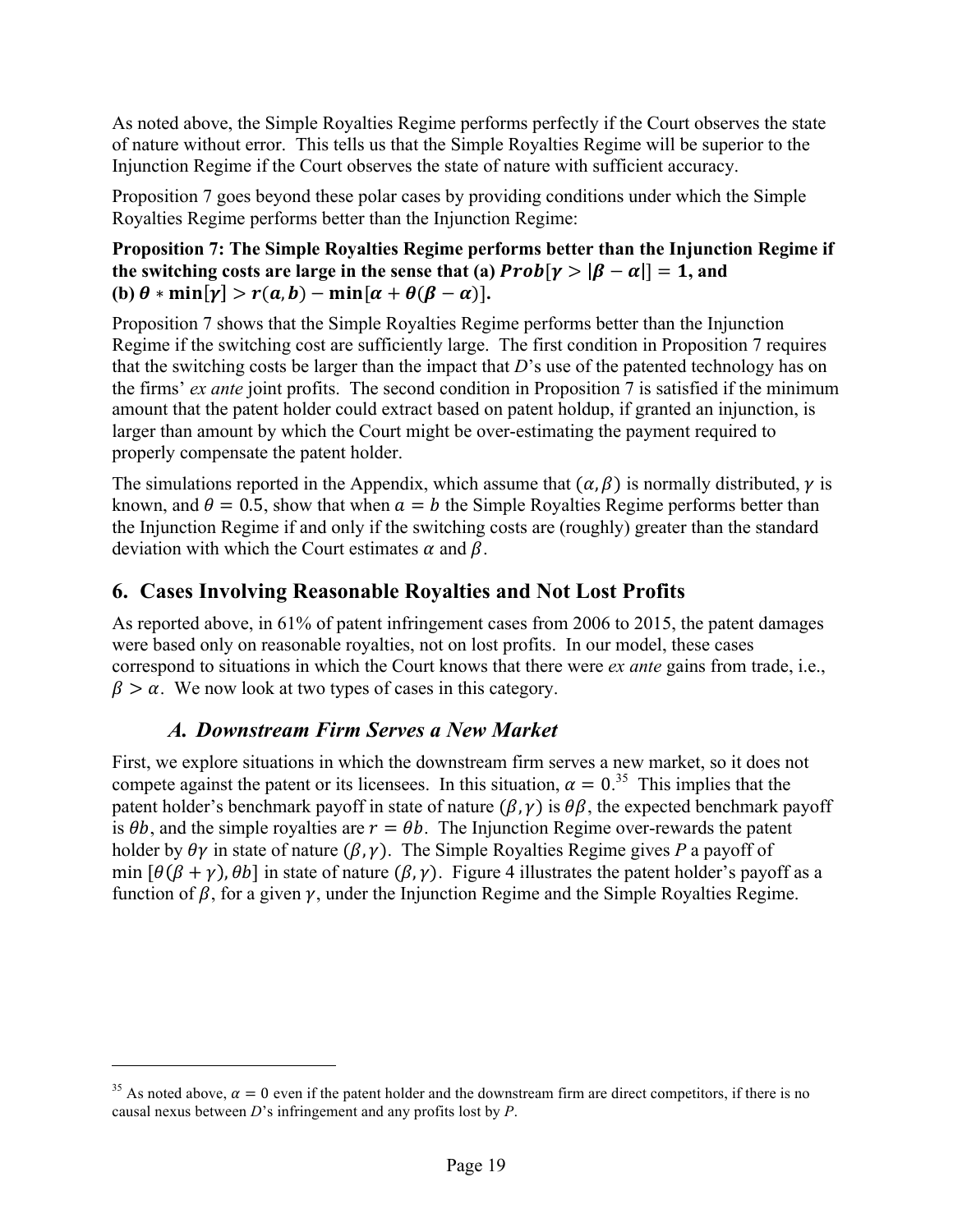

Figure 4: Patent Holder's Payoff ( $\alpha = 0$ )

Based on Figure 4, and applying Proposition 5, we have

**Proposition 8: If the downstream firm does not compete against the patent holder or its**  licensees, then the Simple Royalties Regime,  $r = \theta b$ , gives the benchmark expected payoff **to the patent holder if the Court is certain that** *D***'s** *ex post* **willingness to pay for the patented technology exceeds the expected** *ex ante* **value of the patented technology, i.e., if**   $min[\beta + \gamma] > b.$ 

Proposition 8 tells us that the Simple Royalties Regime coincides with the Optimal Royalties Regime, i.e.,  $r^* = \theta b$ , if min  $[\gamma] > b - \min [\beta]$ . This condition is satisfied if min  $[\gamma] > b$ , i.e., if the Court is certain that the switching cost is larger than the Court's best estimate of the value of the patented technology. This condition will be satisfied in cases where the switching cost is known to be large relative to the value of the patented technology.

If  $\min[\gamma] < b - \min[\beta]$ , the Simple Royalties Regime under-rewards the patent holder, while the Injunction Regime over-rewards the patent holder. We now explore which regime more closely provides the benchmark expected return to the patent holder. Larger switching costs favor the Simple Royalties Regime, while greater uncertainty about the value of the patented technology favors the Injunction Regime.

The Injunction Regime over-rewards the patent holder by  $\theta\gamma$  in state of nature  $(\beta, \gamma)$ . Therefore, the expected excess return to the patent holder under the injunction regime is  $\theta E[\gamma] = \theta c$ .

The shortfall in the patent holder's payoff under the Simple Royalties Regime,  $r = \theta b$ , is

 $\theta * Prob[\beta + \gamma < b] * E[b - (\beta + \gamma)[\beta + \gamma < b].$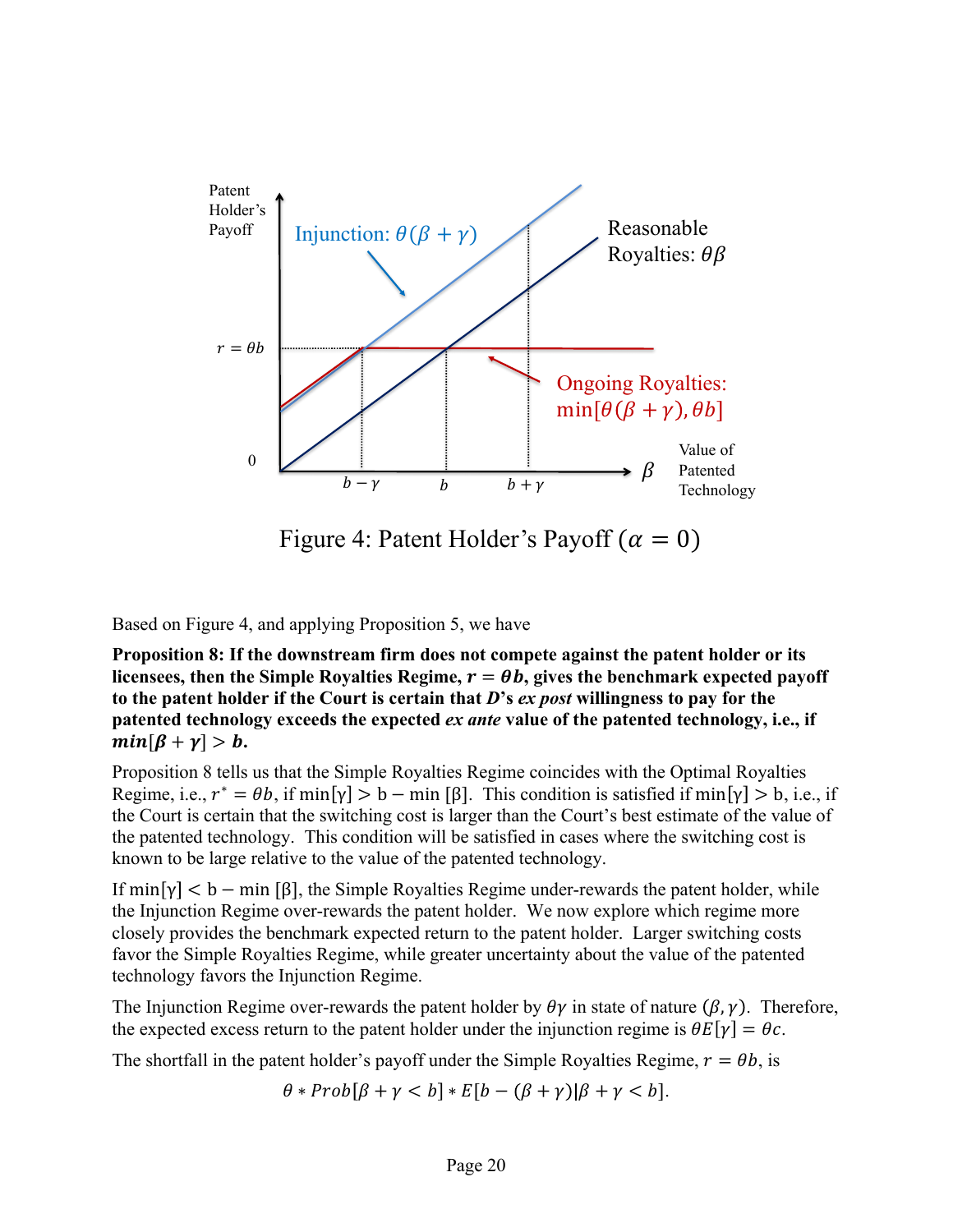This expression reflects the option value to the downstream firm of negotiating royalties lower than  $\theta b$  when  $\beta + \gamma < b$ . This shortfall will be small if  $Prob[\beta + \gamma < b]$  is small, which will be the case if the switching cost tends to be large relative to the Court's errors in measuring the downstream firm's *ex post* willingness to pay for the patented technology,  $\beta + \gamma$ .

#### **1. Normal Distribution**

If  $\beta + \nu$  follows a normal distribution with mean  $b + c$  and standard deviation  $\sigma$ , the comparison of the two regimes depends only on the ratio  $c/\sigma$ . The Simple Royalties Regime is superior to the Injunction Regime if and only if  $c/\sigma > 0.28$ . As the switching cost grows relative to the standard deviation of  $\beta + \gamma$ , the over-reward from the Injunction Regime grows rapidly relative to the under-reward from the Simple Royalties Regime. For example, if  $c/\sigma = 1$ , then the overreward under the Injunction Regime is 12 times as large as the under-reward from the Simple Royalties Regime.

We also can calculate the optimal royalties  $r^*$  if  $\beta + \gamma$  follows a normal distribution. Instead of setting  $r = \theta b$ , suppose the Court substitutes a higher value  $B^*$  for b, and awards the corresponding ongoing royalty  $r^* = \theta B^*$ . We can ask how large  $B^*$  must be so the patent holder's expected return equals its benchmark level. Let  $B^* = b + x^* \sigma$ , so  $x^*$  measures the gap  $B^* - b$  in terms of the standard deviation of  $\beta + \gamma$ . If the switching cost on average is equal to the standard deviation with which the court measures the downstream firm's willingness to pay for the patented technology,  $c = \sigma$ , then the optimal royalties are 10% higher than the simple royalties:  $x^* \approx 0.1$ . If  $c = 2\sigma$ , then  $x^* \approx 0.01$ . Conversely, if  $c = \sigma/2$ , then  $x^* \approx 0.3$ . Using the royalties already calculated to award patent damages will work very well unless the Court's best estimate of the switching cost is quite small relative to the Court's uncertainty about how much the downstream firm will pay for the patented technology.

#### **2. Uniform Distribution**

Now suppose that  $\beta + \gamma$  follows a uniform distribution on the interval  $[b + c - z, b + c + z]$ . Here *z* reflects the magnitude of the Court's errors in measuring  $\beta + \gamma$ . Proposition 8 tells us that the Simple Royalties Regime gives *P* its benchmark expected return if  $z \leq c$ . For  $z > c$ , direct calculations show that the comparison of the two regimes depends only on the ratio  $k = z/c$ . The Simple Royalties Regime scores better than the Injunction Regime if and only if  $k < 3 + 4\sqrt{2} \approx 8.7$ . Since we must have  $b + c - z \ge 0$  for this example to make sense,  $z \leq b + c$ , so  $k = z/c \leq b/c + 1$ , and the Simple Royalties Regime must score better if  $b/c < 7.7$ , i.e. if  $c > 0.13b$ . The Simple Royalties Regime must score better than the Injunction Regime if the Court's best estimate of the switching cost is at least 13% as large as the Court's best estimate of the value of the patented technology.

When  $\beta + \gamma$  follows the uniform distribution, we also can derive an expression for the ratio of the optimal royalties  $r^*$  to the royalties in the Simple Royalties Regime, which are  $\theta b$ . We just showed that  $r^* = \theta b$  if  $z \leq c$ . If  $z > c$ , then using  $k = z/c$ , ratio  $r^* / \theta b$  is given by

$$
\frac{r^*}{\theta b} = 1 + \frac{c}{b} \left( 1 + k - 2\sqrt{k} \right)
$$

To illustrate, suppose that the Court's best estimate of the switching cost is equal to the Court's best estimate of the value of the patented technology, so  $b = c$ . If the expected switching cost is equal to 50% of the difference between the Court's best estimate of  $\beta + \gamma$ , which is  $b + c$ , and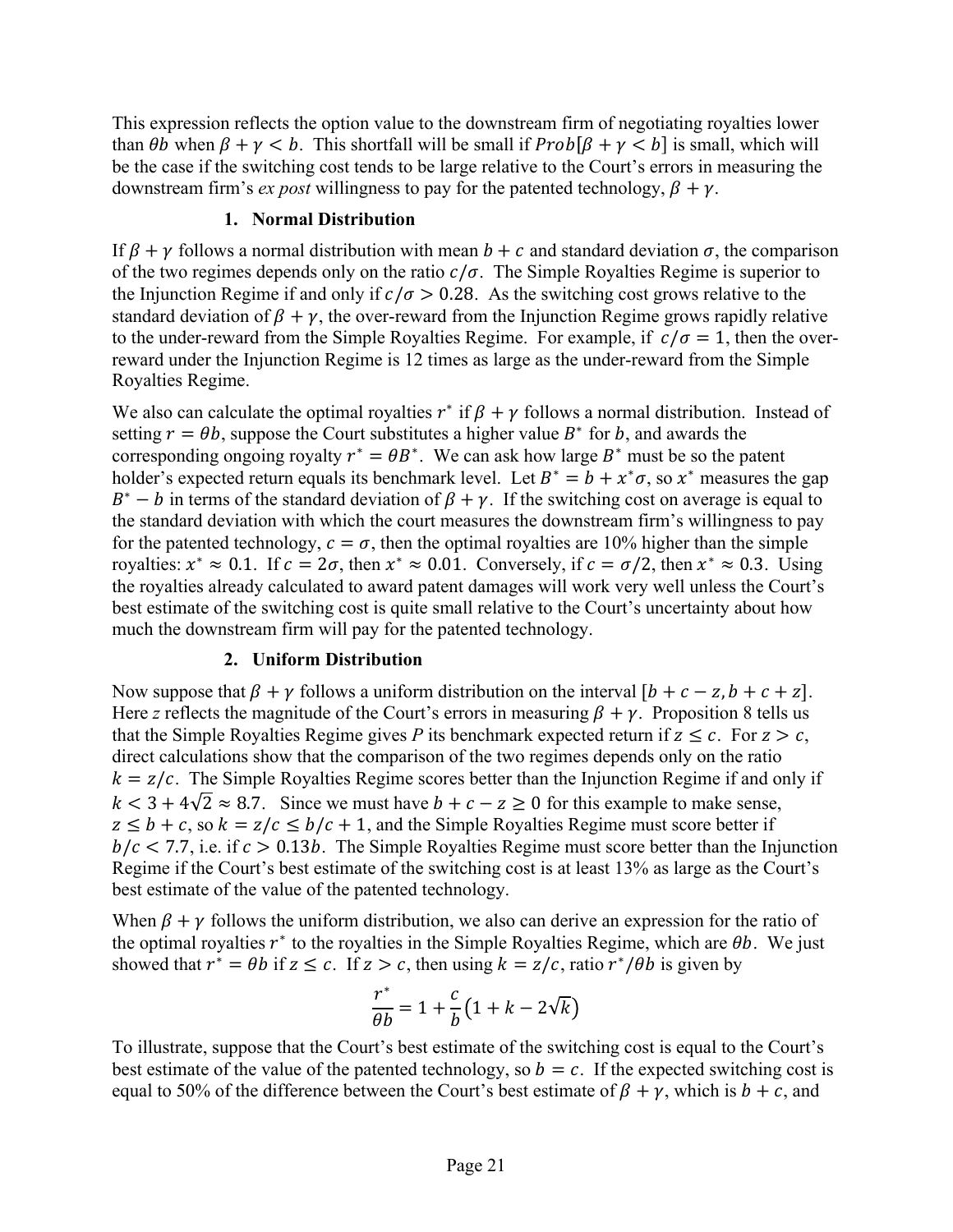its minimum value, then  $k = 2$  and the optimal royalties are 17% larger than the Court's best point estimate of royalties. If the expected switching costs are 80% of the difference between  $b + c$  and the minimum value of  $\beta + \gamma$ , then  $k = 1.25$  and the optimal royalties are only 1.4% larger than the Court's best estimate of royalties.

### *B. Downstream Firm Competes Against the Patent Holder's Licensees*

Next, we consider cases in which the downstream firm competes against the patent holder's licensees. In these cases, the harm to the patent holder caused by *D*'s infringement results from the royalty income that *P* loses from its other licensees as a result of *D* using the patented technology. Suppose that a share  $\delta$  < 1 of the benefits that *D* obtains from using the patented technology come from displacing royalties that *P* would otherwise receive from its licensees. This implies that  $\alpha = \delta \beta$ . This could occur, for example, if *D*'s margin is equal to the cost advantage that *D* has over *P*'s other licensees as a result of *D* not paying royalties to *P*, and if  $\delta$ is the share of *D*'s sales that are diverted from *P*'s other licensees.

With  $\alpha = \delta \beta$ , there are always *ex ante* gains from trade, so the patent holder's benchmark payoff in state of nature  $(\alpha, \beta, \gamma)$  is given by  $\alpha + \theta(\beta - \alpha)$  which is equal to  $(\theta + \delta(1 - \theta))\beta$ . If  $\delta = 0$ , the downstream firm serves a new market and *P*'s benchmark payoff is  $\theta\beta$ . That corresponds to the case studied just above. At the other extreme,  $\delta = 1$ , *D* entirely displaces sales from *P*'s other licensees. In that case,  $\alpha = \beta$  and *P*'s benchmark payoff is  $\beta$ , the full value of *D*'s *ex ante* willingness to pay for a license. Again applying Proposition 5, we have

**Proposition 9: If the downstream firm competes against the patent holder's licensees and**   $\alpha = \delta \beta$ , then the Simple Royalties Regime gives the benchmark expected payoff to the **patent holder if**  $\theta * min[\gamma] > (\theta + \delta(1 - \theta))(b - min[\beta]).$ 

Since  $\delta \leq 1$ , Proposition 9 tells us that a sufficient condition for the Simple Royalties Regime to give the benchmark expected return to the patent holder is that  $\theta * min[\gamma] > b - min[\beta]$ . If *P* and *D* split the gains from trade, so  $\theta = 1/2$ , this condition becomes  $min[\gamma] > 2(b - min[\beta])$ . Again we see that the Simple Royalties Regime performs very well if the switching costs are large relative to the Court's uncertainty about the value of the patented technology.

# **7. Impact of Remedy Regime on Innovation and** *Ex Ante* **Licensing**

The analysis just presented takes as given that the Court's objective is to compensate the patent holder as accurately as possible for any future infringement by the downstream firm. This is the stated goal of patent remedies law (apart from enhanced damages for willful infringement). In this section, we discuss how the prospective remedies regimes studied here compare in providing incentives for firms to innovate and to engage in *ex ante* licensing.

### *A. Incentives to Innovate*

The patent system encompasses many instruments that affect the value of obtaining a patent and thereby influence innovation incentives, including: patent length, the procedures by which the U.S. Patent and Trademark Office handles patent applications and approves claims in those applications, the presumption of validity afforded to a patent holder when it asserts its patent in court, the ease with which a patent holder can obtain a preliminary injunction to stop alleged infringement while the court assesses the patent's validity and the patent holder's claim of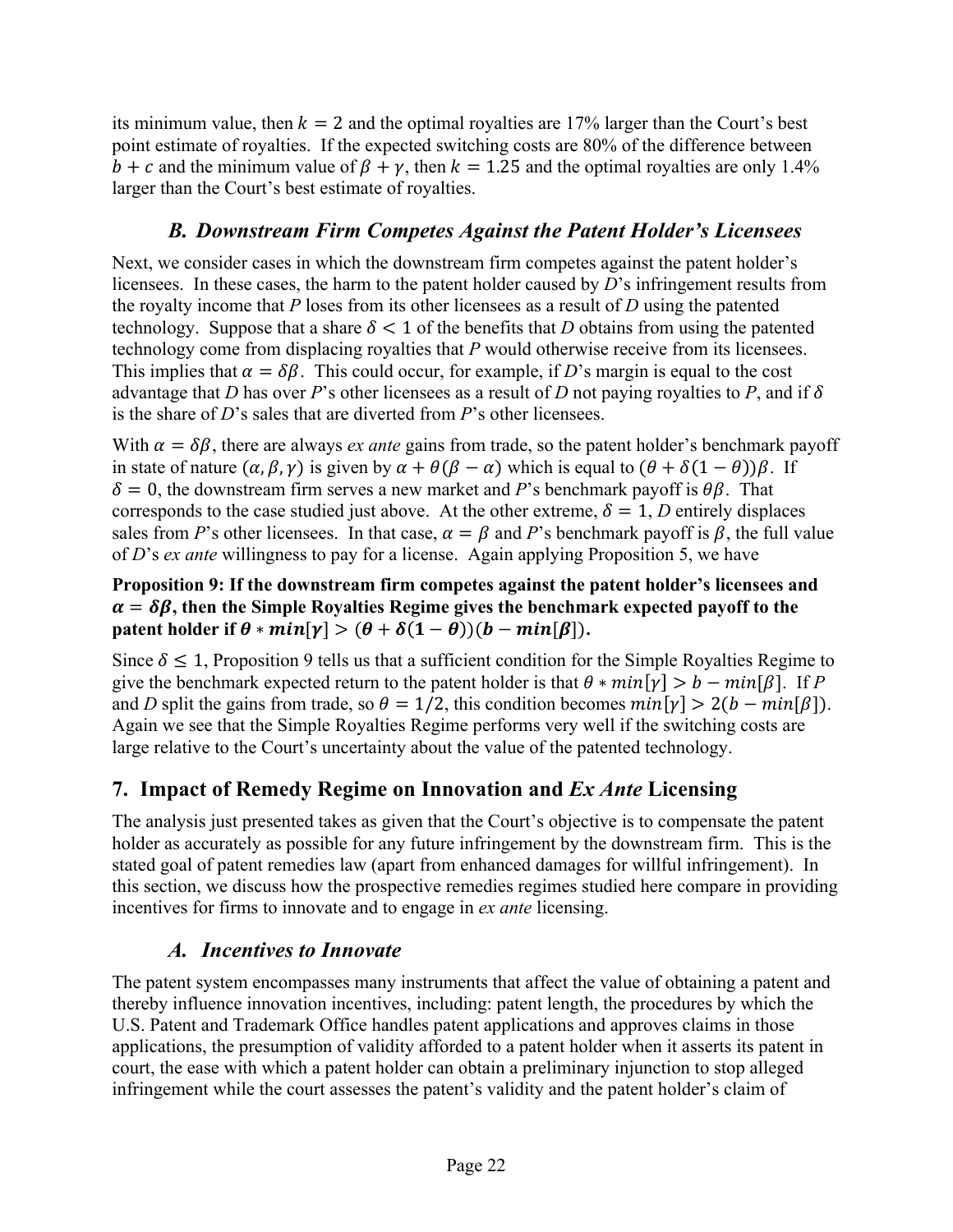infringement, and the remedies available to a patent holder when the court finds that its patent has been infringed.

This paper takes the view that the patent system *as a whole* has been set up by Congress to efficiently serve its constitutional function of promoting innovation. Patent remedies, including the prospective patent remedies studied here, are just one part of that overall patent system. As explained in Section 2, patent law seeks to compensate the patent holder for any infringement, no more and no less.<sup>36</sup> Taking this view, over-rewarding or under-rewarding patent holders for infringement would disrupt the balance of the patent system as a whole and thus be less effective at providing innovation incentives. As usual, it is important to bear in mind that a great deal of innovation occurs by firms that are the targets of patent assertions, as well as by patentees.<sup>37</sup>

As emphasized by Lee and Melamed (2016), some "innocent" infringement is inevitable, due to the large number of patents, their probabilistic nature, and their vague boundaries. Feldman and Lemley (2015) present evidence that patent licensing demands rarely lead to technology transfer. Since the patent system lacks an independent invention defense, investments by firms to develop new products are discouraged to the extent that those firms may end up being "innocent" infringers who will later be required to compensate some patent owner for the harm caused by their infringement. Arguably, in a more balanced system such an independent inventor would face less liability for patent infringement. Indeed, with a robust independent invention defense, or broader prior user rights, the downstream firm would not be liable at all for patent infringement if it developed its product on its own.<sup>38</sup> One way to place greater weight on the incentives of downstream firms to develop new products would be to reduce the awards given by the courts to patent holders whose patents have been infringed based on products developed independently. In the model studied here, where the Injunction Regime tends to over-reward patent holders and the Simple Royalties Regime tends to under-reward patent holders, moving in that direction would suggest a shift away from the use of injunctions.

### *B. Incentives to Engage in Ex Ante Licensing*

We now ask how the use of injunctions vs. ongoing royalties affects the incentives of patent holders and downstream firms to engage in *ex ante* licensing. In situations where *ex ante* licensing is practical, and there are gains from trade, that outcome seems far preferable to the sequence of events that we have assumed so far: (1) the introduction by *D* of an infringing product, causing (2) *P* to sue *D* for patent infringement, followed by (3) the award by the court of damages for past infringement together with a prospective remedy.

As stressed above, in many cases, especially in the high-tech sector, *ex ante* licensing is not practical due to the large number of patents that can read on a single product, the probabilistic nature of those patents, and the imprecision of the patent claims. Nonetheless, there are no doubt actions that both patent holders and downstream firms can take to facilitate more *ex ante*

<sup>&</sup>lt;sup>36</sup> Enhanced damages to deter willful infringement, not studied here, are the exception.

 $37$  Recognizing that the "downstream firm" is often an innovator in its own right, one can interpret the analysis here as relating to how the total rewards are split between an initial innovator and a follow-on innovator, in the tradition of Green and Scotchmer (1995). See also Bessen and Maskin (2009).

 $38$  Shapiro (2006) studies the impact of the independent invention defense on innovation incentives. Vermont (2006) argues in favor of an independent defense.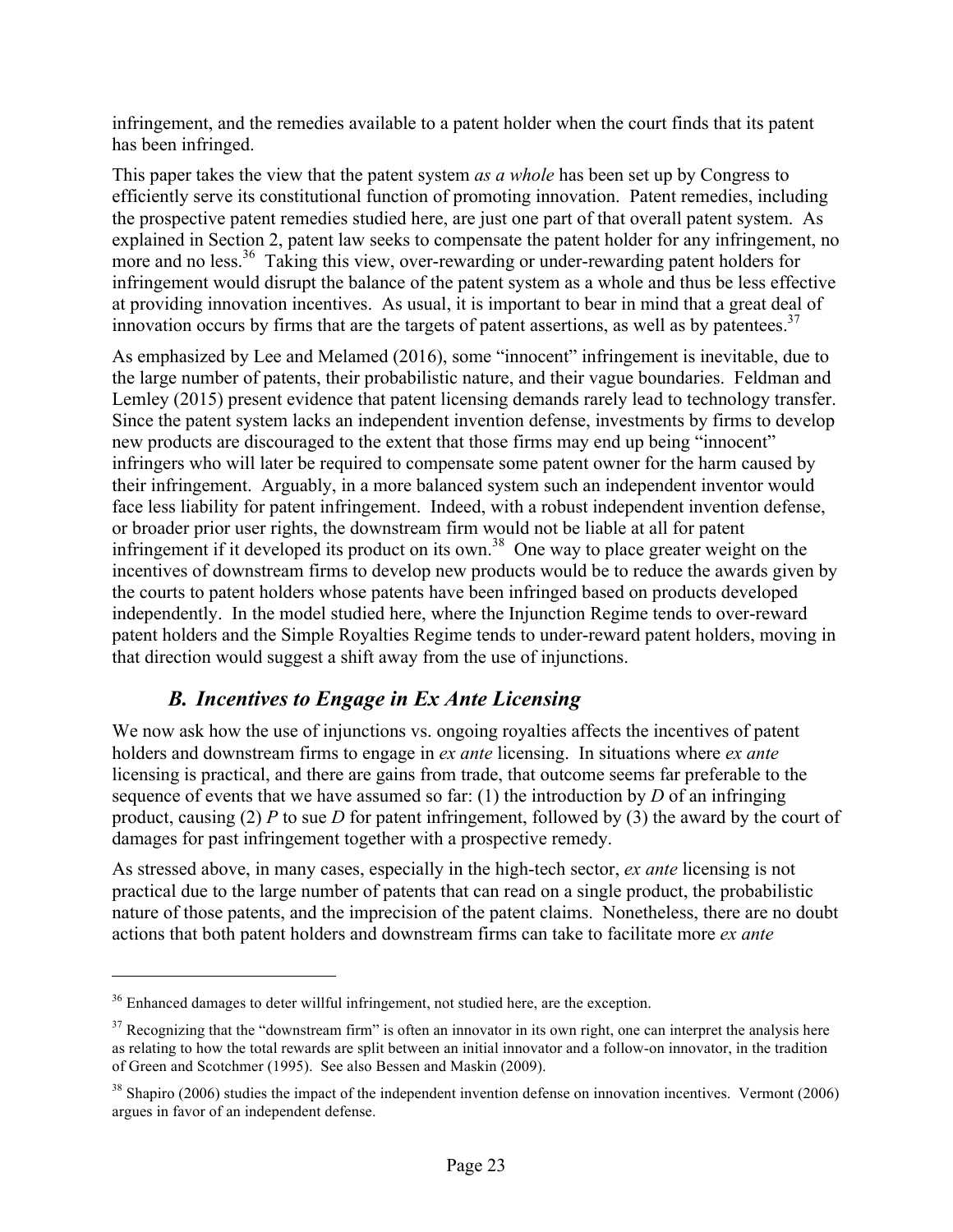licensing. Patent holders can make their patent claims more precise, and downstream firms can search more diligently to identify patents they might be infringing so they can initiate licensing discussions. Patent holders and downstream firms certainly have some incentive to engage in *ex ante* licensing, to avoid litigation costs if nothing else. Beyond that, how do injunctions compare with ongoing royalties in providing incentives to sign licenses *ex ante* at reasonable royalty rates, in situations where there are *ex ante* gains from trade?

Begin with the patent holder. Under an injunction regime, the patent holder can have a strategic incentive to remain in the background and assert its patent later, after a target firm has made investments that are specific to the patented technology. Before U.S. patent law was changed so that most patent applications are published after 18 months, some patent applicants delayed the prosecution of their patents for years so they could later assert "submarine patents" against firms with high switching costs. Even now, many patent applicants prefer to delay the prosecution of their patents. <sup>39</sup> Furthermore, for probabilistic patents, if the patent holder and the downstream firm anticipate that the *ex post* remedy will be an injunction, their *ex ante* negotiations will tend to result in royalties in excess of the level of reasonable royalties.<sup>40</sup>

What about the incentives of downstream firms who are developing new products to clear those products in advance by signing *ex ante* patent licenses? In some cases, downstream firms may figure that the patent owner will not sue them because their infringement will not be detected or because the expected award will not be insufficient to cover litigation costs. Those cases may well constitute "willful infringement" and thus qualify for enhanced damages, which are beyond the scope of this article. One advantage of courts using ongoing royalties is that they give the downstream firm an incentive to sign an *ex ante* license, so long as the *ex ante* royalties are equal to the court's ongoing royalties multiplied by the patent strength, i.e., the probability that the patent holder will prevail in litigation. Critically, the court's ongoing royalties must truly reflect the assumption that the patent is valid and infringed. In any event, under current patent law, a downstream firm arguably has a strong incentive to identify and license patents in advance, since it will be required to fully compensate the patent holder if its product is later found to be infringing.<sup>41</sup> The benchmark used in the analysis above reflects that strong incentive.

# **8. Practical Implications for Prospective Patent Remedies**

We now translate the findings from our analysis into practical recommendations for courts.<sup>42</sup> These recommendation are directed to cases in which a finding of infringement has been made and in which the patent holder is seeking a permanent injunction. The discussion immediately below assumes that the court must then decide, following the four-factor test from *eBay*, whether

 $39$  See, for example, Harhoff (2016) and the papers cited therein.

 $40$  See Lemley and Shapiro (2007), Shapiro (2010) and Shapiro (2016).

 $41$  Enhanced damages for willful infringement boost these incentives and thus serve to deter "guilty" infringement. Lee and Melamed (2016, p. 46) state "we call an infringer 'guilty' if it could cost-effectively have avoided infringement by negotiating a license ex ante, but chose instead to infringe."

 $42$  When applying the results from our model to various settings, all variables represent the present discounted value of the corresponding variable over the remaining lifetime of the patent.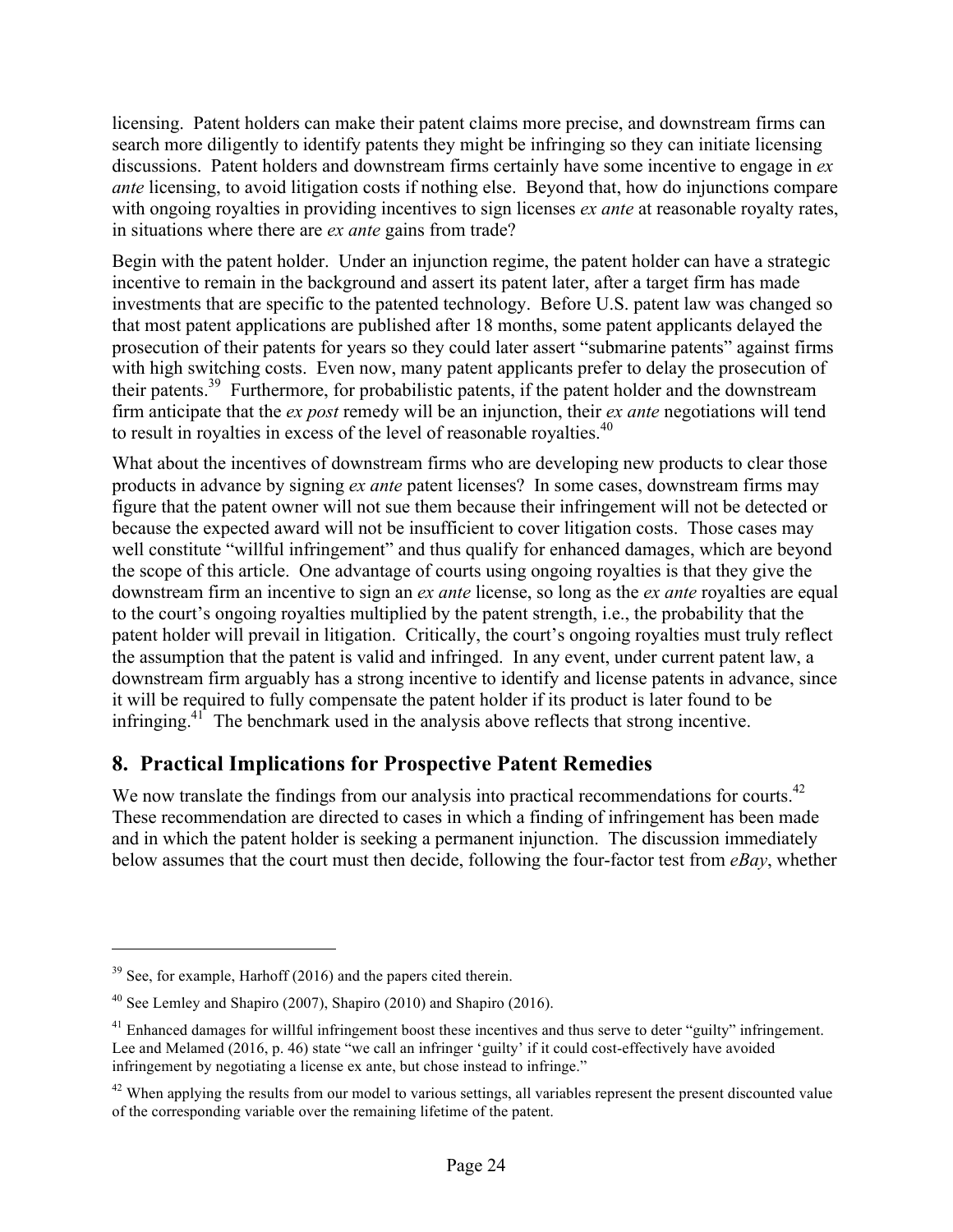to issue a permanent injunction or establish ongoing royalties.<sup>43</sup> Following this discussion, we consider two more creative remedy regimes that may well be superior to either of these regimes.

Our analysis indicates that the court should carefully assess the switching costs that the infringing party would incur if forced to stop selling infringing products. These switching costs include the out-of-pocket costs of redesigning the product plus any disruption costs that the downstream firm would bear during the redesign stage. If these switching costs are small relative to the value of the patented technology, an injunction is likely to be the better remedy. In terms of the *eBay* four factors, if the downstream firm's switching costs are small, the balancing of harms favors the patent holder.

Conversely, if the court believes it can measure the harm to the patent holder caused by infringement and the benefits to the downstream firm from infringement with a high degree of accuracy, then ongoing royalties are likely to be the better remedy. In terms of the *eBay* four factors, this is the situation in which there is no irreparable harm and monetary damages are adequate to compensate the patent holder.

To go beyond these rules of thumb, it is helpful to distinguish between cases in which the patent owner has been awarded damages based on reasonable royalties and those in which the patent holder has been awarded damages based on lost profits.

# *A. Reasonable Royalties*

Since the *eBay* decision, the lower courts have granted 21% of the requests for permanent injunctions when the patent holder and the infringing firm are not competitors, and only 16% of the permanent injunctions requested by Patent Assertion Entities.<sup>44</sup> Typically, PAEs do not meet the irreparable harm prong of the four-factor test, since they are only seeking monetary damages. However, in a handful of cases the courts have found that PAEs would suffer irreparable harm from ongoing infringement.

In cases where patent *damages* have been awarded based on reasonable royalties, the royalty rate used to compute those damages is the court's best estimate of the royalty rate that would have been negotiated *ex ante* assuming the patent is valid and infringed. In terms of our model, these are the ongoing royalties that the court would set under the Simple Royalties Regime. Lemley  $(2011)$  and Cotter  $(2013)$  argue for setting the ongoing royalty rate using this simple rule.<sup>45</sup> However, the Federal Circuit has endorsed the awarding of ongoing royalties that differ from the reasonable royalties used for damages based on "changed circumstances."46 Seaman (2015, Table 5) reports that the median ongoing royalty rate set by the courts was 34% higher than the reasonable royalty rate used for retrospective damages.

Our analysis is directly relevant to this debate. This debate is exactly the comparison between the Simple Royalties Regime and the Optimal Royalties Regime, in cases where the court is

<sup>&</sup>lt;sup>43</sup> We do not address the *form* taken by the ongoing royalties. Lemley (2011) addresses that issue.

 $44$  Seaman (2016), Figures 3 and 4.

<sup>&</sup>lt;sup>45</sup> "Thus, the answer to how to set the ongoing royalty seems straightforward: it is the royalty the jury set for past damages assuming validity and infringement." Lemley (2011, p. 702). The courts "should use the same *ex ante* license terms [for ongoing royalties] used in setting retrospective royalties." Cotter (2013, p. 127).

<sup>46</sup> See *Amado v. Microsoft* 517 F. 3d 1293 (2007) and *ActiveVideo vs. Verizon* 694 F. 3d 1312 (2012).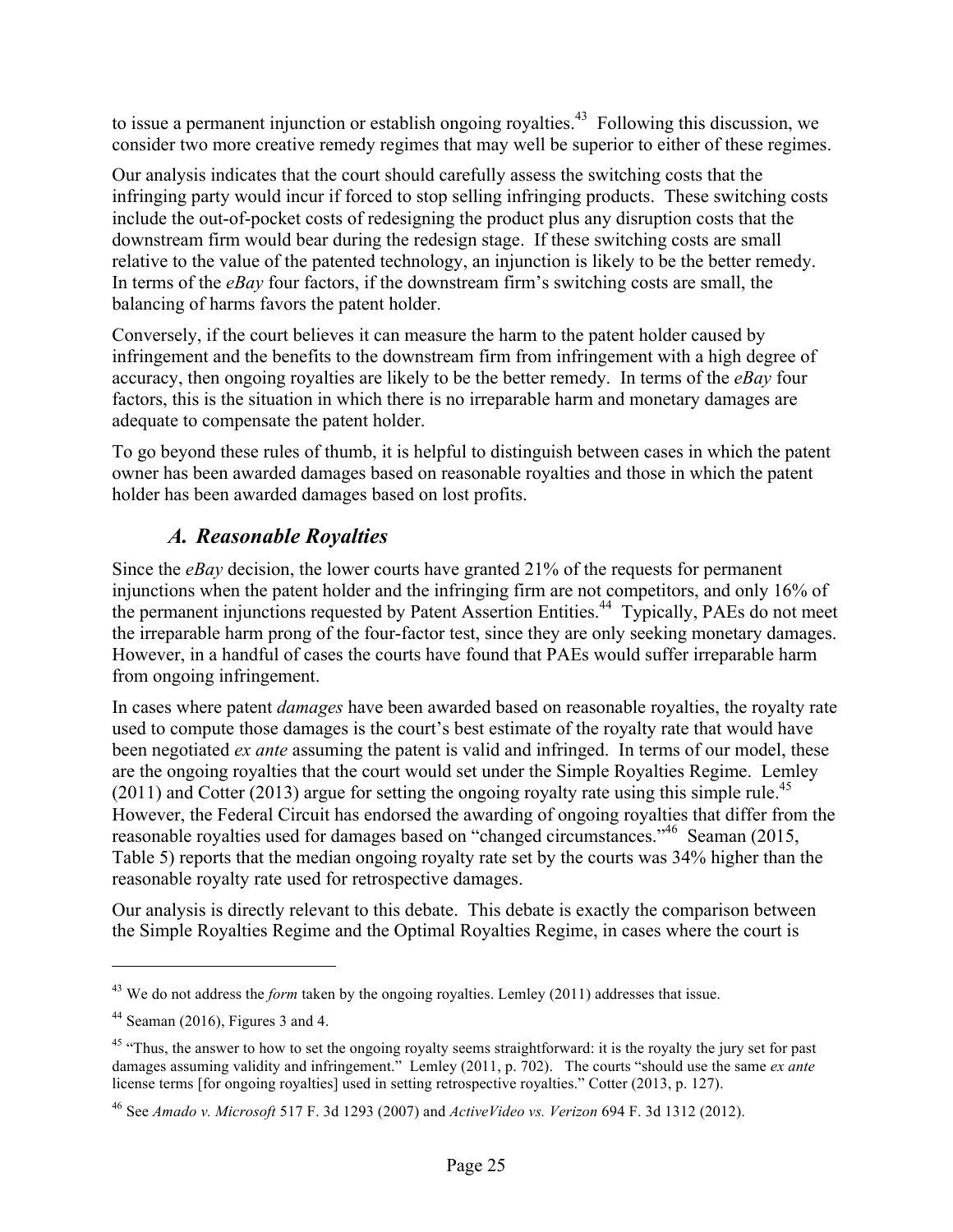confident that there *were ex ante* gains from trade. According to Proposition 4, the royalty rate that properly compensates the patent holder is at least as large as the royalty rate used to determine patent damages. Proposition 5 provides a condition under which setting ongoing royalties at the same rate used for patent damages is optimal, i.e., will properly compensate the patent holder for ongoing infringement by the defendant. This condition is satisfied if the amount the patent holder could extract from the downstream firm based on that firm's switching costs is at least as large as the amount by which the court may be over-estimating the reasonable royalties. In situations where the downstream firm is serving a new market, this condition is satisfied if the court is confident that the downstream firm's switching costs exceed its estimate of the value of the patented technology to the downstream firm (see Proposition 8). When these conditions are not satisfied, our analysis provides guidance on the ratio between the ongoing royalty rate and the rate used to calculate damages (the ratio  $r^*/r(a, b)$  in our model). Higher switching costs, and greater precision in the court's ability to measure the reasonable royalties, both imply that this ratio should be closer to unity.

Our analysis also is directly relevant for a court choosing between issuing an injunction and setting the ongoing royalty rate at the level used to award damages. This is exactly the comparison between the Injunction Regime and the Simple Royalties Regime in our model. When the condition in Proposition 5 is met, the Simple Royalties Regime performs better than the Injunction Regime. However, the Injunction Regime performs better if the downstream firm's switching costs are small relative to the accuracy with which the court assesses reasonably royalties. In our example with a normal distribution, this happens if the switching costs are less than about 25% of the standard deviation by which the court estimates the reasonable royalties. In contrast, if the switching costs are large relative to plausible values of the reasonable royalties, the Simple Royalties Regime is markedly superior to the Injunction Regime.<sup>47</sup>

### *B. Lost Profits*

Since the *eBay* decision, the lower courts have typically – but not always – found irreparable harm when the infringing firm competes against the patent holder. Requests for permanent injunctions in such cases have been granted  $84\%$  of the time.<sup>48</sup> The courts recognize that measuring the impact of ongoing infringement on the patent holder's profits can be very difficult in such cases. This is especially true in markets where competitive conditions are dynamic.

In lost-profits cases, our model suggests that the court first ask whether the harm to the patent holder from ongoing infringement exceeds the value to the downstream firm of continuing to use the patented technology, which includes the avoidance of the switching costs. If the court is confident that the harm to the patent holder exceeds the benefit to the downstream firm, including that firm's switching costs, an injunction is likely to be the better remedy. This happens if the reduction in joint profits caused by competition between the two firms ( $\alpha - \beta$  in

<sup>47</sup> The ongoing royalties regime offers a further distinct advantage in situations where there are *ex post* gains to trade from licensing but the parties may fail to achieve these gains from trade due to bargaining inefficiency. Both firms may be better off if the downstream firm pays the court-awarded royalty rate and uses the patented technology than if the downstream firm refrains from using the patented technology as a result of a bargaining impasse. For a recent discussion of property rights and bargaining efficiency, see Segal and Whinston (2014).

 $48$  Seaman (2016), Figure 4.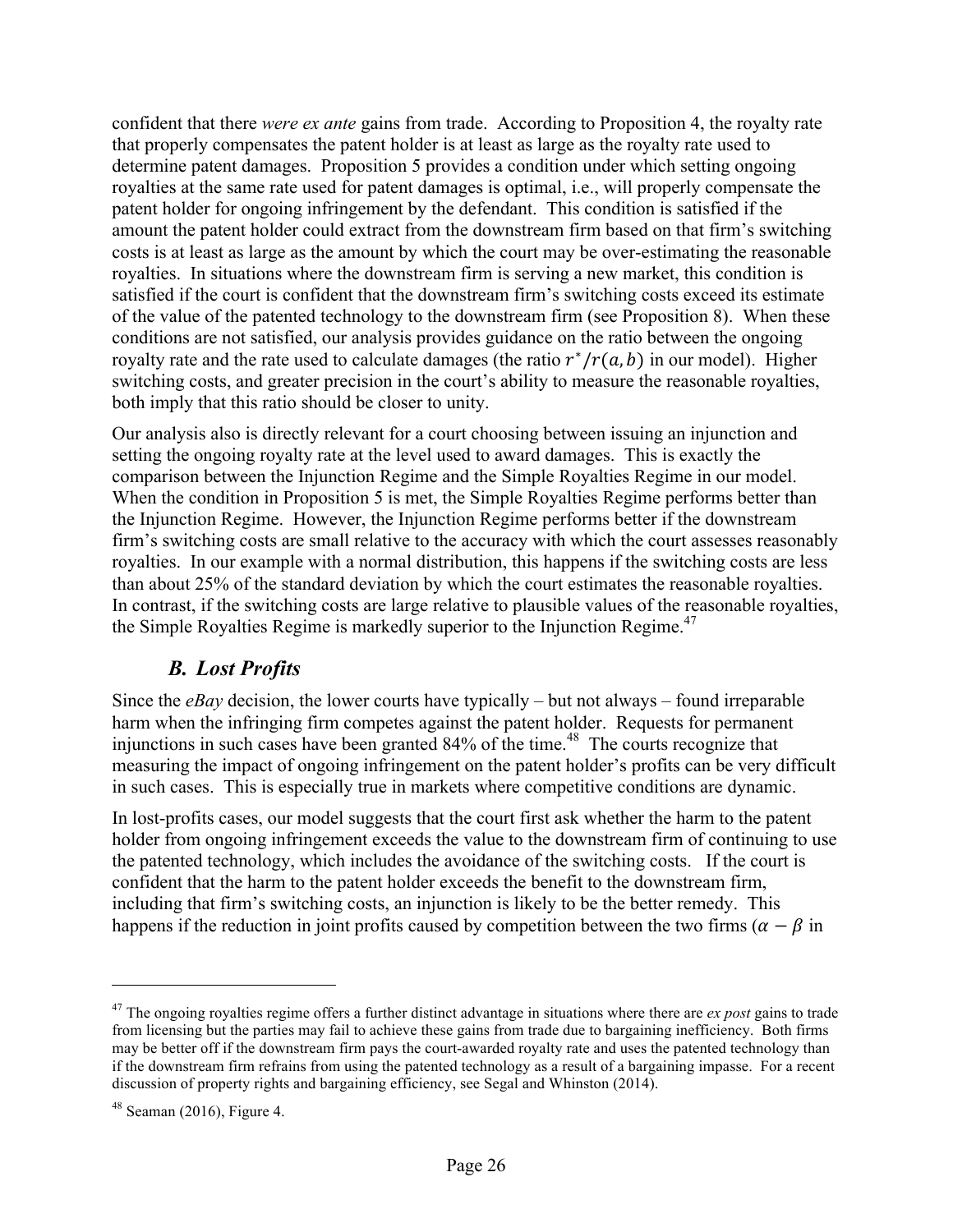our model) reduces the two firms' joint profits by more than the redesign costs ( $\gamma$  in our model). In our model, this correspond to situations in which  $Prob[Redesian]$  is close to unity.

If the court believes there were no *ex ante* gains from trade, but there are *ex post* gains from trade due to significant switching costs, then court should compare the magnitude of those switching costs to the accuracy with which the court believes it can assess the patent holder's lost profits. If the switching costs are smaller than the standard deviation of the court's estimate of lost profits, then injunctions are likely to perform better in compensating the patent holder for the infringement. In cases where the infringing firm is an important rival to the patent holder and there is a causal nexus between the downstream firm's infringement and the patent holder's lost profits, the court may find it very difficult to assess the patent holder's future lost profits with confidence, especially if the remaining lifetime of the patent is long. The hardest cases will be those in which (a) the patent holder's prospective lost profits are very difficult to assess and (b) the downstream firm's switching costs are large.

If the court does award ongoing royalties, but the patent holder then offers to pay the downstream firm to refrain from using the patented technology, that is a signal that the court has set the ongoing royalties at a level that does not properly compensate the patent holder for ongoing infringement. If permitted under the antitrust laws, allowing the patent holder to pay the downstream firm *not* to use the patented technology would reduce the amount by which the patent holder is under-rewarded for the ongoing infringement.

Our analysis has assumed that the court's estimate of lost profits is unbiased and unpredictable. If there are significant components of lost profits that are very difficult to measure and thus are simply not counted by the court, despite the best efforts of the patent holder, then these assumptions will not be met. If the courts systematically under-estimate patent holders' lost profits, awarding ongoing royalties will perform less well than our analysis indicates, tipping the balance in the direction of using injunctions instead. Plus, if the court's estimate of the patent holder's lost profits is not only biased downward but *predictable* for certain types of patents, then innovation could well be discouraged in technology areas where the courts predictably under-reward patent holders. Further work is needed to identify areas where the courts are likely to systematically under-estimate lost profits caused by ongoing infringement.

# *C. Summary*

In summary, while the lower courts have been faithful to the Supreme Court's *eBay* decision by avoiding categorical rules, a general pattern has developed in which competitors typically obtain injunctions and non-practicing entities typically do not. The model developed in this article shows how this pattern can emerge as the optimal approach to remedies when courts have imperfect information and find it more difficult to measure lost profits than reasonable royalties.

Our model also provides guidance to the courts regarding the circumstances in which departures should be made from the rule of thumb of granting injunctions if but only if the infringing firm is an important competitor to the patent holder. The model indicates that the courts should give considerable weight to the switching costs, including disruption costs, that the infringing party would incur if forced to redesign its product to avoid infringement. Ongoing royalties can be superior in lost-profits cases if the switching costs are large relative to the accuracy with which lost profits are measured. Conversely, injunctions can be superior in reasonable-royalty cases if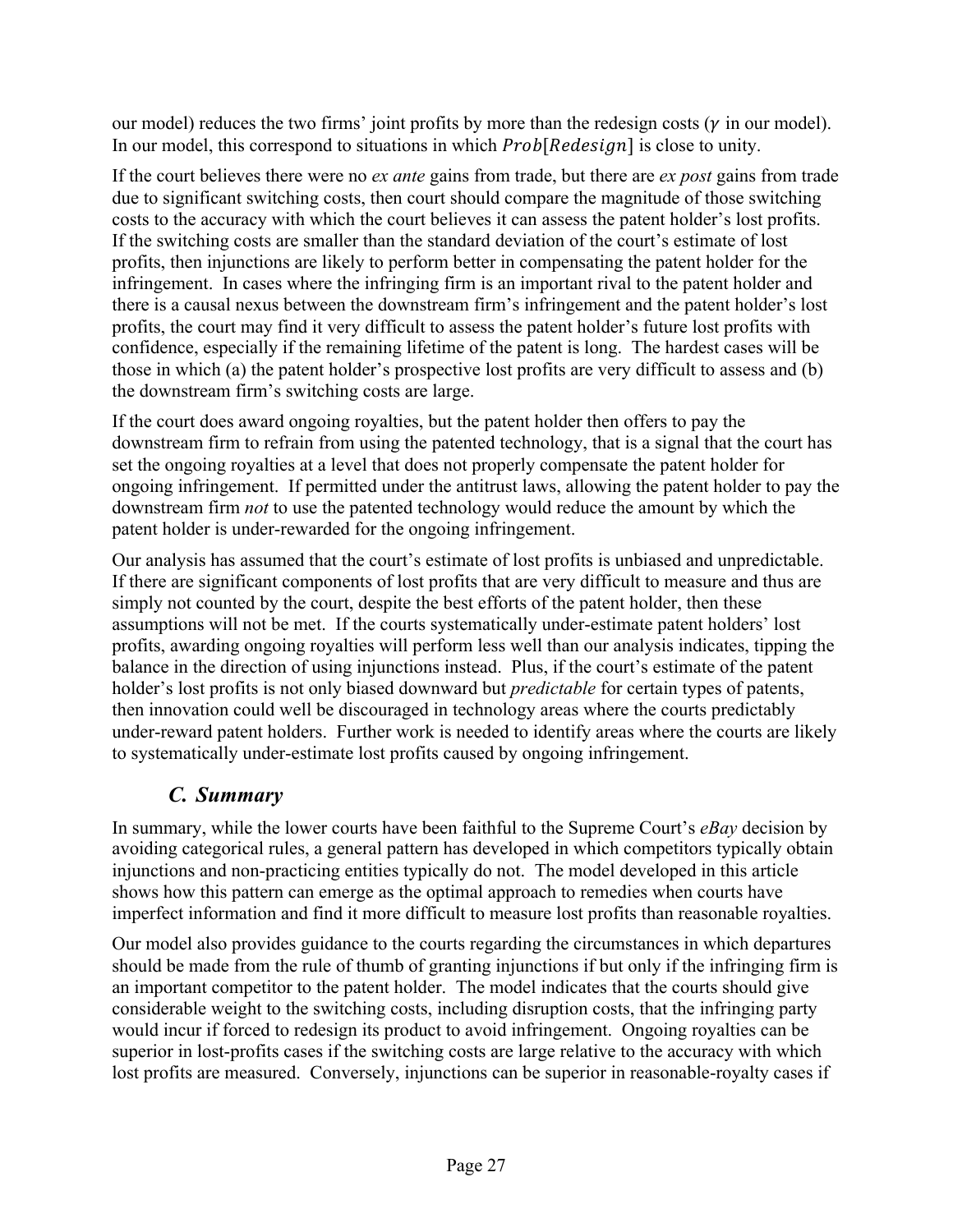the downstream firm's switching costs are small relative to the accuracy with which reasonable royalties are measured.

# **9. Two Creative – and Very Possibly Superior – Remedy Regimes**

We close by suggesting two hybrid remedy regimes that appear to be feasible and may be superior to the more basic remedy regimes studied above. We leave for future work the more general question how to use the methods of mechanism design to create prospective remedy regimes for patent infringement cases that are workable in practice and perform even better.<sup>49</sup>

# *A. Ongoing Royalties Followed by an Injunction*

The court can allow the downstream firm to continue to infringe and pay ongoing royalties for a limited period of time, after which an injunction will go into effect. Equivalently, the court can stay its permanent injunction and require the downstream firm to pay ongoing royalties until that injunction goes into force. For example, the court may allow the downstream firm to continue to sell its existing product, paying ongoing royalties, but require the downstream firm to design its next model to avoid infringing the patent.

Lemley and Shapiro (2007) suggest that courts stay injunctions to allow the downstream firm time to redesign its product. Stays on permanent injunctions can be characterized as a hybrid remedy: ongoing royalties for some period of time followed by a permanent injunction. Courts frequently issue stays on permanent injunctions, e.g., in the form of "sunset" provisions on royalties that must be paid until the injunction goes into force. $50$ 

Awarding ongoing royalties followed by an injunction has the advantage of limiting patent holdup, yet also limiting court errors in cases where the court underestimates the harm to the patent holder caused by ongoing infringement. This hybrid remedy regime is most promising when the out-of-pocket redesign costs are relatively small, yet the overall switching costs are large due to the opportunity cost of sales the downstream firm would lose if forced to withdraw its product while it completes the redesign process.<sup>51</sup> When these opportunity costs are large, and when the court's estimate of the royalties necessary to compensate the patent holder for infringement is inaccurate, this regime can be markedly superior to either of the pure remedy regimes, ongoing royalties and injunctions.

# *B. Injunction With a Ban on Licensing*

The court could offer the patent holder a choice between two remedies: (a) ongoing royalties at some specified level, or (b) an injunction together with a court order prohibiting the patent holder

 $49$  Maskin (1999) shows that a very broad range of social choice rules can be implemented as Nash Equilibria using a suitable mechanism if there are three or more individuals. In the context of prospective patent remedies, which mechanisms are workable in practice, and how well they perform, remain open questions.

<sup>50</sup> See, for example, *ActiveVideo v. Verizon* 694 F. 3d 1312 at 1342.

 $<sup>51</sup>$  If the out-of-pocket redesign costs are small, it may be efficient for the infringing party to undertake the redesign</sup> effort prior to the conclusion of the patent infringement case, in which case the permanent injunction need only be stayed for a relatively short period of time, if at all.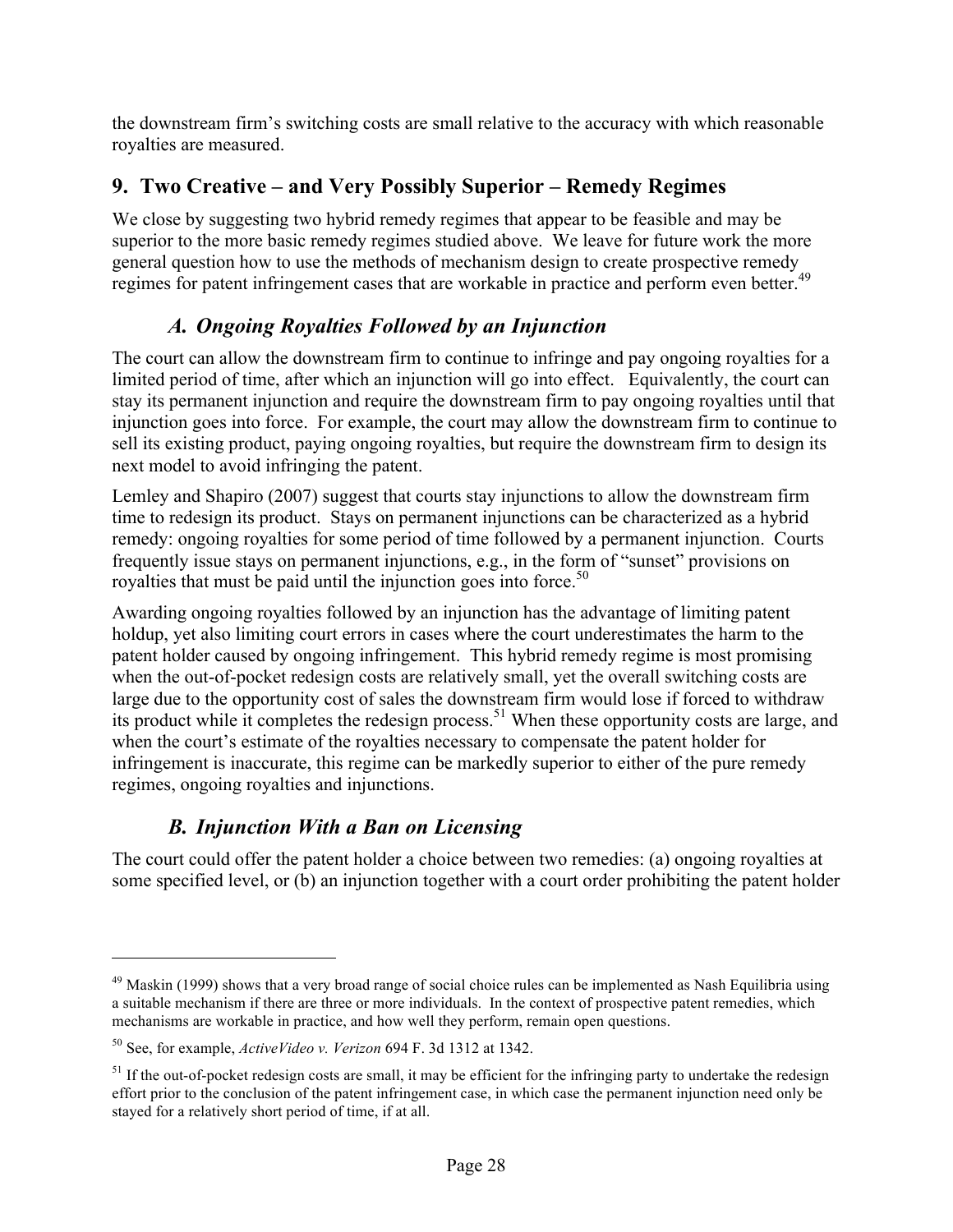from licensing its patent to the downstream firm.<sup>52</sup> This clever remedy works its magic by having patent holders self-select by choosing between the two remedies.

In our model, in Redesign states of nature, where joint profits are higher if the downstream firm redesigns its product, the patent owner will seek and obtain an injunction under this hybrid remedy regime. In Licensing and Lock-In states of nature, where *ex post* licensing is efficient, the patent holder may opt for ongoing royalties, which tend to perform well in these regions. However, this approach, while very clever, is not perfect. Depending on the state of nature, the bargaining parameter, and the level at which the court sets the ongoing royalties, the patent holder may inefficiently select an injunction in some Licensing and Lock-In states of nature.

In cases where the court knows that the patent holder will not be harmed by the infringement and is simply seeking to maximize its royalties, the court knows that the patent holder will opt for ongoing royalties, so this hybrid regime will coincide with the ongoing royalties regime. However, in cases where the court is uncertain whether ongoing infringement raises or lowers joint profits, this hybrid regime can perform significantly better than either of the two pure remedy regimes, ongoing royalties and injunctions, without imposing any additional informational requirements on the court.

 $52$  Lee and Melamed (2016, p. 62) state: "Precluding bargaining chip injunctions ensures that the patent holder will seek an injunction only if excluding the infringer is efficient." The court could enforce the prohibition on licensing after an injunction is awarded in a number of ways. For example, the injunction could state that the defendant is prohibited from using the patented technology until the earlier of  $(i)$  the expiration of the patent or  $(ii)$  the first date on which the patent holder accepts consideration from the defendant in exchange for the right to use the technology.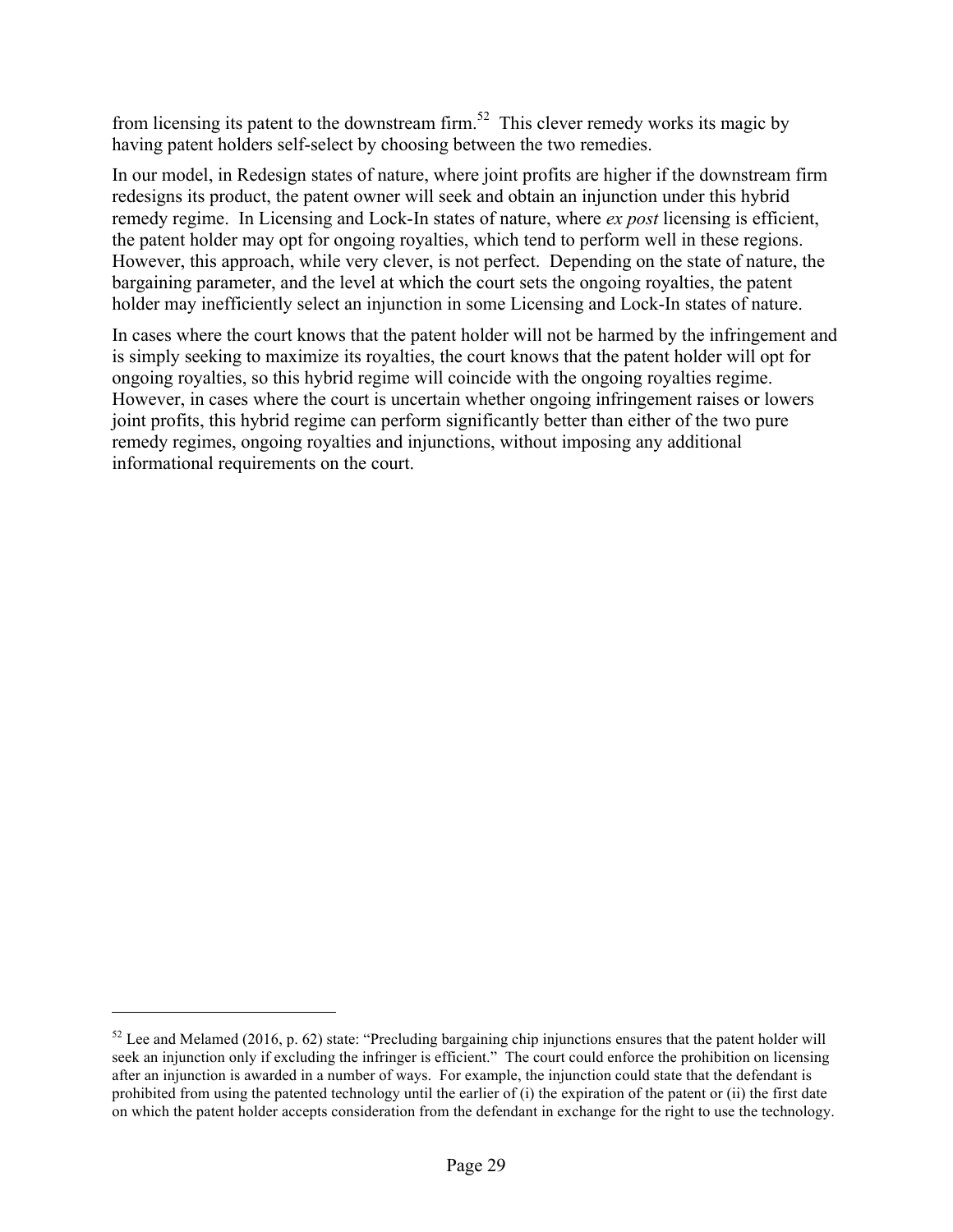# **References**

- Anton, James and Dennis Yao (2007), "Finding 'Lost' Profits: An Equilibrium Analysis of Patent Infringement Damages," 23 *Journal of Law, Economics & Organizations* 186-207.
- Bebchuck, Lucian (2001), "Property Rules vs. Liability Rules: The Ex Ante View of the Cathedral," 100 *Michigan Law Review* 601.
- Bessen, James and Eric Maskin (2009), "Sequential Innovation, Patents, and Imitation," 40 *Rand Journal of Economics* 611-635.
- Binmore, Ken, Avner Shaked and John Sutton (1989), "An Outside Option Experiment," 104 *Quarterly Journal of Economics* 753-770.
- Calabresi, Guido and A. Douglas Melamed (1972), "Property Rules, Liability Rules, and Inalienability: One View of the Cathedral," 85 *Harvard Law Review* 1089-1128.
- Coase, Ronald (1960), "The Problem of Social Cost," 3 *Journal of Law and Economics* 1-44.
- Contreras, Jorge and Richard Gilbert (2015), "A Unified Framework for RAND and Other Reasonable Royalties," 30 *Berkeley Technology Law Journal* 1451-1504.
- Cotropia, Christopher and Mark Lemley (2009), "Copying in Patent Law," 87 *North Carolina Law Review* 1421-1466.
- Cotter, Thomas (2013), *Comparative Patent Remedies*, Oxford University Press.
- Cotter, Thomas and John Golden (2015), "Empirical Studies Relating to Patents: Remedies," in *Research Handbook on the Economics of Intellectual Property Law*, Peter Menell, David Schwartz and Ben Depoorter, eds. Edward Elgar, forthcoming.
- Federal Trade Commission, (2011), "The Evolving IP Marketplace: Aligning Patent Notice with Remedies and Competition."
- Feldman, Robin and Mark Lemley (2015), "Do Patent Licensing Demands Mean Innovation?" 101 *Iowa Law Review* 137-189.
- Gergen, Mark, John Golden, and Henry Smith (2012), "The Supreme Court's Accidental Revolution? The Test for Permanent Injunctions," 112 *Columbia Law Review* 203-249.
- Green, Jerry and Suzanne Scotchmer (1995), "On the Division of Profits in Sequential Innovation," 26 *Rand Journal of Economics* 20-33.
- Harhoff, Dietmar (2016), "Patent Quality and Examination in Europe," 106 *American Economic Review Papers and Proceedings* 193-197.
- Kaplow, Louis and Steven Shavell (1996a), "Property Rules Versus Liability Rules: An Economic Analysis," 109 *Harvard Law Review* 713-790.
- Kaplow, Louis and Steven Shavell (1996b), "Accuracy in the Assessment of Damages," *Journal of Law and Economics*, 39:191-210.
- Lee, William and A. Douglas Melamed (2016), "Breaking the Vicious Cycle of Patent Damages," 101 *Cornell Law Review* 385-466, at http://papers.ssrn.com/sol3/papers.cfm?abstract\_id=2577462.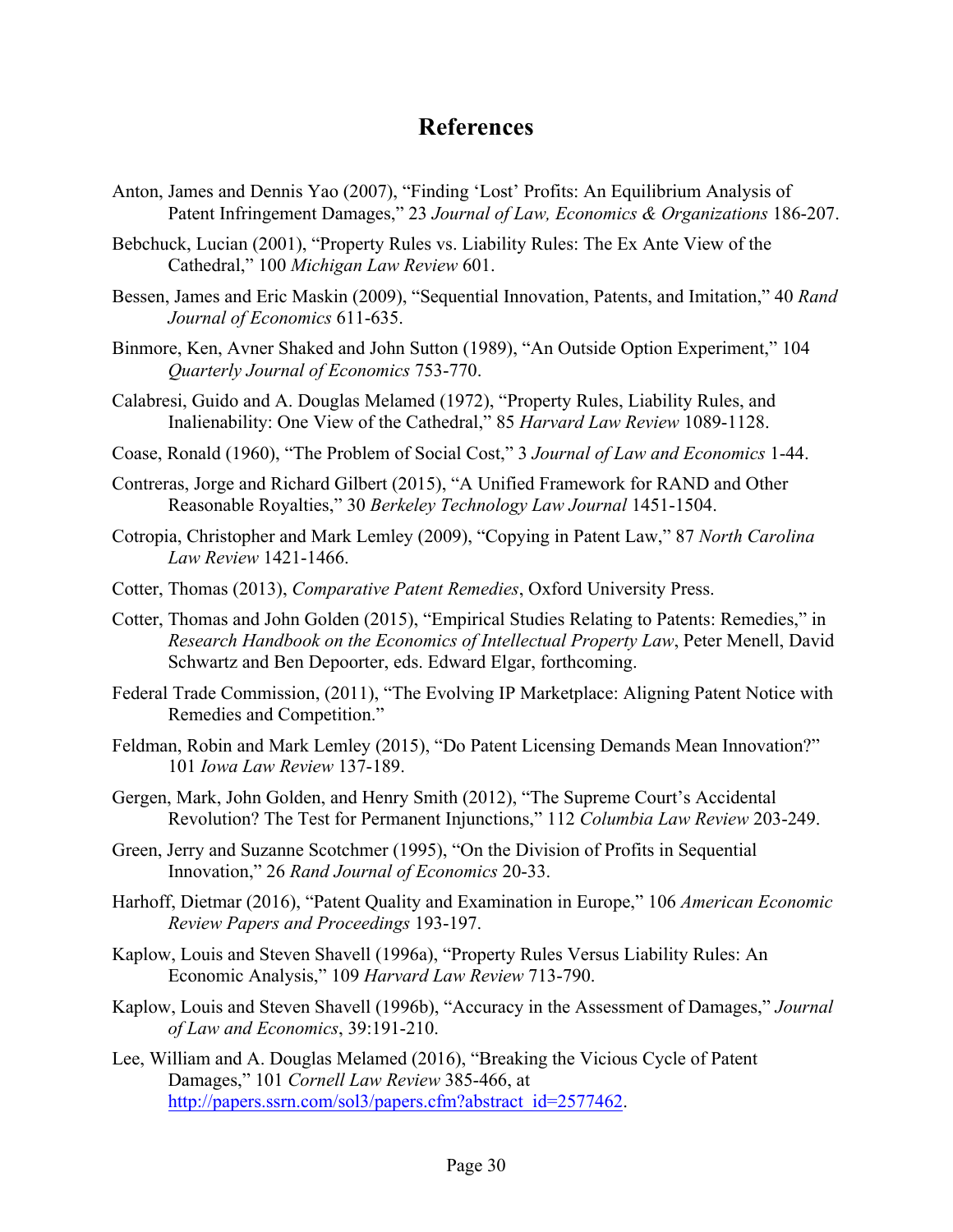- Lemley, Mark (2011), "The Ongoing Confusion Over Ongoing Royalties," 76 *Missouri Law Review* 695-707.
- Lemley, Mark and Carl Shapiro (2007), "Patent Holdup and Royalty Stacking," 85 *Texas Law Review* 1991-2049, at http://faculty.haas.berkeley.edu/shapiro/stacking.pdf.
- Maskin, Eric (1999), "Nash Equilibrium and Welfare Optimality," 66 *Review of Economic Studies* 23-38.
- Menell, Peter and Michael Meurer (2013), "Notice Failure and Notice Externalities," 5 *Journal of Legal Analysis* 1-59, at http://jla.oxfordjournals.org/content/5/1/1.full.pdf+html.
- Polinsky, A. Mitchell and Steven Shavell (2014), "Costly Litigation and Optimal Damages," 37 *International Review of Law and Economics*, 86-89.
- PWC (2016), "2016 Patent Litigation Study: Are We at an Inflection Point?" at https://www.pwc.com/us/en/forensic-services/publications/assets/2016-pwc-patentlitigation-study.pdf.
- Schankerman, Mark and Suzanne Scotchmer (2001), "Damages and Injunctions in Protecting Intellectual Property," 32 *Rand Journal of Economics* 199-220.
- Seaman, Christopher (2015), "Ongoing Royalties in Patent Cases After *eBay*: An Empirical Analysis and Proposed Framework," 23 *Texas Intellectual Property Law Journal* 203- 249, at http://papers.ssrn.com/sol3/papers.cfm?abstract\_id=2617789.
- Seaman, Christopher (2016), "Permanent Injunctions in Patent Litigation After *eBay*: An Empirical Study," 101 *Iowa Law Review* 1949-2018, at https://works.bepress.com/christopher\_seaman/.
- Segal, Ilya and Michael Whinston (2014), "The Efficiency of Bargaining Under Divided Entitlements," 81 *University of Chicago Law Review* 273-289.
- Shapiro, Carl (2000), "Navigating the Patent Thicket: Cross-Licenses, Patent Pools, and Standard Setting," *Innovation Policy and the Economy,* at http://faculty.haas.berkeley.edu/shapiro/thicket.pdf.
- Shapiro, Carl (2006), "Prior User Rights," 96 *American Economic Review Papers & Proceedings* 92-96, at http://faculty.haas.berkeley.edu/shapiro/prior.pdf.
- Shapiro, Carl (2010), "Injunctions, Hold-Up, and Patent Royalties," 12 *American Law and Economic Review* 280-318, at http://faculty.haas.berkeley.edu/shapiro/royalties.pdf.
- Shapiro, Carl (2016), "Patent Remedies," 106 *American Economic Review Papers & Proceedings* 198-202*,* at http://faculty.haas.berkeley.edu/shapiro/patentremedies.pdf
- Vermont, Samuel (2006), "Independent Invention as a Defense to Patent Infringement," 105 *Michigan Law Review* 475-504.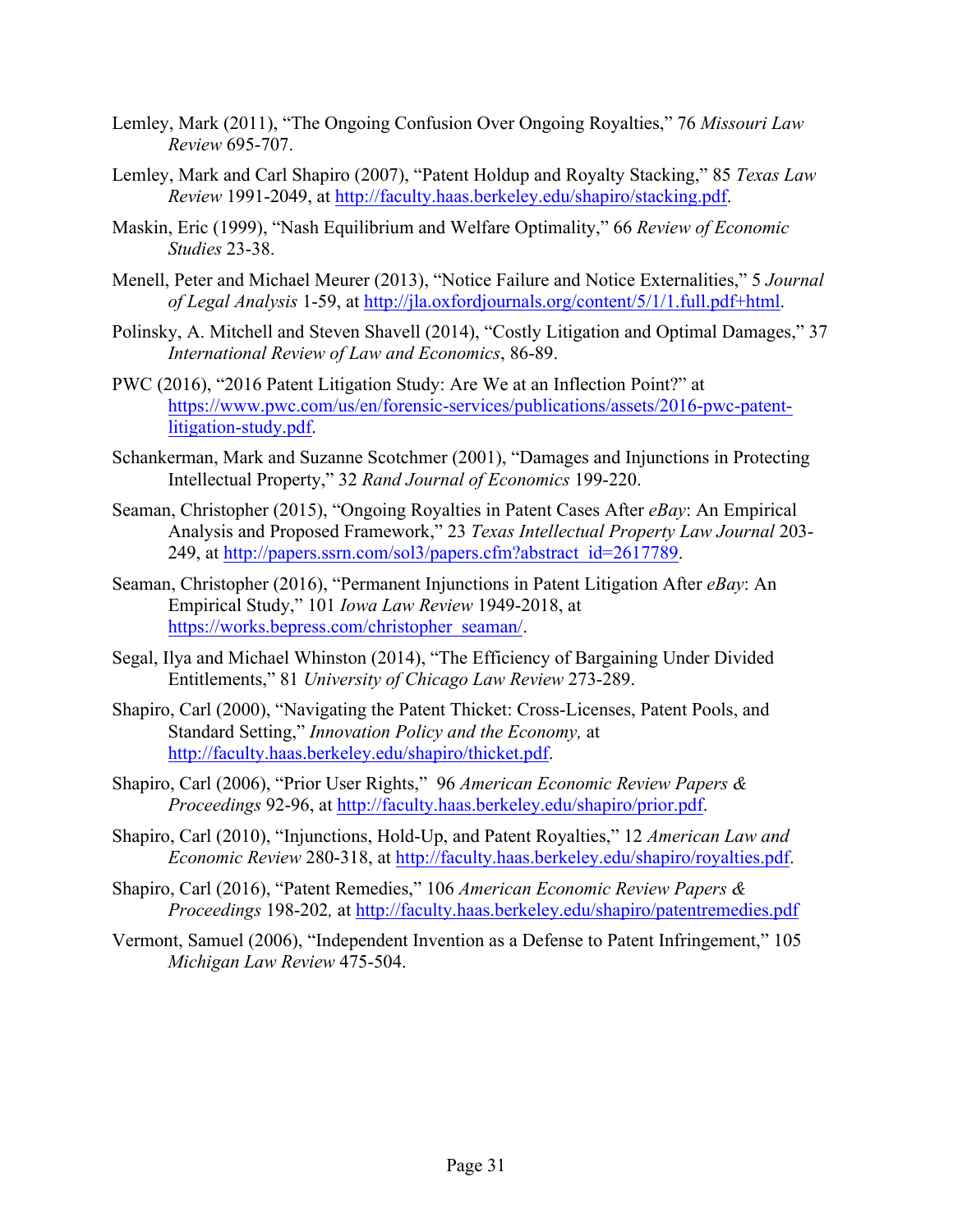# **Appendix**

### **Proposition 1: If the switching costs are known to be zero, then the Injunction Regime perfectly matches the benchmark payoff to the patent holder in each state of nature.**

#### **Proof of Proposition 1**

In Redesign states of nature, the Injunction Regime gives the patent holder its benchmark payoff of  $\alpha$ . There are no Lock-In states of nature when  $\gamma = 0$ . In Licensing states of nature, the injunction regime gives the patent holder a payoff of  $(1 - \theta)\alpha + \theta\beta + \theta\gamma$ . For  $\gamma = 0$  this is equal to the patent holder's benchmark payoff in these states of nature,  $(1 - \theta)\alpha + \theta\beta$ .

**Proposition 2: The Injunction Regime: (a) over-rewards the patent holder in Licensing states** of nature by  $\theta \gamma$ ; (b) over-rewards the patent holder in Lock-In states of nature by  $\theta(\beta + \gamma - \alpha) < \theta\gamma$ ; and (c) rewards the patent holder at its benchmark level in all **Redesign states of nature.** 

#### **Proof of Proposition 2**

In Redesign states of nature, the Injunction Regime gives the patent holder its benchmark payoff of  $\alpha$ . In Lock-In states of nature, the payoff to the patent holder under the Injunction Regime is  $(1 - \theta)\alpha + \theta\beta + \theta\gamma$ . Since  $\beta + \gamma > \alpha$  in these states of nature, this exceeds the benchmark level of  $\alpha$ . In Licensing states of nature, the payoff to the patent holder under the Injunction Regime is  $(1 - \theta)\alpha + \theta\beta + \theta\gamma$ , which exceeds the benchmark level by  $\theta\gamma$ .

### **Proposition 3: The Optimal Royalties Regime gives the patent holder an expected payoff equal to the benchmark level.**

#### **Proof of Proposition 3**

If the royalties are set at  $r = 0$ , the downstream firm will surely use the patented feature, and the patent holder will receive no royalty payment, so the patent holder's payoff is always zero. This under-rewards the patent holder in expectation, compared with its benchmark expected payoff of  $\overline{\Pi}$ . If the royalties are set at  $r = \max(\beta + \gamma)$ , the royalties regime is equivalent to the Injunction Regime, under which the patent holder's expected reward is at least  $\overline{\Pi}$ , by Proposition 2. Assuming that the cumulative distribution function  $F(\alpha, \beta, \gamma)$  is continuous, the patent holder's excess reward function also is continuous in  $r$ . Therefore, by the intermediate value theorem, there must exist some  $r^* \in [0, \max(\beta + \gamma)]$  such that the patent holder's excess reward is zero. Since the patent holder's expected payoff is monotonically increasing in r,  $r^*$  will be unique.  $\blacksquare$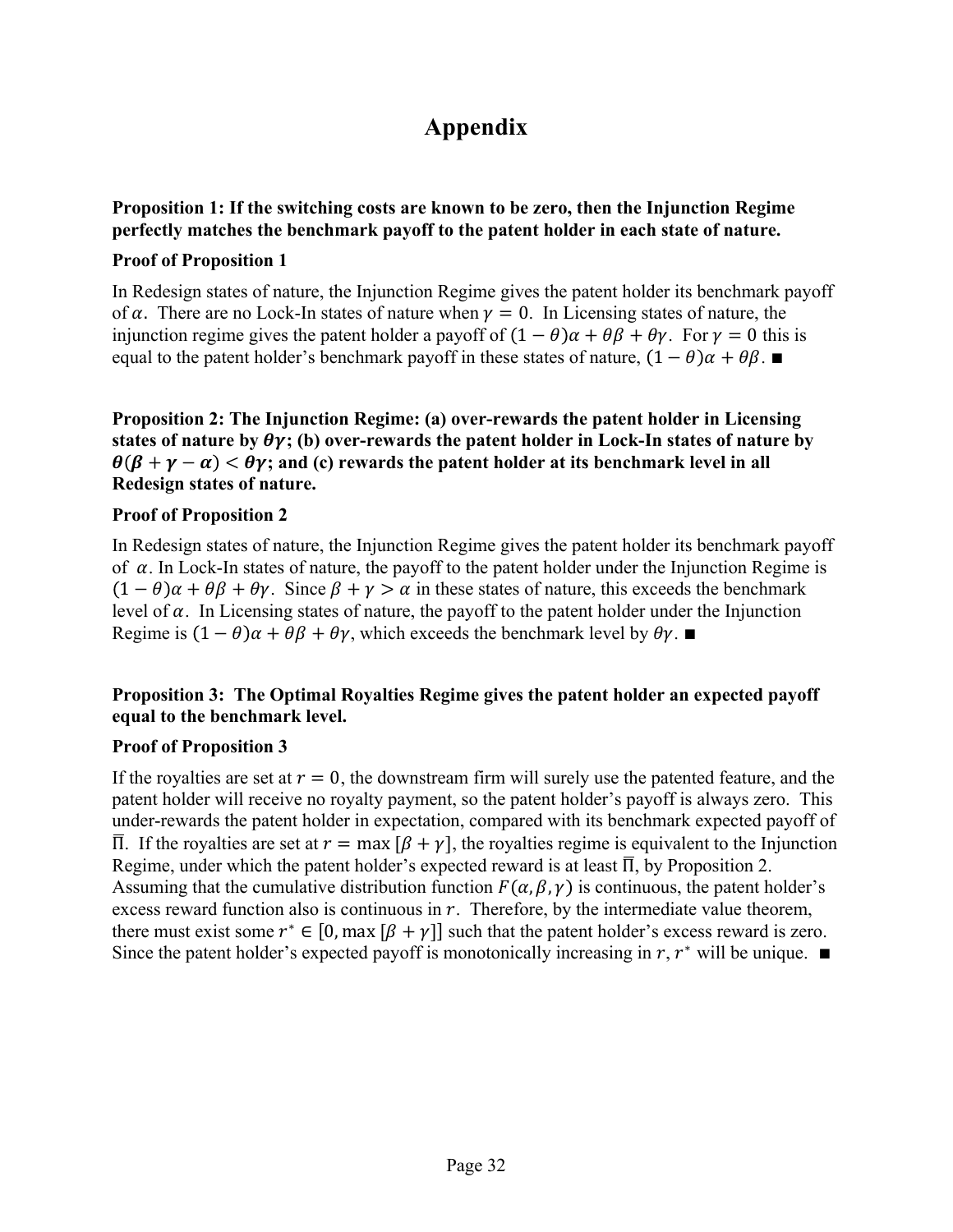### **Proposition 4: If the Court is certain there are** *ex post* **gains from trade, then the optimal royalties are at least as large as the royalties in the Simple Royalties Regime,**  $r^* \ge r(a, b)$ **.**

### **Proof of Proposition 4**

*P*'s benchmark expected payoff is  $\overline{\Pi} = a + \theta \iint_{\beta > a} (\beta - \alpha) g(\alpha, \beta) d\alpha d\beta \ge a$ . Since there are *ex post* gains from trade and *P* and *D* bargain efficiently, *D* will use the patented technology. If the Court sets the royalties at *r*, in state of nature  $(\alpha, \beta, \gamma)$ , *D* will pay royalties equal to min[ $r, \alpha + \theta(\beta + \gamma - \alpha)$ ]. This expression is monotonically non-decreasing in *r*, so the patent holder's expected payoff also is monotonically non-decreasing in *r*.

Suppose the Court sets the royalties at  $r = r(a, b)$ . If  $a \ge b$ , then  $r(a, b) = a$ , and in state of nature  $(\alpha, \beta, \gamma)$ , *D* will pay royalties of min[ $\alpha$ ,  $\alpha + \theta(\beta + \gamma - \alpha)$ ]. Since *P* can get no more than *a* in any state of nature, *P*'s expected payoff is at most  $a \leq \overline{\Pi}$ . Since *P*'s payoff is monotonically non-decreasing in *r*, this implies that  $r^* \ge r(a, b)$ . Alternatively, if  $b > a$ , then  $r(a, b) = a + \theta(b - a)$ . In that case, D will pay min $[a + \theta(b - a), \alpha + \theta(\beta + \gamma - a)]$ . Since the patent holder can never get more than  $a + \theta(b - a)$ , *P*'s expected payoff is at most  $a + \theta(b - a) \le a + \theta \iint_{\beta > a} (\beta - a) g(\alpha, \beta) d\alpha d\beta = \overline{\Pi}$ . This implies that  $r^* \ge r(a, b)$ .

**Proposition 5: If the Court is certain there were** *ex ante* **gains from trade and if**   $\min[\alpha + \theta(\beta + \gamma - \alpha)] \ge \alpha + \theta(b - \alpha)$ , then the Optimal Royalties Regime coincides with **the Simple Royalties Regime, so**  $r^* = a + \theta(b - a)$ **.** 

#### **Proof of Proposition 5**

In Licensing states of nature, the benchmark return to P in state of nature  $(\alpha, \beta)$  is equal to  $\alpha + \theta(\beta - \alpha)$ . If all states of nature are Licensing states, the benchmark expected return to *P* is equal to  $a + \theta(b - a)$ . Suppose the Court sets  $r = a + \theta(b - a)$ . If the downstream firm would pay those royalties in each state of nature rather than negotiate a lower rate, then the patent holder's expected return will be equal to its benchmark level. The downstream firm will pay royalties  $a + \theta(b - a)$  in state of nature  $(\alpha, \beta, \gamma)$  rather than negotiate a lower rate if  $a + \theta(b - a) < \alpha + \theta(\beta - a) + \theta\gamma$ . If  $min[\alpha + \theta(\beta - a) + \theta\gamma] \ge a + \theta(b - a)$ , this condition holds in all states of nature. ∎

#### **Proposition 6: If the Court is certain there are** *ex post* **gains from trade, but uncertain there were** *ex ante* **gains from trade, then the Simple Royalties Regime strictly under-rewards the patent holder.**

#### **Proof of Proposition 6**

*P*'s benchmark expected payoff is  $\overline{\Pi} = \alpha + \theta \iint_{\beta > \alpha} (\beta - \alpha) g(\alpha, \beta) d\alpha d\beta$ . Since Licensing states of nature occur with positive probability,  $\overline{\Pi} > a$ . Since Lock-In states of nature occur with positive probability,  $\overline{\Pi} > a + \theta(b - a)$ . Therefore,  $\overline{\Pi} > \max[a, a + \theta(b - a)] = r(a, b)$ . Since  $r(a, b)$  is an upper bound for the patent holder's return in any state of nature under the Simple Licensing Regime, this implies that the Simple Royalties Regime strictly under-rewards the patent holder. ∎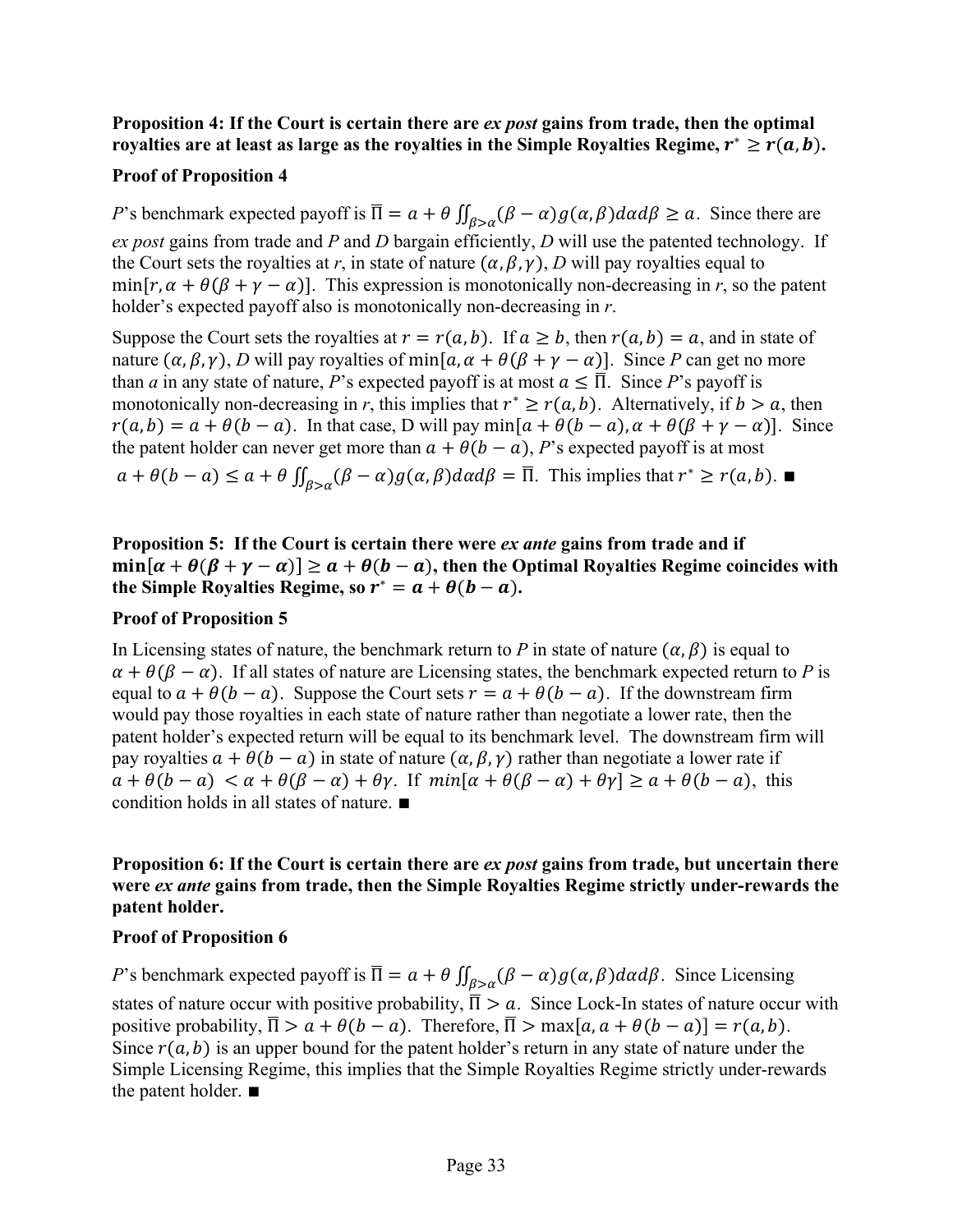**Proposition 7: The Simple Royalties Regime performs better than the Injunction Regime if the switching costs are large in the sense that (a)**  $Prob[\gamma > |\beta - \alpha|] = 1$ **, and (b)**  $\theta * min[\gamma] > r(a, b) - min[\alpha + \theta(\beta - \alpha)].$ 

#### **Proof of Proposition 7:**

Since  $\beta + \gamma > \alpha$  in all states of nature, there are no Redesign states of nature. Therefore, the presence of absence of antitrust limits in Redesign states of nature makes no difference. The only states of nature that arise are Licensing and Lock-In states.

Under the Simple Royalties Regime, the court-awarded royalties are given by  $r(a, b)$ . As shown in Figure 2, in Licensing and Lock-In states of nature the downstream firm will pay the courtawarded royalties  $r$  if  $r < (1 - \theta)\alpha + \theta\beta + \theta\gamma$ . With  $r = r(a, b)$  this condition becomes  $r(a, b) < (1 - \theta)\alpha + \theta\beta + \theta\gamma$ . This inequality is satisfied in all states of nature if  $\theta * min[\gamma] > r(a, b) - min[\alpha + \theta(\beta - \alpha)]$ , in which case the patent holder's expected payoff under the Simple Royalties Regime is equal to  $r(a, b)$ .

The patent holder's benchmark expected payoff is given by  $\overline{\Pi} = a + \theta \Delta$ . If  $b > a$ , then  $r(a, b) = a + \theta(b - a)$  and the patent holder's shortfall under the Simple Royalties Regime is equal to  $\overline{\Pi} - r(a, b) = \theta \Delta - \theta (b - a)$ . Alternatively, if  $a > b$ , then  $r(a, b) = a$  and the *P*'s shortfall equals  $\overline{\Pi} - \alpha = \theta \Delta$ . In either case, the shortfall is no larger than  $\theta \Delta$ , which can be written as  $\theta * Prob[Licensing] * E[(\beta - \alpha)]Lieensing]$ . Since  $\gamma > \beta - \alpha$  in all states of nature, the patent holder's shortfall under the Simple Royalties Regime is less than  $\theta * Prob[Licensing] * E[\gamma[Licensing]].$ 

Under the Injunction Regime, the patent holder's expected over-reward associated with Licensing states of nature is equal to  $\theta * Prob[Licensing] * E[\gamma] Lieensing]$ . The patent holder's payoff is at least as large as the benchmark level in Lock-In states of nature. Therefore, the patent holder's expected over-reward under the Injunction Regime is at least as large as  $\theta * Prob[Licensing] * E[\gamma|Licensing]$ .

**Proposition 8: If the downstream firm does not compete against the patent holder or its**  licensees, then the Simple Royalties Regime,  $r = \theta b$ , gives the benchmark expected payoff **to the patent holder if the Court is certain that** *D***'s** *ex post* **willingness to pay for the patented technology exceeds the expected** *ex ante* **value of the patented technology, i.e., if**   $min[\beta + \gamma] > b.$ 

### **Proof of Proposition 8**

The Simple Royalties Regime with royalties  $r = \theta b$  gives the patent holder a payoff in state of nature  $[\beta, \gamma]$  equal to lesser of  $\theta b$  and  $\theta(\beta + \gamma)$ . The expected payoff from the Simple Royalties Regime is generally less than the benchmark level  $\theta b$  because  $D$  negotiates lower royalties of  $\theta(\beta + \gamma)$  when  $\beta + \gamma < b$ . However, if  $min[\beta + \gamma] > b$ , this never happens, so the Simple Royalties Regime gives the patent holder its benchmark expected return of  $\theta b$ . ■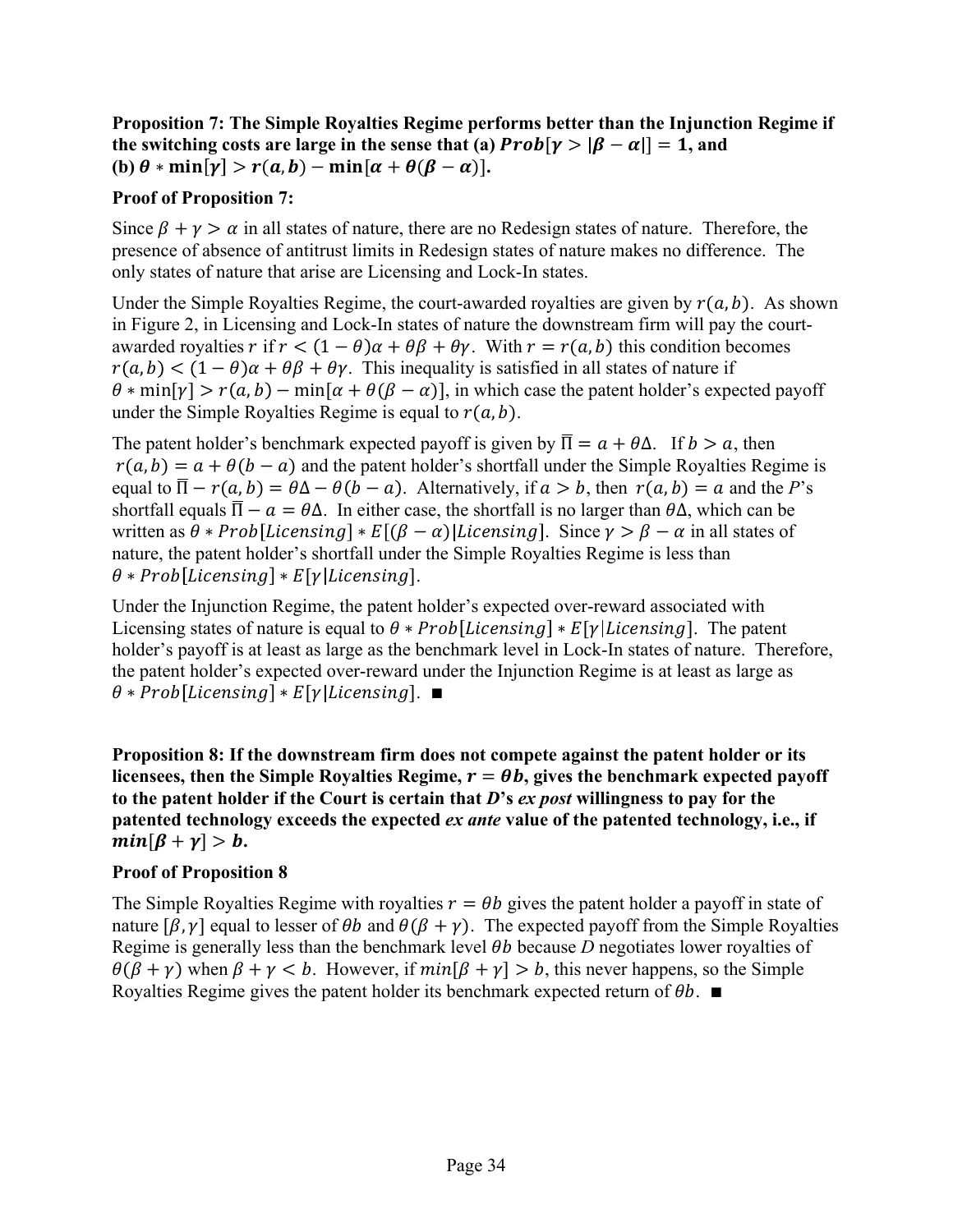**Proposition 9: If the downstream firm competes against the patent holder's licensees and**   $\alpha = \delta \beta$ , then the Simple Royalties Regime gives the benchmark expected payoff to the **patent holder if**  $\theta * min[\gamma] > (\theta + \delta(1 - \theta))(b - min[\beta]).$ 

#### **Proof of Proposition 9**

The royalty regime with royalties r gives the patent holder a payoff in state of nature  $[\beta, \gamma]$  equal to lesser of r and  $(\theta + \delta(1 - \theta))\beta + \theta\gamma$ . With royalties  $r = (\theta + \delta(1 - \theta))b$ , this becomes the lesser of  $(\theta + \delta(1 - \theta))b$  and  $(\theta + \delta(1 - \theta))\beta + \theta\gamma$ . If the first of these expressions is always less than the second, the royalty regime gives the patent holder its benchmark expected return. A sufficient condition for this to be the case is that  $\theta \gamma > (\theta + \delta(1 - \theta))(b - \beta)$  in every state of nature  $[\beta, \gamma]$ , i.e., that  $\theta * min[\gamma] > (\theta + \delta(1 - \theta))(b - min[\beta])$ .

# **Simulation Results**

We now report our simulation results comparing the Injunction Regime and the Simple Royalties Regime and calculating  $r^*/r(a, b)$ . We assume the two parties have equal bargaining skill, so  $\theta = 0.5$ . We assume that the switching cost  $\gamma$  is known. We perform comparative statics on  $\gamma$ . All of these simulations were performed using Mathematica.

#### **Normal Distribution**

We begin by reporting simulations in which  $(\alpha, \beta)$  is normally distributed. We assume that  $\alpha$ and  $\beta$  have the same standard deviation,  $\sigma$ , and a correlation coefficient of  $\lambda = 0.5$ . Positive correlation would arise, for example, if  $\alpha$  and  $\beta$  both depend on the future significance of the patented technology or on the future growth of demand for both firms' products. In particular, in situations where the two firms compete significantly against each other, if the Court underestimates the value to *D* of including the patented feature in its product, or the growth of demand, then the Court may well also underestimate the harm to *P* caused by *D*'s infringement.

#### *Optimal Royalty Rate*

If  $a = b$ , meaning that the average harm to the patent holder from infringement equals the average benefit to the downstream firm, and if the switching cost  $\gamma$  is equal to the standard deviation  $\sigma$ , then the ratio of the optimal royalty rate to the simple royalty rate  $r^*/r(a, b)$  is 1.05 Higher switching costs cause the optimal royalty rate to be lower, but this ratio does not vary much with the switching cost: if  $\gamma = 2\sigma$ , then  $r^*/r(a, b) = 1.03$ , and conversely if  $\gamma = 0.5\sigma$ , then  $r^*/r(a, b) = 1.08$ . If  $\gamma = 0.01\sigma$ , then  $r^*/r(a, b) = 1.20$ .

Imposing antitrust limits on reverse payments makes the ongoing royalties regime perform less well at any given court-awarded royalty rate and causes the optimal royalty rate  $r^*$  to be slightly higher. In our base case with  $a = b$  and  $\gamma = \sigma$ , imposing antitrust limits raises the ratio  $r^*/r(a, b)$  very little, only from 1.0495 to 1.0525.

Setting  $a > b$ , so the average harm to the patent holder from infringement exceeds the average benefit to the downstream firm, makes Licensing states of nature less likely and Redesign states of nature more likely. But this makes little difference for the ratio  $r^*/r(a, b)$ . In our base case with  $\gamma = \sigma$ , if  $a = b + \sigma$ , then  $r^*/r(a, b) = 1.039$ , compared with  $r^*/r(a, b) = 1.050$  when  $a = b$ . If  $a = b + 2\sigma$ , then  $r^*/r(a, b) = 1.038$ . Conversely, if  $b > a$ , Licensing states of